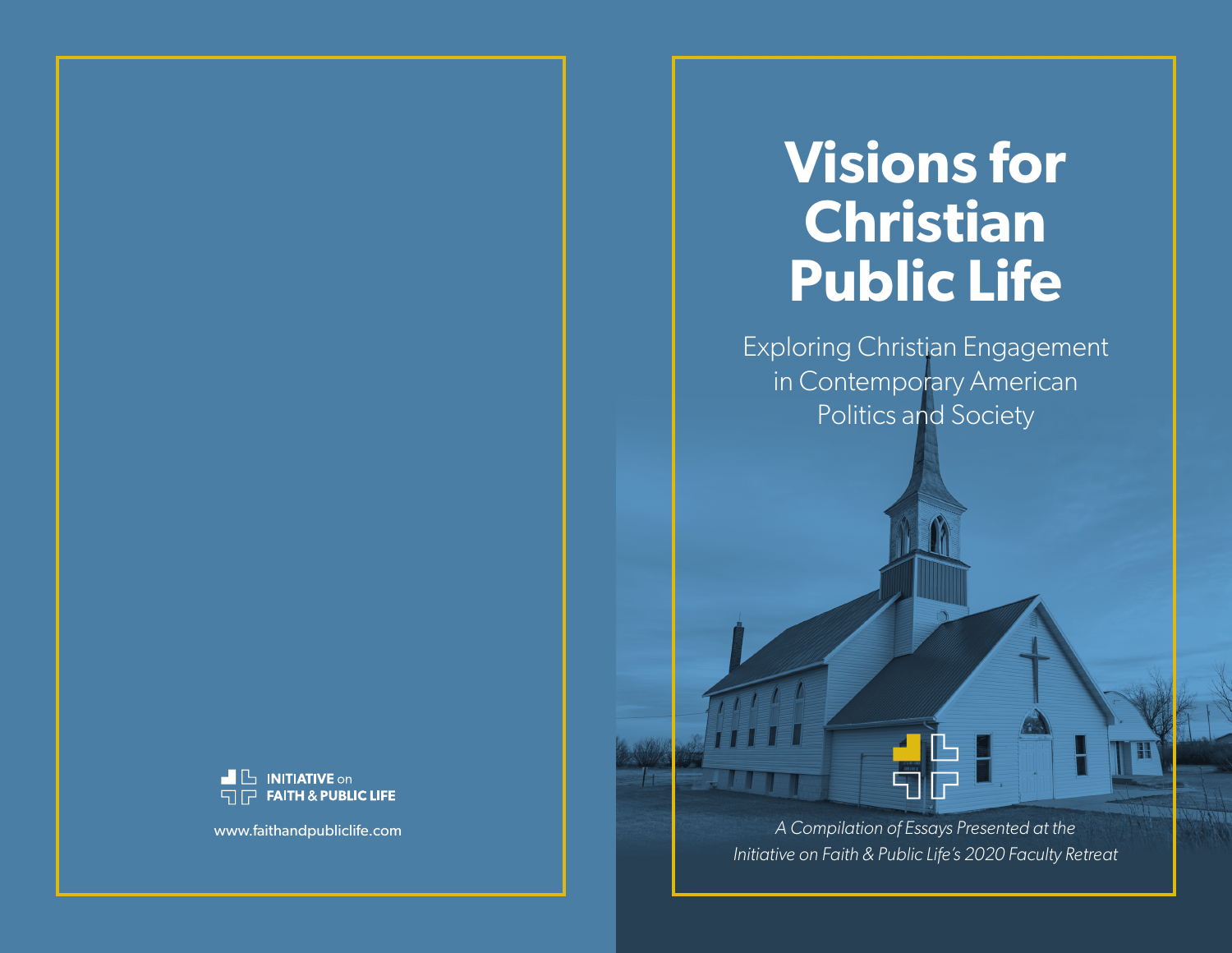# **Visions for Christian Public Life**

Exploring Christian Engagement in Contemporary American Politics and Society

*A Compilation of Essays Presented at the Initiative on Faith & Public Life's 2020 Faculty Retreat*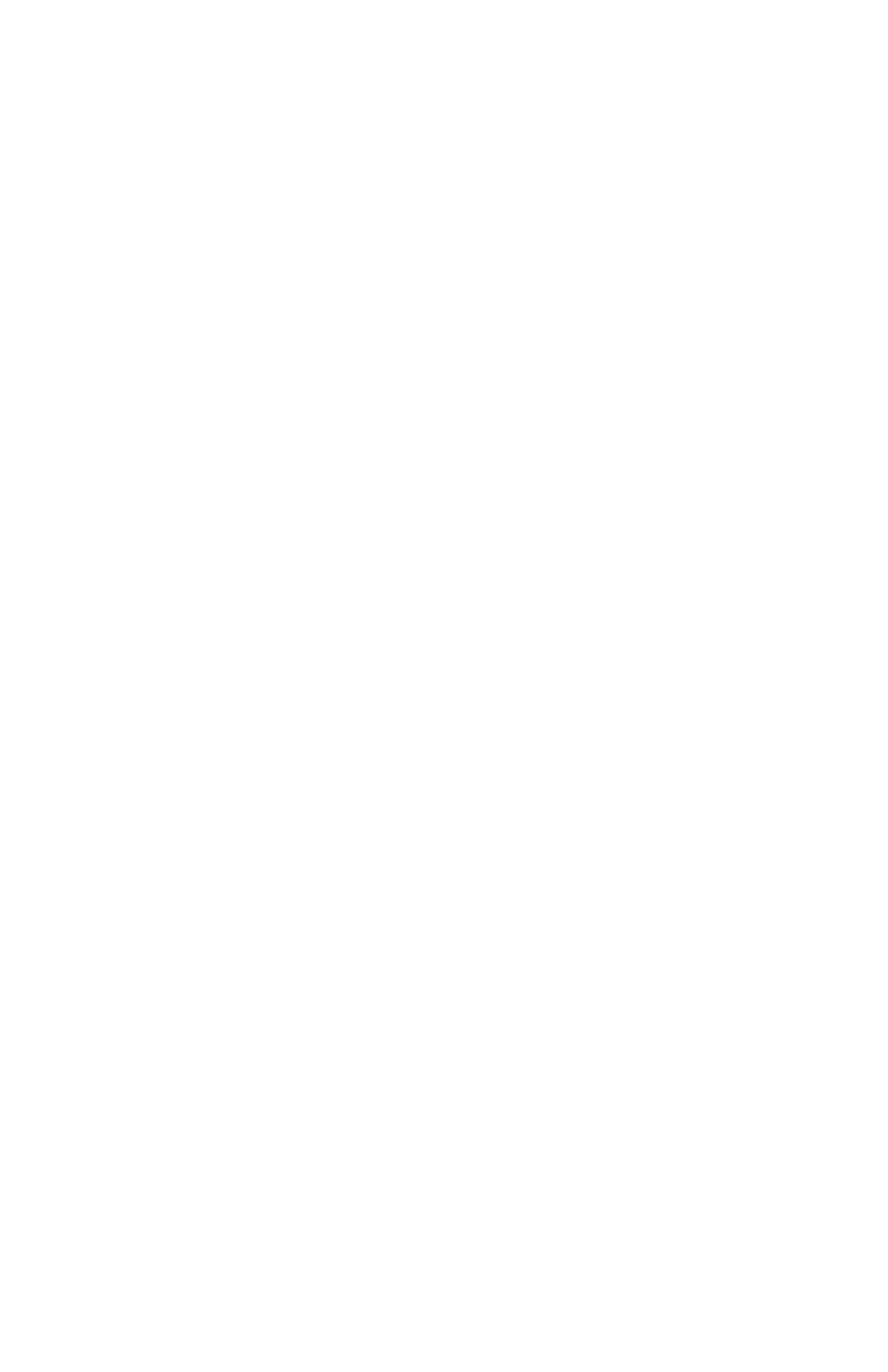# **Contents**

| <b>INTRODUCTION</b>                                    | $\mathbf{1}$ |
|--------------------------------------------------------|--------------|
| TOWARD A BETTER CHRISTIAN POLITICAL                    |              |
| ENGAGEMENT: ACKNOWLEDGING CHALLENGES,                  |              |
| <b>RECOGNIZING OPPORTUNITIES</b>                       | 3            |
| Daniel Bennett                                         |              |
| HOW TO THINK ABOUT VOTING WHEN YOUR VOTE               |              |
| <b>DOES NOT (REALLY) MATTER</b>                        | 19           |
| Bryan T. McGraw and Timothy Taylor                     |              |
| PREPARING THE SOIL: CHRISTIAN POLITICAL                |              |
| <b>ENGAGEMENT AND DEMOCRACY IN THE</b>                 |              |
| 21ST CENTURY                                           | 31           |
| Peter Meilaender                                       |              |
| DEFENDING LIBERTY, LOVING NEIGHBOR                     | 43           |
| Brad R. Hale and Abbylin H. Sellers                    |              |
| <b>ABOUT THE AUTHORS</b>                               | 59           |
| <b>ABOUT THE INITIATIVE ON FAITH &amp; PUBLIC LIFE</b> | 60           |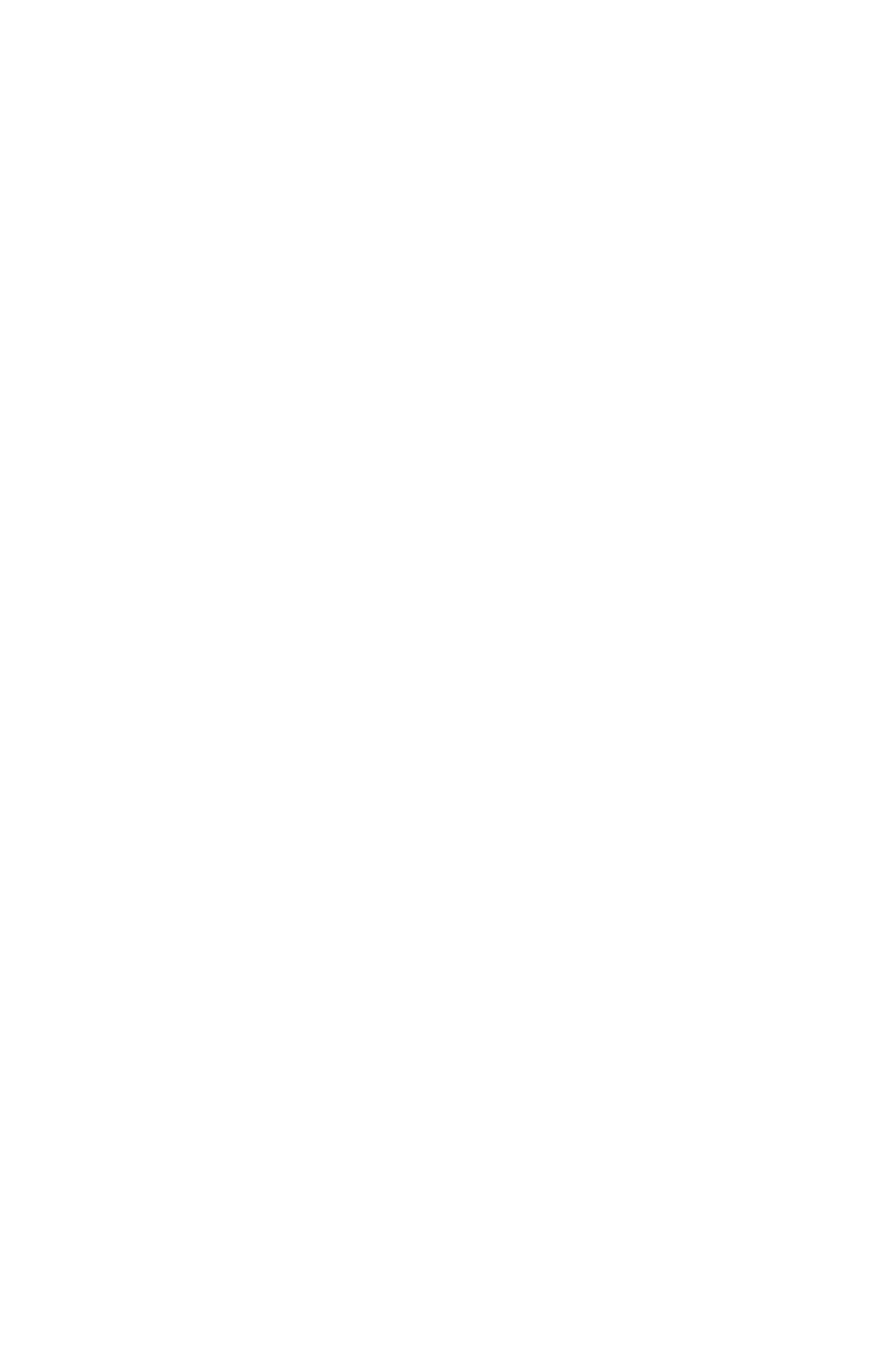# **Introduction**

What is the goal of Christian public life? How should Christians engage in societies, political systems, and cultures that are, in some cases, antagonistic to the core principles of our faith? Do we set ourselves apart? Do we assimilate? Do we actively engage and seek to transform?

These questions are perennial because Christianity is not merely a private affair. It permeates the entire life of the individual believer (including that person's day-to-day life in secular society), and it is inherently evangelistic: Jesus told His followers to "go into all the world and proclaim the gospel to the whole creation."1 In other words, to be a follower of Christ is to order one's *entire* life toward His example and teachings and *necessarily* share this good news with others.

This may seem relatively straightforward in principle, but it never has been in practice. In the 5th century, St. Augustine famously wrestled with these questions in his *City of God*. In his conception, true Christians are primarily (and ultimately) citizens of the City of God, or the Heavenly City. However, they also inhabit the City of Man, or the Earthly City, "on pilgrimage" in a temporal reality that is under "the condition of mortality."2 The values of temporal society are often at odds with the values of the Kingdom of God, and yet, we are nonetheless sort of dual citizens during this life. Like the prophet Jeremiah extolled, we therefore have a responsibility to "seek the welfare of the city where [God has] sent you into exile, and pray to the Lord on its behalf, for in its welfare you will find your welfare."3

But what does that look like in each era? How do we avoid being formed by the values of the City of Man while still engaging in it and seeking its good?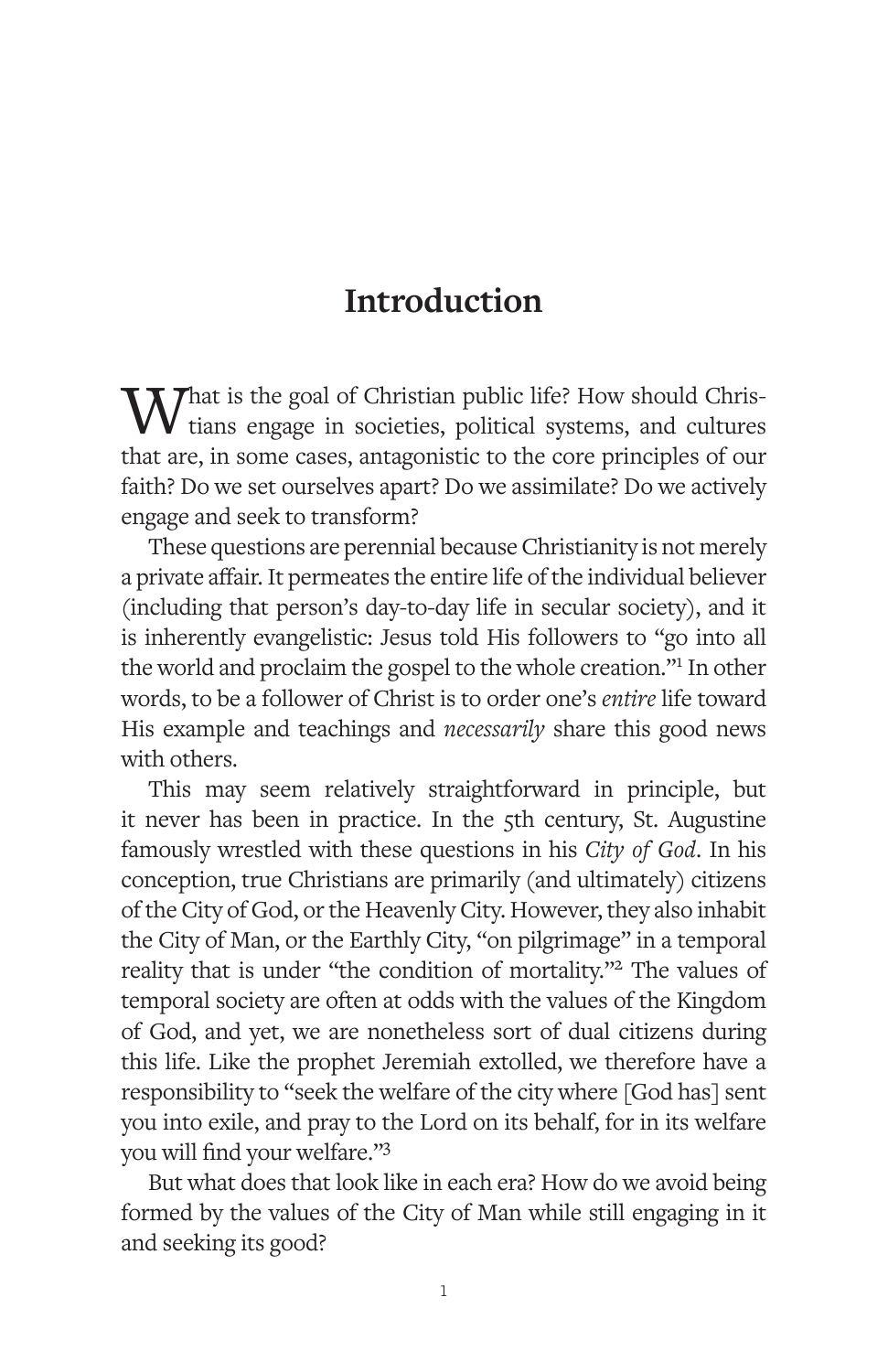These questions have particular relevance in the United States in 2019. An American culture that has historically been friendly to—and even characterized by—Judeo-Christian values is becoming increasingly secular. Meanwhile, in the Donald Trump era, Christians are wrestling in new ways with their relationship with temporal politics. What is the worth of political victories in the Earthly City, and what are we willing to sacrifice for them?

The newfound relevance of these questions is, in part, why we decided it was time to rename our program the Initiative on Faith & Public Life. Of course, exploring the compatibility of our faith with certain economic and political systems remains an important task—and one that our program will continue to facilitate. But, those are somewhat secondary questions to this core one: How do people of sincere faith engage in public life?

Our initiative aims to provide forums for exploring this complex question (and related questions). This compilation of essays, written by members of our faculty network, is one such forum. We hope these essays help guide and spur on your own thinking on this important topic.

> Tyler Castle *Director, Initiative on Faith & Public Life* Aryana Petrosky Roberts *Associate, Initiative on Faith & Public Life*

#### **Notes**

1. Mark 16:15 (English Standard Version).

2. St. Augustine, *The City of God*, trans. Marcus Dods (Peabody, MA: Hendrickson Publishers, 2009), Book 19, Chapter 17.

3. Jeremiah 29:7 (English Standard Version).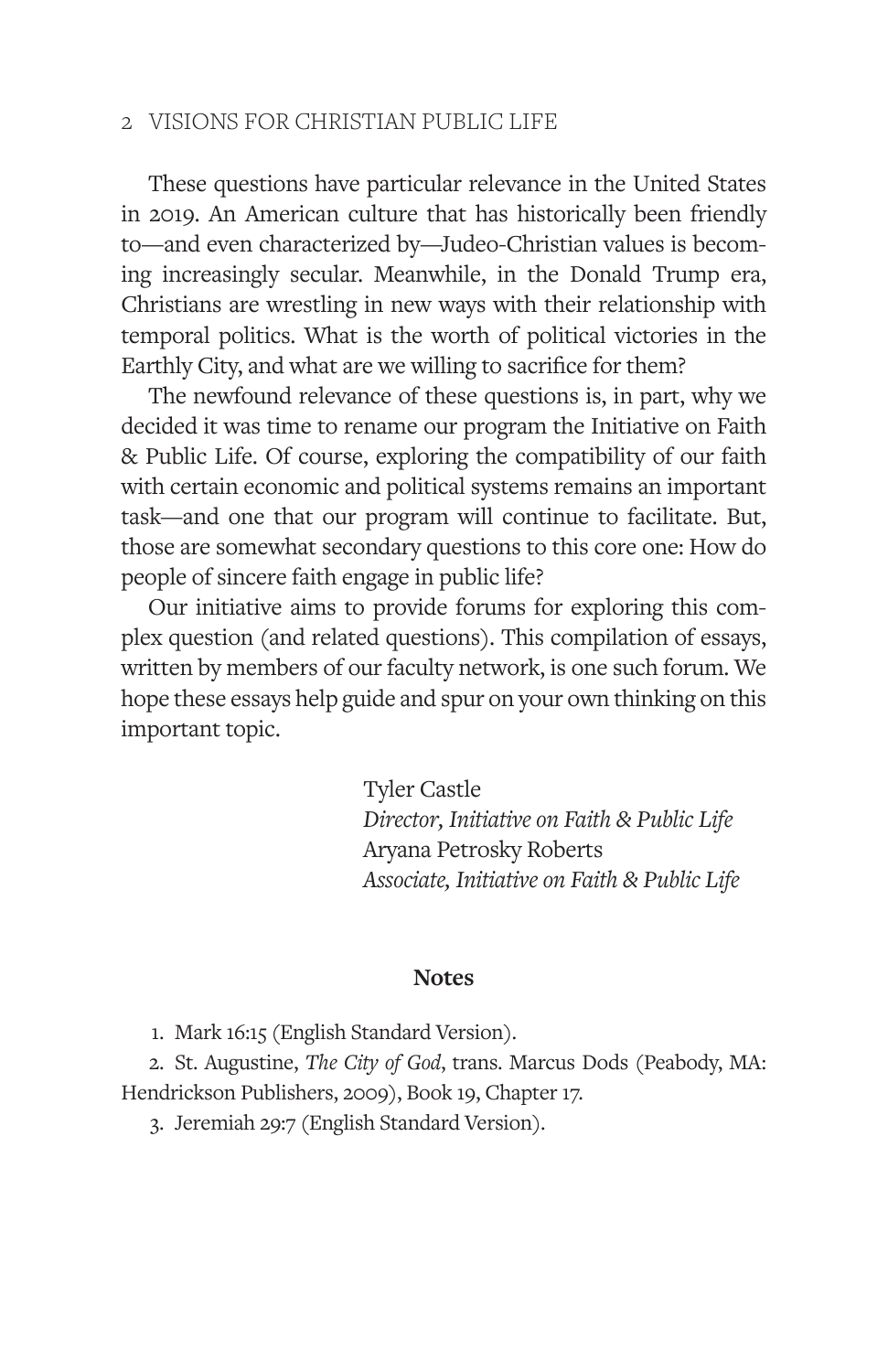# **Toward a Better Christian Political Engagement: Acknowledging Challenges, Recognizing Opportunities**

# *Daniel Bennett*

Much has been written about the "81 percent," the approximate proportion of white evangelical Christians who voted for Donald Trump for president in 2016. How, some have asked, could so many vote for a man so unlike them in their purported values and character? It is not an unreasonable question. For decades conservative Christian leaders spoke of the need for moral character among public officials. "Character matters," said the Christian Coalition's Ralph Reed during the Bill Clinton impeachment saga. "We care about the conduct of our leaders, and we will not rest until we have leaders of good moral character."<sup>1</sup> James Dobson echoed these thoughts in 1998 in a newsletter to his Focus on the Family audience: "As it turns out, character does matter. You can't run a family, let alone a country, without it. How foolish to believe that a person who lacks honesty and moral integrity is qualified to lead a nation and the world!"2 And in a 2011 survey, just 30 percent of white evangelicals believed you could separate an elected official's public activities and private morality.3

A shift in this perspective coincided with Trump, a thricemarried admitted philanderer uncomfortable with the Christian faith—when asked in 2015 if he had ever asked God for forgiveness, Trump responded, "I am not sure I have"4—securing the Republican nomination for president. In an interview on NPR in June 2016, Reed expressed his confidence in Trump's moral character, citing Trump's family as evidence: "I know his children.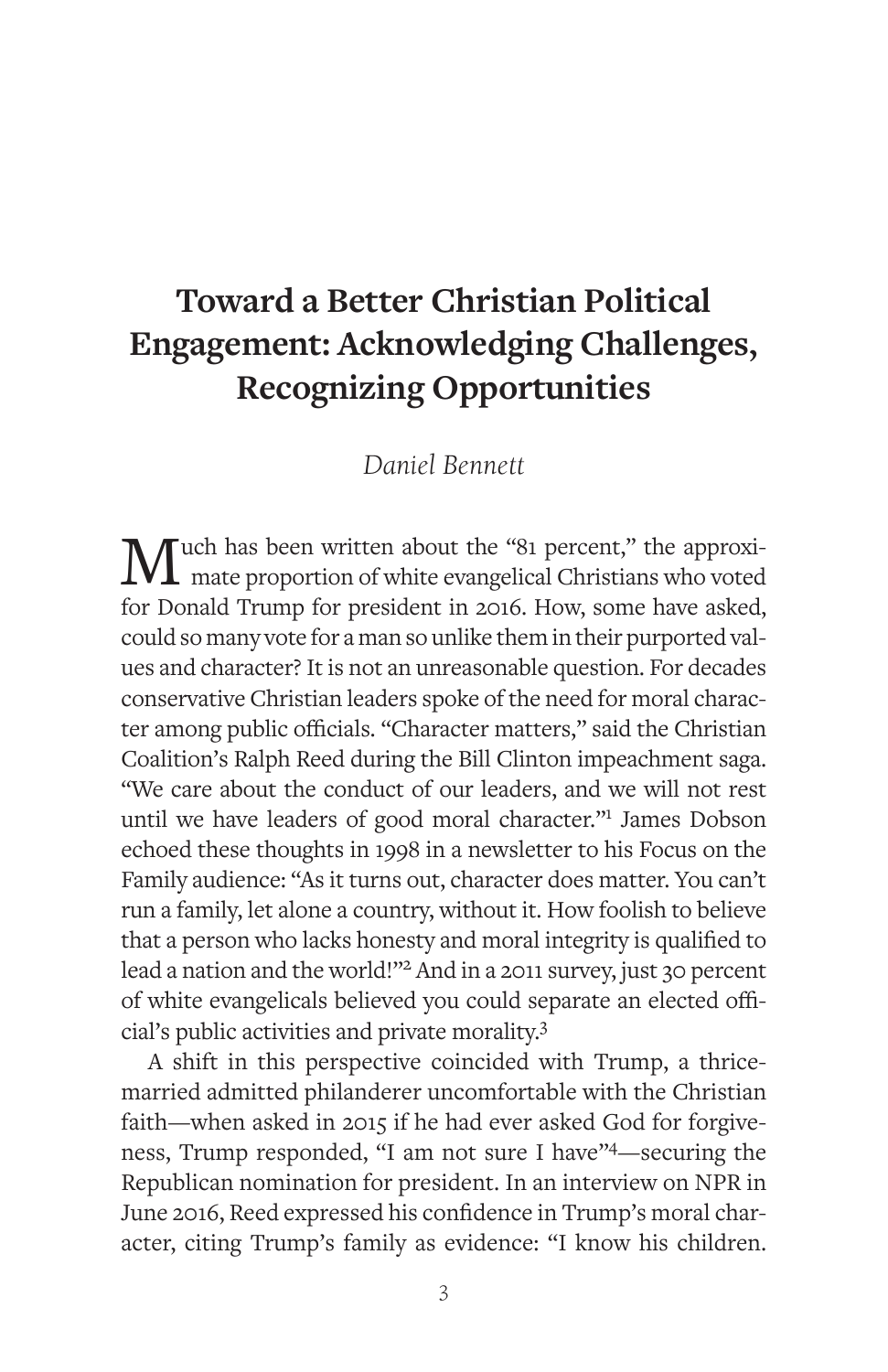And you don't raise children who are this phenomenal if you're a person of bad moral character."5 Likewise, in his endorsement of Trump in *Time* magazine, Dobson said, "I am supporting Mr. Trump primarily because I believe he is the most capable candidate to lead the United States of America in this complicated hour."6 And by October 2016, the percentage of white evangelicals believing you could separate private morality from public service was 72 percent, an increase of 42 points from five years earlier.<sup>7</sup>

The response to white evangelicals' support for Trump has been predictable and widespread. Some critics have come from inside this community, suggesting that offering such unwavering support for Trump will harm the Christian message in the future. Russell Moore of the Ethics & Religious Liberty Commission (ERLC) was critical of his fellow conservative Christians, saying, "The question is whether evangelicals will be on the right side of Jesus. That will mean standing up for the church's future leaders, and for our mission, especially when they are politically powerless."8 Likewise, conservative author David French tied support for Trump to a decay in American culture: "Our nation can survive lost elections, but over the long term it cannot survive a decayed culture. And by God I won't vote for a man who takes a wrecking ball to the core values I hold dear."9 While conservative Christians overwhelmingly supported Trump in 2016, his critics in the movement have been just as vocal.

Not surprisingly, progressive Christians have also been vocal in their critiques of their conservative brethren's approach to politics. Perhaps nobody has been more confident critiquing conservative Christians than Pete Buttigieg, the Episcopalian mayor of South Bend, Indiana, and current Democratic candidate for president. In an interview with *Rolling Stone*, Buttigieg suggested that Christians supporting Trump taint the faith.

If people who are avowedly Christian can get themselves into bed with a president like this, it raises the question of what ethical content at all Christianity even has. And it's not so much Trump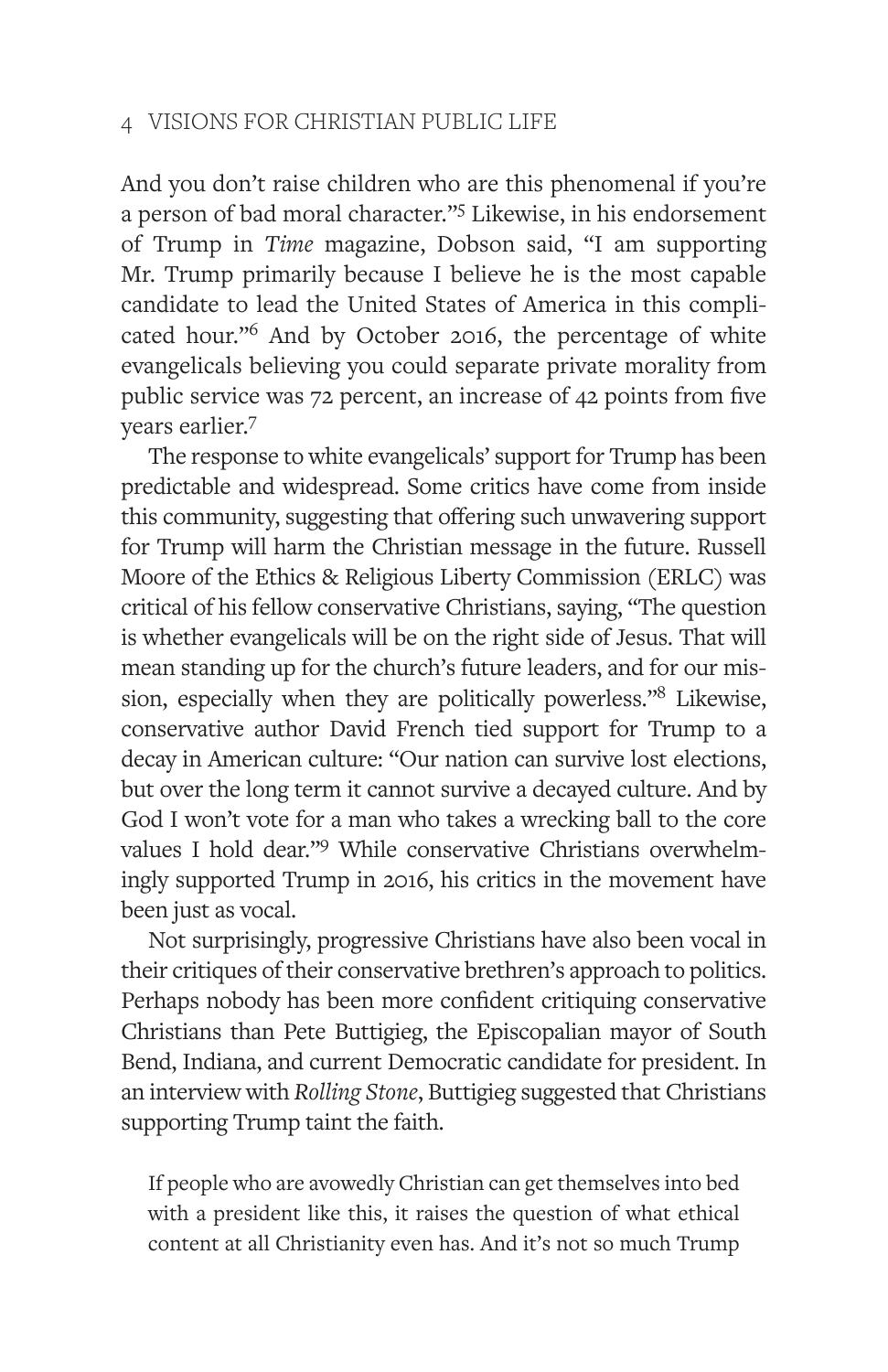himself. I think there's an extent to which he's always winking when he pretends to have any religious conviction whatsoever, and the only question is who's in on the joke. But it's certainly an issue when you think about the Mike Pences and Falwells of the world.10

In addition to these critiques, Buttigieg is also quite comfortable talking about his Christian faith from a progressive perspective.<sup>11</sup> However, Buttigieg's poise in discussing matters of faith has not won him many converts among conservative Christians. *The Resurgent*'s Erick Erickson called Buttigieg's understanding of Christianity "a hypocritical farce,"<sup>12</sup> while the ERLC's Andrew Walker wrote, "It never fails to baffle how progressives can appeal to the Bible to arrive at an exact minimum wage (\$15, according to Buttigieg), yet ignore, reject, or plead ambiguity on the Bible's teaching on marriage and abortion."13 What is clear is that just as Christians across the spectrum do not have a monopoly on faith's role in politics, neither is anyone free from criticism from fellow believers and the broader culture alike.

This is not an essay about the virtues or vices of voting for Trump or whomever emerges from a crowded field of Democrats in the months ahead. Nor does it prioritize certain policies or personality traits for people of faith to consider as they cast their ballots. Instead, this essay recognizes real challenges facing Christians as they engage American politics—such as increasing polarization and partisanship along with demographic and cultural shifts while also recognizing real opportunities for the faithful to demonstrate the hope we have in Christ.

In this sense, this essay emphasizes the need for the right posture Christians should adopt while acting politically, regardless of which candidates and policies they end up supporting. This posture should include prioritizing the *imago Dei*, embracing Christlike humility, and refusing to place our hope and salvation in politics and elections. Ultimately, while Christians are called to be in the world for the sake of the Kingdom, we must not forget where our true citizenship ultimately lies.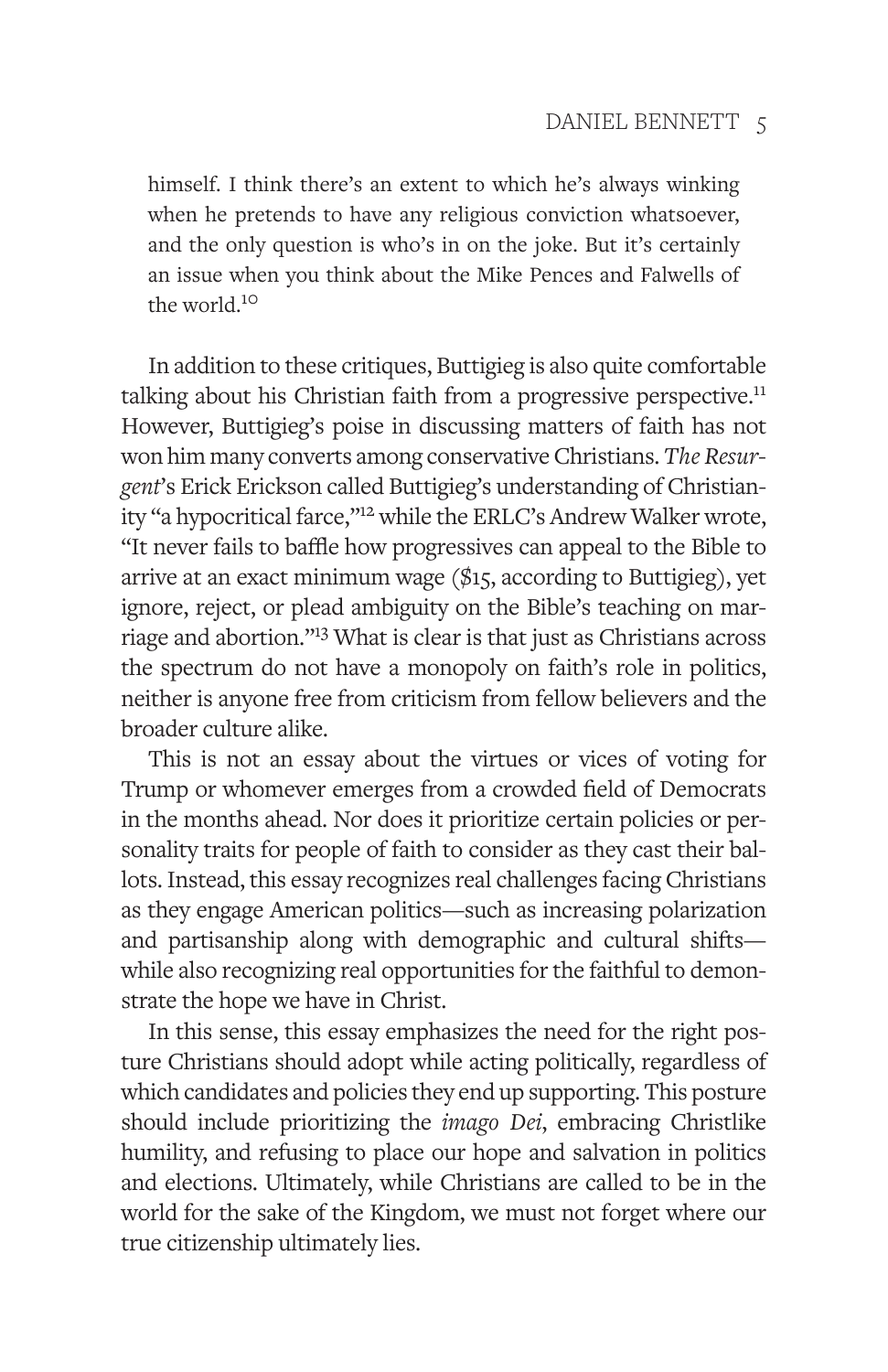# **Challenges Ahead**

In June 2012, Chick-fil-A President Dan Cathy's comments on marriage created a firestorm: "I think we are inviting God's judgment on our nation when we shake our fist at Him and say, 'We know better than you as to what constitutes a marriage.' I pray God's mercy on our generation that has such a prideful, arrogant attitude to think that we have the audacity to define what marriage is about."<sup>14</sup> Supporters of same-sex marriage immediately condemned the remarks and asked consumers to boycott the fast-food chain, while defenders of traditional marriage urged consumers to patronize the business.15 Chicken sandwiches, waffle fries, and sweet tea were now linked to political and religious convictions. Seemingly overnight, Chick-fil-A became a flash point in the cultural battle over not only the nature of marriage but also the role of religion in the public square.

Recently, the restaurant chain's charitable foundation announced it would no longer donate to the Salvation Army and Fellowship of Christian Athletes, organizations that hold to a traditional definition of marriage. And while the foundation maintained that it regularly adds and removes groups from its funding list and that the aforementioned groups had simply completed their turn as multiyear grant recipients, some Christians criticized the decision. Radio host Eric Metaxas said that unless Chick-fil-A could guarantee that future donations would not be predicated on a recipient's stance on LGBT issues, "I will boycott Chick-fil-A and tell everyone to do the same."16 And referencing the idea that Chick-fil-A had been successfully pressured to cease donating to those groups, Rod Dreher wrote, "The progressives took the biggest culture-war scalp of all today."17 For some Christians, Chick-fil-A's decision was about much more than refocusing the direction of its charitable giving; it was about the future of American culture and faith's place in it.

Regardless of what side you are on in the great Chick-fil-A war, there is objectively no shortage of challenges facing Christians in their political engagement in the years and decades ahead. Some challenges are found in political behavior, tempting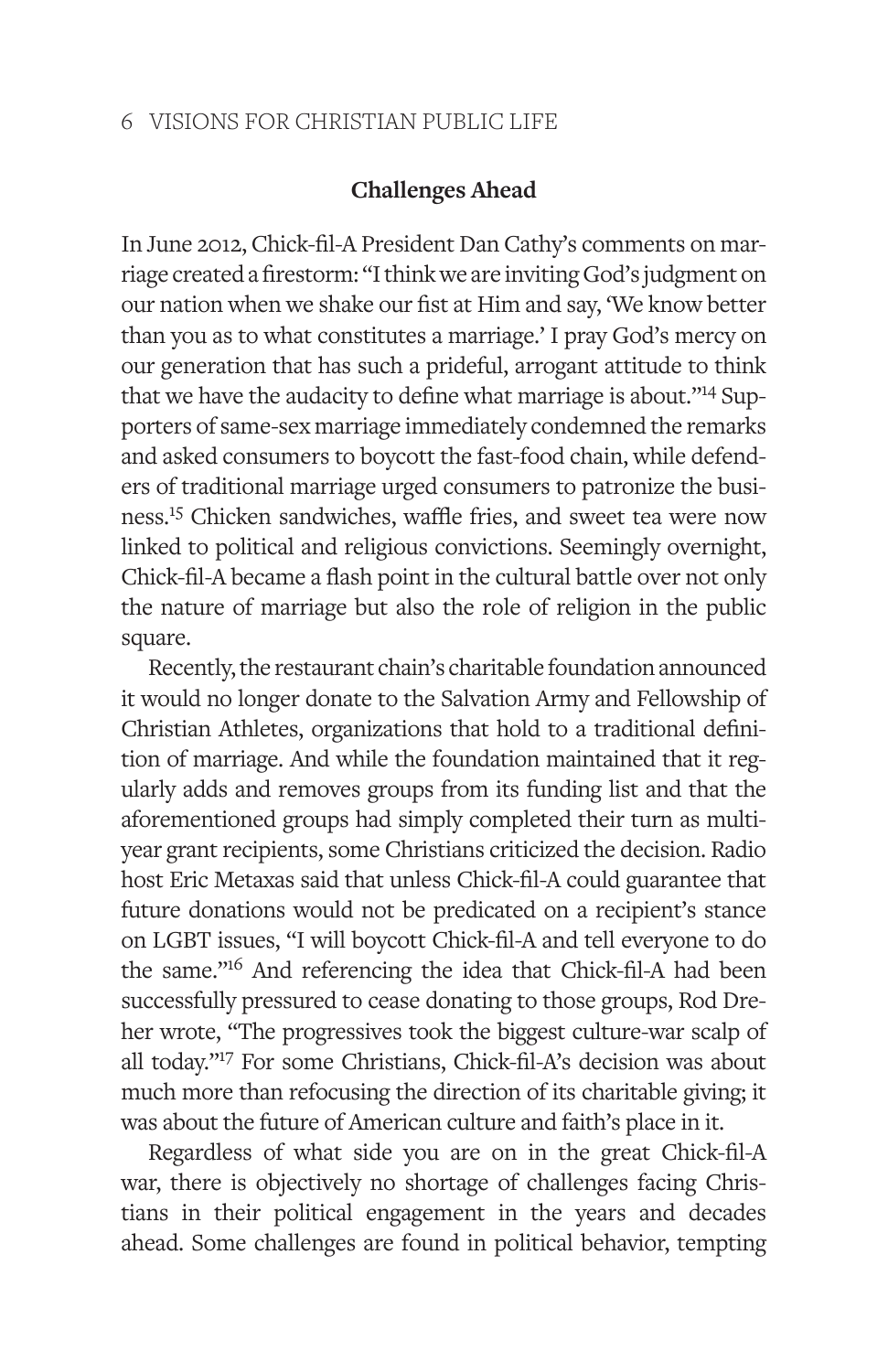Americans—Christians included—to hold their political opponents in utter contempt. Other challenges are demographic in nature, as more people in the United States are simply not seeing organized religion as necessary to societal flourishing. Related to demographics are cultural challenges, embodied in controversies over the future of Christianity and liberalism. Altogether, while the United States is still an exceptional nation in its relative openness to faith perspectives in the public square (especially compared to its western neighbors), storm clouds are on the horizon for Christians and other religious traditionalists.

Recent research in political science is clear: Affective polarization and negative partisanship are on the rise and together are seriously challenging American politics and government. Affective polarization troublingly links identity and politics.18 As people have increasingly sorted—geographically, religiously, online, and otherwise19—into more homogenous groups, their various identities have become more intertwined. As such, when people disagree with someone politically, they are more likely than not to disagree with them on many other aspects of life.

Similarly, negative partisanship is when people—strong and weak partisans alike—develop "increasingly negative feelings about the opposing party and its candidates."20 This means taking more pleasure in beating political rivals than winning any positive victories for one's own side. Put simply, under a regime of negative partisanship, "owning the libs" becomes the greatest good for conservatives, and vice versa. Effective policymaking and governance are secondary to the opposition's tears.<sup>21</sup>

Why are affective polarization and negative partisanship so dangerous to the future of American politics and government? Ultimately, while our system assumes (indeed, guarantees) conflict, it requires compromise to function effectively, particularly given the relentless presence and proliferation of competing factions.<sup>22</sup> Affective polarization and negative partisanship offer no incentive to compromise. After all, when you have little in common with your opponents and you want little else than to see them defeated, what good is compromise?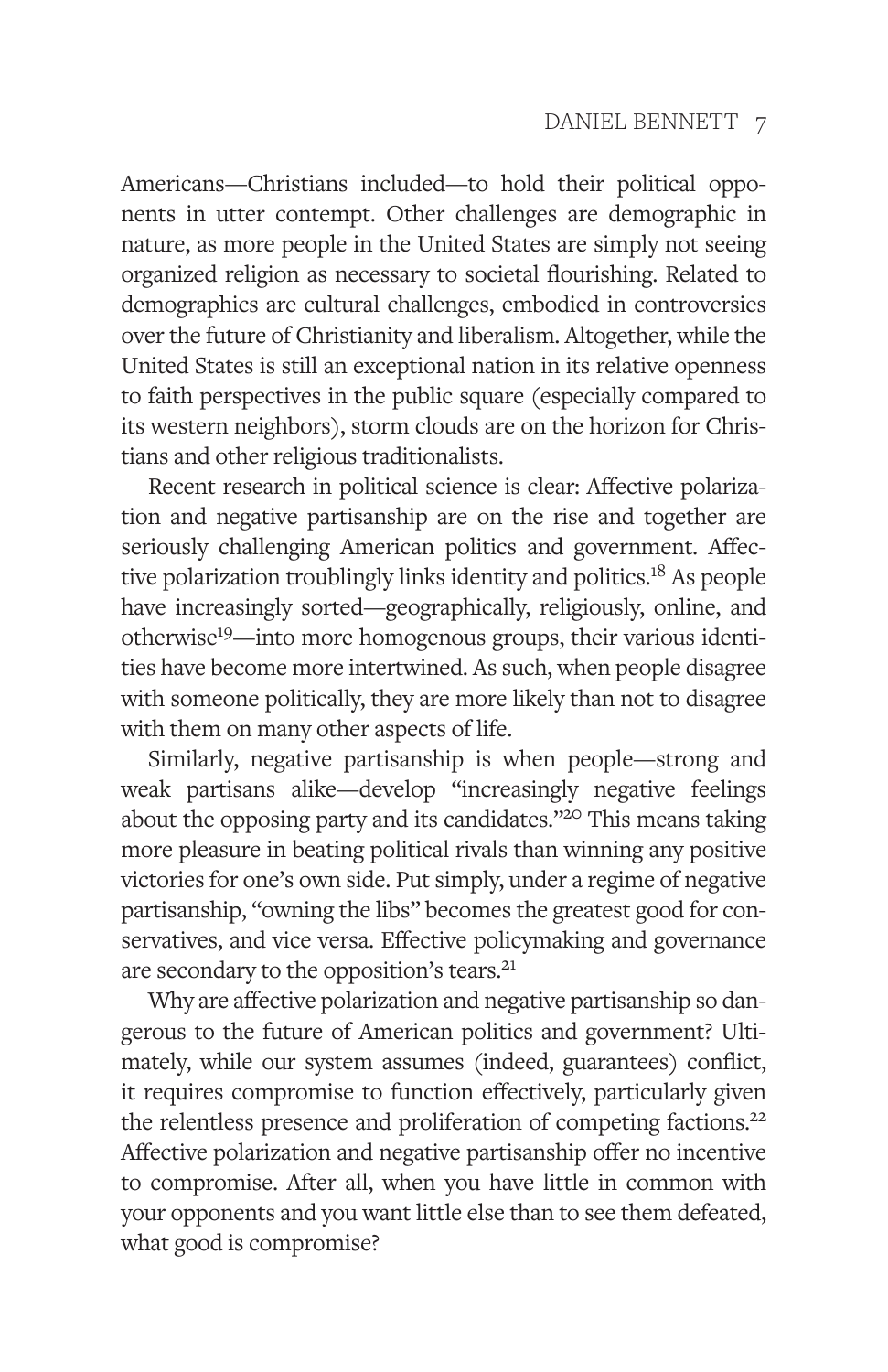Moreover, there is no reason to believe that Christians are immune to these phenomena. With the rise of social media and the ability to disconnect political discourse from face-to-face interactions where more extreme reactions may be muted, Christians may be just as likely as our non-Christian counterparts to be tempted to demonize those with whom we disagree, especially if we see the stakes as justifying such an approach to political engagement. It is no accident that, just recently, two influential conservative Christians suggested that those critical of and opposed to President Trump were under demonic influence.<sup>23</sup>

In addition to these challenges rooted in political behavior, forthcoming demographic changes also present serious challenges for Christians in our political engagement. While Christians have historically comprised a dominant plurality (if not majority) of American society, things have slowly changed: According to the General Social Survey, Christianity, as a share of the American population, has been declining for decades.<sup>24</sup> This has long been true of mainline Protestant denominations but has also recently included white evangelicals, especially among younger Americans.<sup>25</sup> Moreover, in 2019 those identifying as religiously unaffiliated outnumbered three individual Christian traditions—white evangelicals, mainline Protestants, and Catholics—for the first time.<sup>26</sup> Just as the United States is poised to become a majority-minority nation by 2050, the US is arguably reaching a point in which Christianity is no longer its most dominant religious system.

Related to this, if demographic trends present real challenges to the future of Christian political engagement, so too do ongoing, seemingly inevitable cultural shifts. In his book *Why Liberalism Failed*, Patrick Deneen argues that the liberal order the West has embraced over the past several centuries has—by design—led to individualism and economic and technological advancements that have actually wreaked havoc on individual and collective flourishing.27 The ensuing culture has become less friendly to religious orthodoxy, including traditional, conservative Christianity and those who espouse it. One need not look too closely at American culture to find evidence of this, from the US Supreme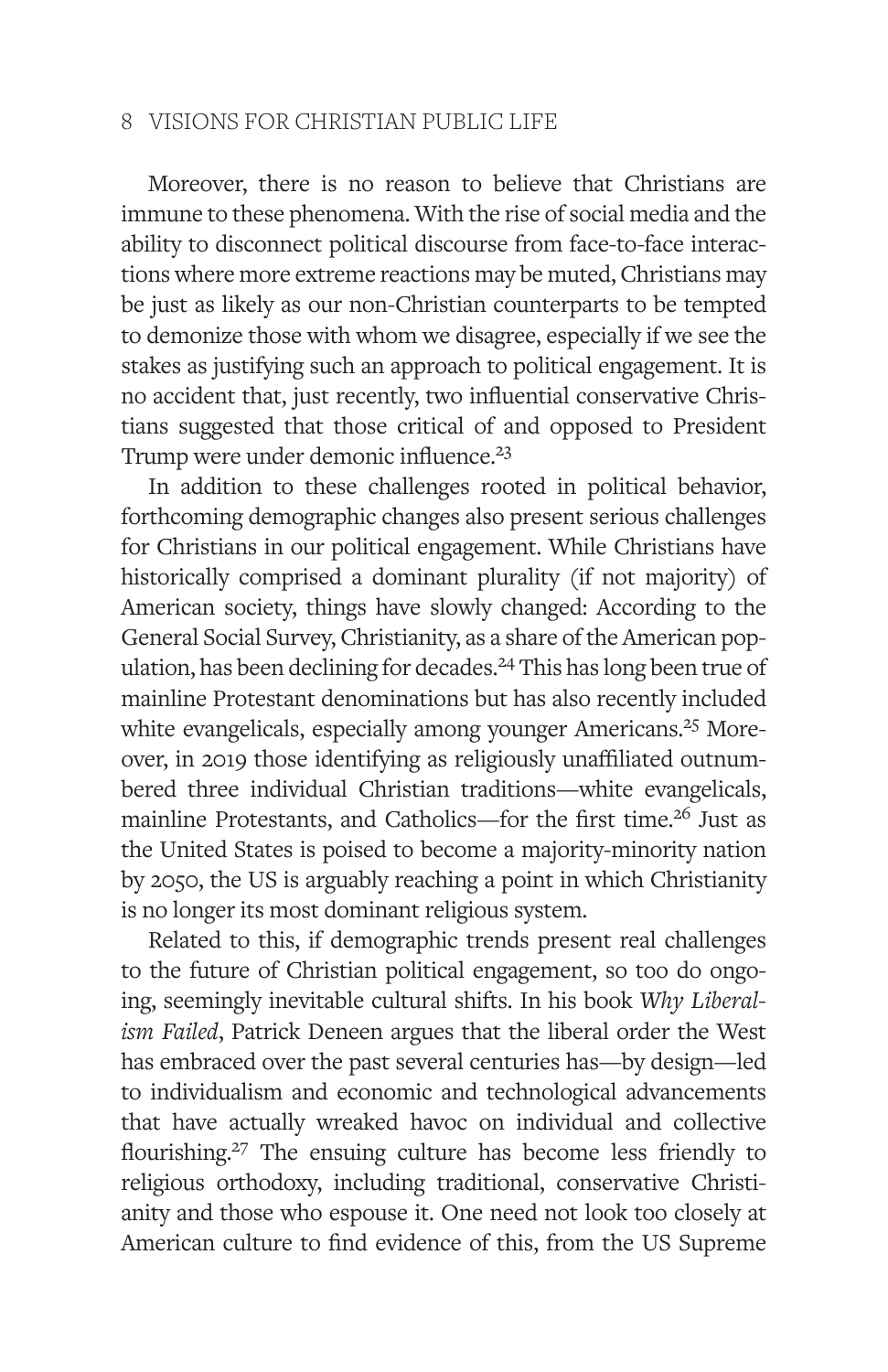Court's *Obergefell v. Hodges* decision and subsequent court cases at the intersection of religious freedom and LGBT rights to corporations—such as Coca-Cola, $28$  Gillette, $29$  and Amazon $30$ —promoting what some Christians see as antagonistic or even hostile agendas.

Christians have reached different conclusions for a way forward, with some remaining committed to the liberal order that has guided American legal and political society $3<sup>1</sup>$  and others arguing that it may be time to abandon this system in favor of "a public square reordered to the common good and ultimately the Highest Good."32 But these debates over the future of liberalism are really debates over the future and trajectory of our culture, evidence that Christians—particularly conservative Christians—are finding themselves in the unusual position of becoming relegated to the sidelines of a culture in which they have, to date, more or less felt comfortable.

As these cultural and demographic changes continue to take shape, conservative Christians could more rapidly embrace the defensive political posturing of affective polarization and negative partisanship or perhaps embrace anti-liberal policies and leaders in the hopes of defending our beliefs and interests. That is, without the numbers to buttress our defenses, we may be tempted to adopt realpolitik as the guiding principle of our public engagement. And while I believe this is problematic for both our politics and our Christian witness, the temptation is understandable given the circumstances in which we find ourselves.

# **Opportunities Abound**

Despite the aforementioned challenges, I argue Christians have real opportunities in the years ahead in how we engage politically. This argument assumes that Christians *should* continue to be engaged in our politics and culture. This is not a shared assumption among all Christians, especially given the aforementioned trajectory of our culture. For these Christians, the current state of politics and culture is too far gone for any meaningful or productive engagement; instead, they say, we should get our own houses and communities to prepare for the challenges ahead.33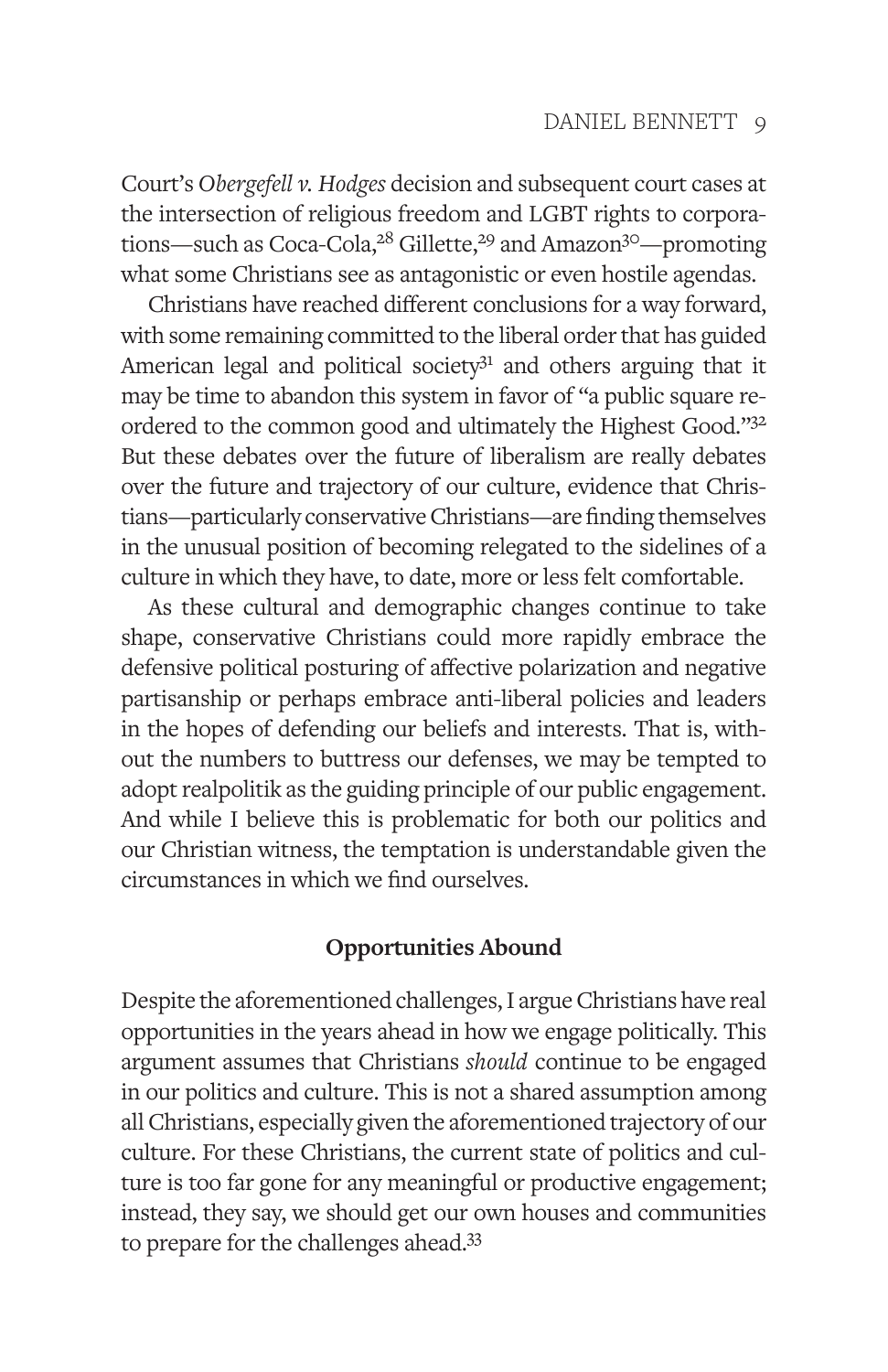While it is important to maintain and strengthen our institutions in the face of a hostile culture, Christians are not called to shy away from political engagement, however one chooses to define it. Scripture is clear, from Matthew 5 to John 17 to Acts 1, that God's people are directed to be in the world for the sake of the Kingdom. And considering Aristotle's observation that human beings are, by nature, political animals, politics should be seen as a central venue for Christians to show love to our neighbors.34 Understood in this way, political engagement is not optional, but rather required. And given that Christians are secure in our futures regardless of this era's political outcomes, we have several opportunities to share our hope with a world in need.

One opportunity for Christians in this political moment is to embrace the *imago Dei* as a guiding principle in our engagement. As described in Genesis 1:26, God tells His heavenly court that He is creating human beings "in Our image, in Our likeness."35 While it is a rich theological doctrine, the *imago Dei* should also convict believers in the midst of deep cultural and political polarization. By maintaining that *all* people are created in the image of the eternal God, the *imago Dei* requires Christians to acknowledge that our fiercest opponents in politics and culture are likewise human and likewise image bearers.

This realization must change Christians' motivations for and attitudes toward engagement in politics. But how does it look in practice? For one, it is a charge to abandon political engagement that considers others as "other," as somehow less than. We must reject rhetoric that minimizes the humanity of those with whom we disagree. We should carefully consider how our preferred policies affect the dignity and humanity of our fellow image bearers. And we should be prepared to defend established constitutional rights for all people, regardless of belief system or perspective. This not only benefits Christians as we argue for protection under the Constitution but also demonstrates our commitment to sharing these same protections with others not like us.

Consider the ERLC's support for a group of Muslims wishing to build a mosque, cemetery, and training center in Texas. The ERLC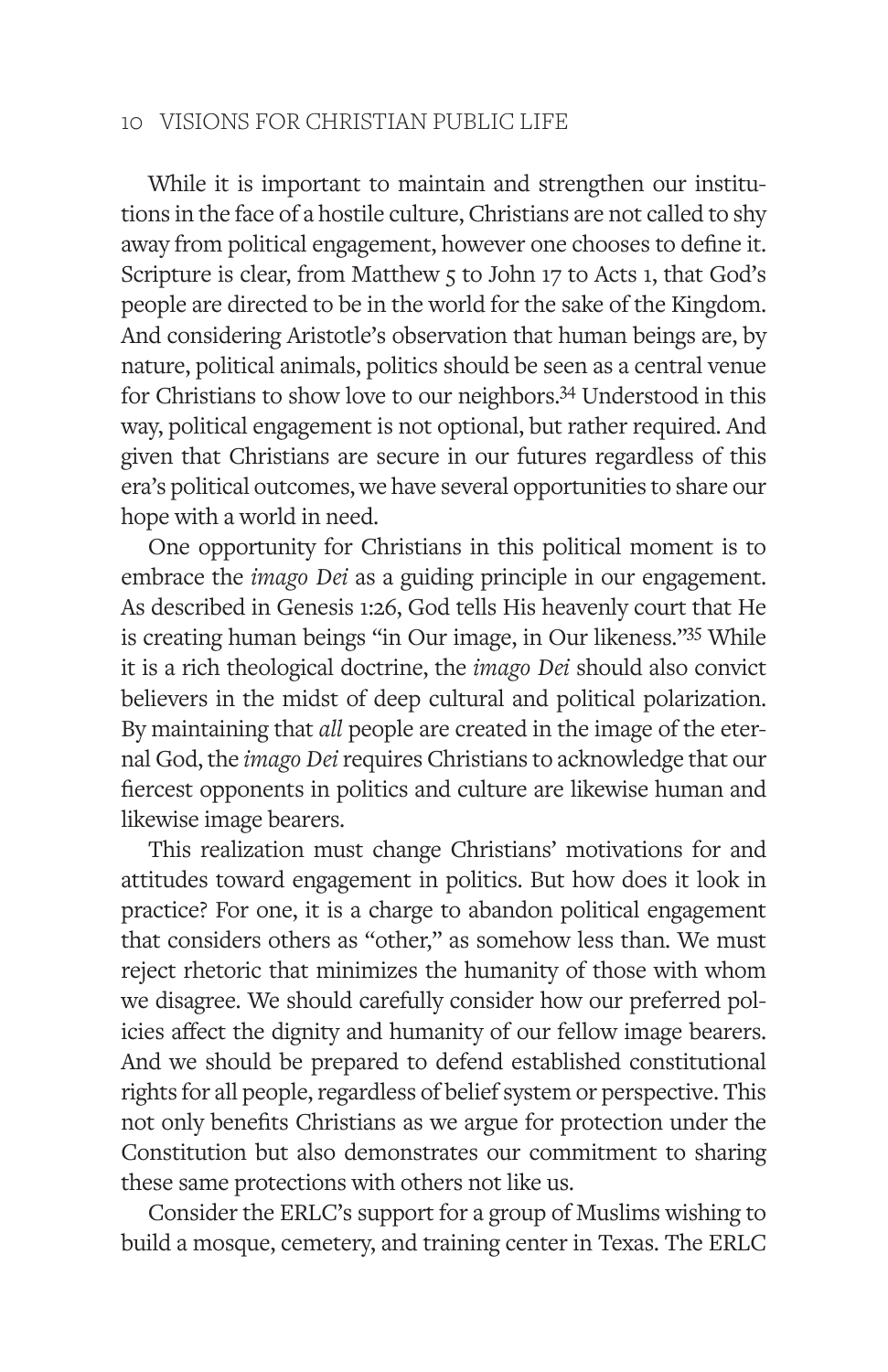did not do this to affirm Islam as equal to Christianity; it did this, according to one observer, to show love to fellow image bearers for the sake of a strengthened gospel witness: "If we decide that lost people everywhere are our business," this observer wrote, "then we can be thankful when God brings those lost people to our doorsteps."36

Another opportunity afforded to Christians as they engage politics and culture is to demonstrate the virtue of humility in our interactions with those with whom we disagree. What this *does not* mean is being prepared to abandon core beliefs or values in the face of competing perspectives; one can be humble without being weak. What this *does* mean is being willing to listen—indeed, *really*  listen—to those with whom we have profound disagreements, seeking to learn from them and understand their perspective as we wrestle with the implications for our beliefs on public policy.37 Such humility should be a trademark of Christian political engagement, as we should be confident enough in the truth to have difficult discussions with the world.

John Inazu articulates this point well in *Confident Pluralism: Surviving and Thriving Through Deep Difference*. 38 He argues that a pluralist system like the United States requires humility and authentic listening to cultivate a flourishing civic society. Inazu references the work of Jonathan Haidt, who writes that productive political engagement requires seeing important issues from different points of view.39 This is especially important in an era of changing demographics, as more people are likely to come from different backgrounds, experiences, and traditions than our own. Just as importantly, though, abandoning humility for closed-mindedness demonstrates a lack of trust in the truth of Christ because if we sincerely believe that He is the author of all truth, then we should not fear encountering new and challenging perspectives. Humility, therefore, not only promotes a healthier civic society but also gives Christians the opportunity to enter into real conversations—and, in doing so, to share our faith—with a skeptical world.

Furthermore, a humble approach to politics is also important in Christian communities. Jonathan Leeman has argued that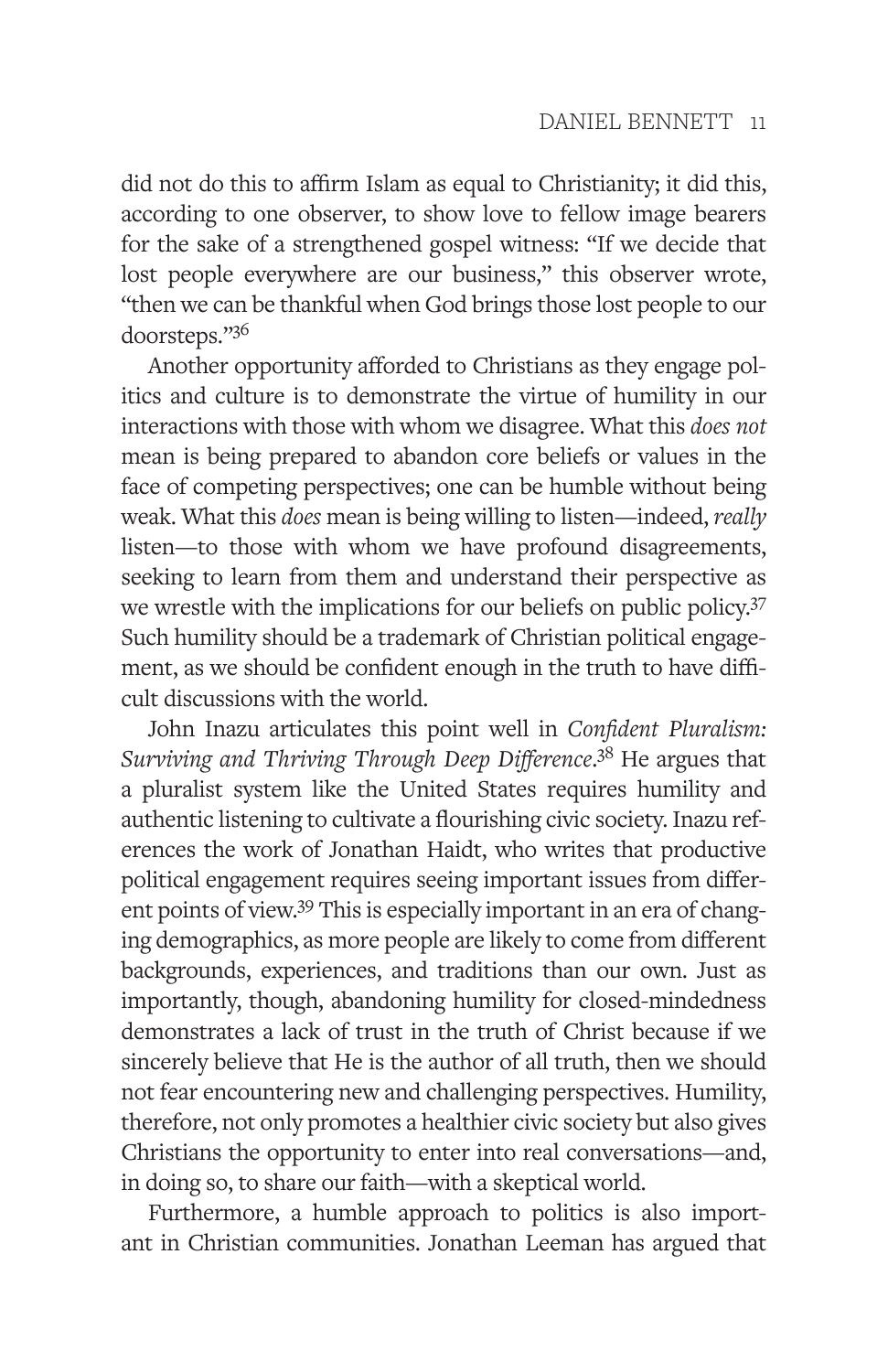Christians should see politics and policy in either straight or jagged lines.40 Consider abortion: While all Christians should arrive at the same conclusion as to the *morality* of abortion, there is room for disagreement concerning *solutions* to abortion. This is why some Christians emphasize the repeal of *Roe v. Wade* as essential to decreasing the number of abortions, while others emphasize expanded social welfare policy as essential. As far as policy goes, there is not usually a one-size-fits-all answer all Christians must sign on to. Similarly, the percentage of Christians voting for a candidate in 2020 should be less important than their motivations for doing so. Fear and uncertainty should not play a role in our decisionmaking as believers, nor should a desire to defend the indefensible simply for the sake of beating the "other side." Just as our hope is not of this world, Christian political engagement must be visibly different from the world's.

Finally, Christians should be careful not to overstate the importance of politics, in light of our ultimate hope that lies in Christ. For example, every American presidential election is dubbed "the most important election of our lifetimes." It was true in 2012, when conservatives argued that another four years of President Barack Obama would "[announce] that America should be like Western European countries—governed by left-wing values."41 It was true in 2016, when Republicans said that a Hillary Clinton presidency would be the end of democratic republican government in America.42 And it is true in 2020, when Democrats say Trump gravely and uniquely threatens American democracy.43 This rhetoric, coupled with the vitriol in the media and social media ecosystems, makes it understandable that Christians could allow fear and uncertainty to dictate the terms of our political engagement and behavior. Politics of a certain kind can be a strong and tempting idol, given the proximity to power it affords.

As believers, though, our identity in Christ must always remain the central component of who we are, even in the midst of deep divisions and troubles. The stakes of a given election will never be high enough to warrant watering down our identity in exchange for more effective behavior and arguments in the temporal world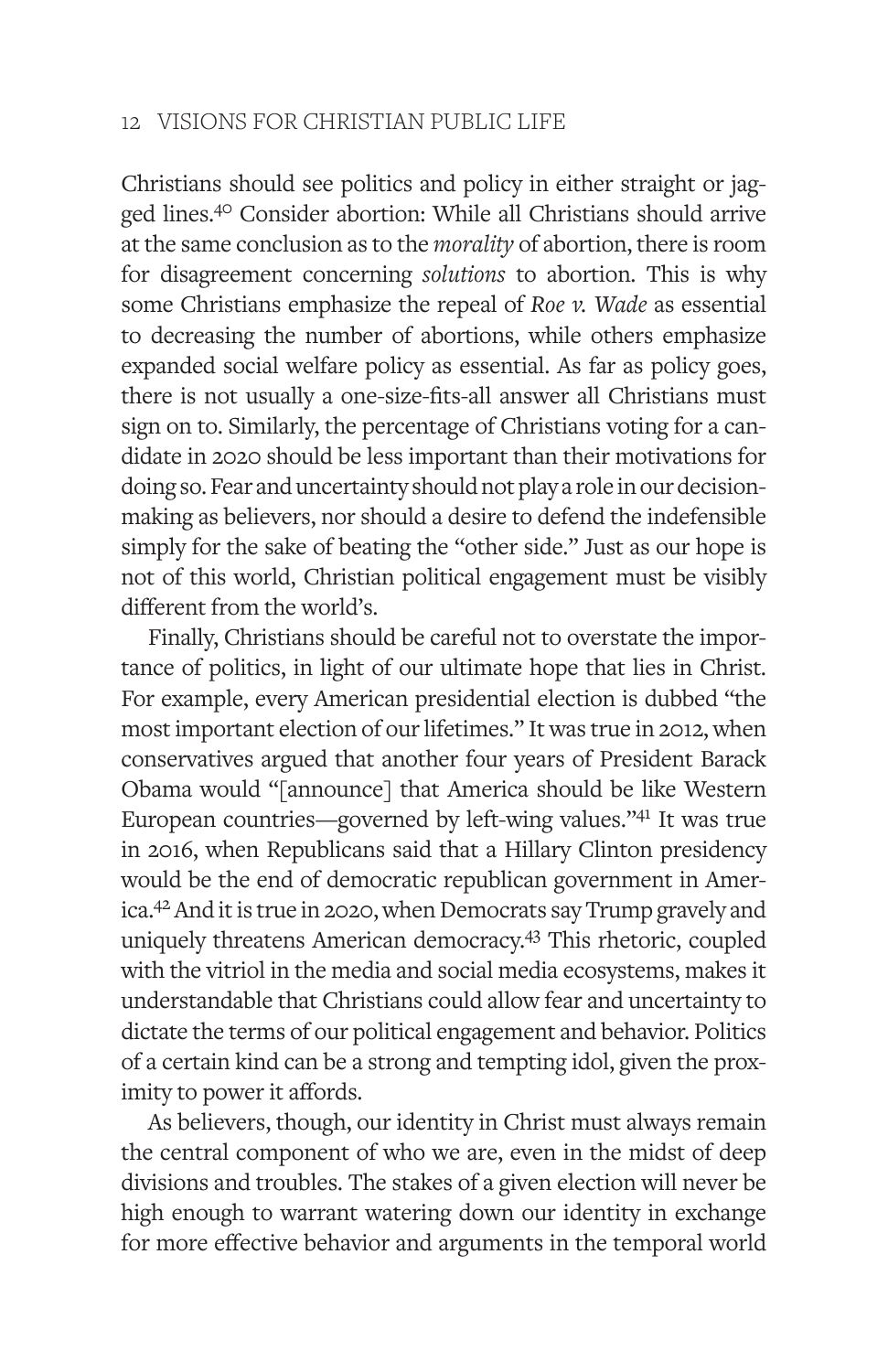of politics. We must remain firmly tied to our identity in Christ, remembering that, despite worldly trials, we have confidence in a Savior who has overcome the world and everything in it. While political engagement among Christians is worthwhile in that we can seek justice for the oppressed and promote environments for human flourishing, it is ultimately dwarfed by our confidence in Christ. And with this confidence comes hope: "Our hope is eternal, which is infinitely longer than four years in the White House or 30 years on the Supreme Court. . . . Losing political battles changes nothing about where we stand in eternity. Our hope is wholly in Christ."44

# **Conclusion: Toward A Better Form of Engagement**

In this essay I have attempted to lay out the current challenges Christians face in contemporary American life and opportunities arising from these challenges. I want to end by briefly commenting on one particular approach to Christian political engagement that has been proposed in recent years and clarify a different posture that we might take while exploring this complex question further in each of our lives.

In *The Benedict Option: A Strategy for Christians in a Post-Christian Nation*, Dreher compellingly argues for Christians to refocus our priorities on our own institutions and communities while generally eschewing a politics and culture in active decay.<sup>45</sup> He argues that Christians must turn inward and prepare for the coming storm, suggesting that only in doing so can we ever be a light unto the world. Some of Dreher's critics have claimed he is advancing a "head for the hills" approach to political engagement and that if he were to have his way, Christians would have no voice in government, politics, or the public square.46 Under this approach, they say, Christians are to retreat to their enclaves, huddling together and waiting for the end of the world.

This criticism is overstated and oversimplified. Dreher's argument is for a temporary and strategic withdrawal so that Christians can strengthen their defenses before encountering inevitable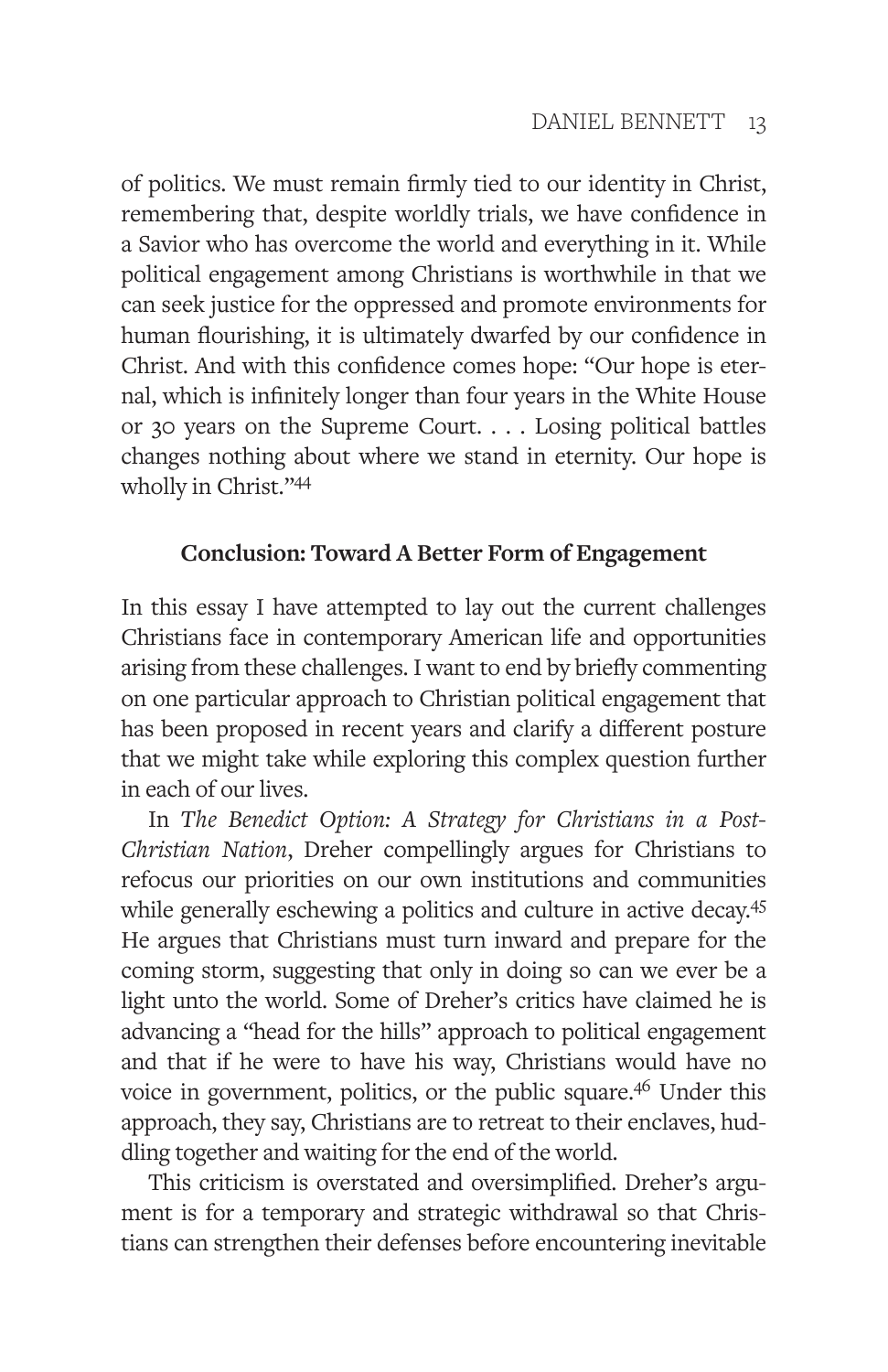troubles. But, Christians can restore and cultivate our communities *and* remain engaged in politics and culture of our time; it is not an either-or proposition. Christians can (and should) follow Dreher's advice to strengthen our institutions—such as churches and schools—while rethinking political engagement to emphasize posture, not outcome. After all, our highest priority should not be to win but, as with all other aspects of our lives, to proclaim the Gospel in thought, word, and deed. We can do this by emphasizing the *imago Dei*, putting on Christlike humility, and refusing to make politics our first and highest priority. There is no reason we cannot do these things while we simultaneously fortify our communities for the battles to come. A better engagement allows for both.

Dreher is right in cataloging the challenges confronting Christians today. Indeed, I have argued that Christians face real difficulties in our political engagement, such as developments in political behavior, demographic changes, and cultural shifts. But Dreher's solution, well intended as it may be, does not allow for the sort of Christian political engagement needed in this particular moment. This engagement ought to model the grace and truth of Christ to a world desperately in need. Under this model, Christians will undoubtedly encounter major losses in the years and decades to come. And yes, some of these losses will prove more consequential than others. But Christians are not destined to win earthly battles. We have been called to something greater.

#### **Notes**

1. Laurie Goodstein, "The Testing of a President: The Conservatives; Christian Coalition Moans Lack of Anger at Clinton," *New York Times*, September 20, 1998, https://www.nytimes.com/1998/09/20/us/testingpresident-conservatives-christian-coalition-moans-lack-anger-clinton. html.

2. Alan Noble, "I'm an Evangelical. The Religious Right Leaders Who Support Trump Don't Speak for Me.," Vox, October 24, 2016, https://www. vox.com/first-person/2016/10/24/13361582/trump-religious-right.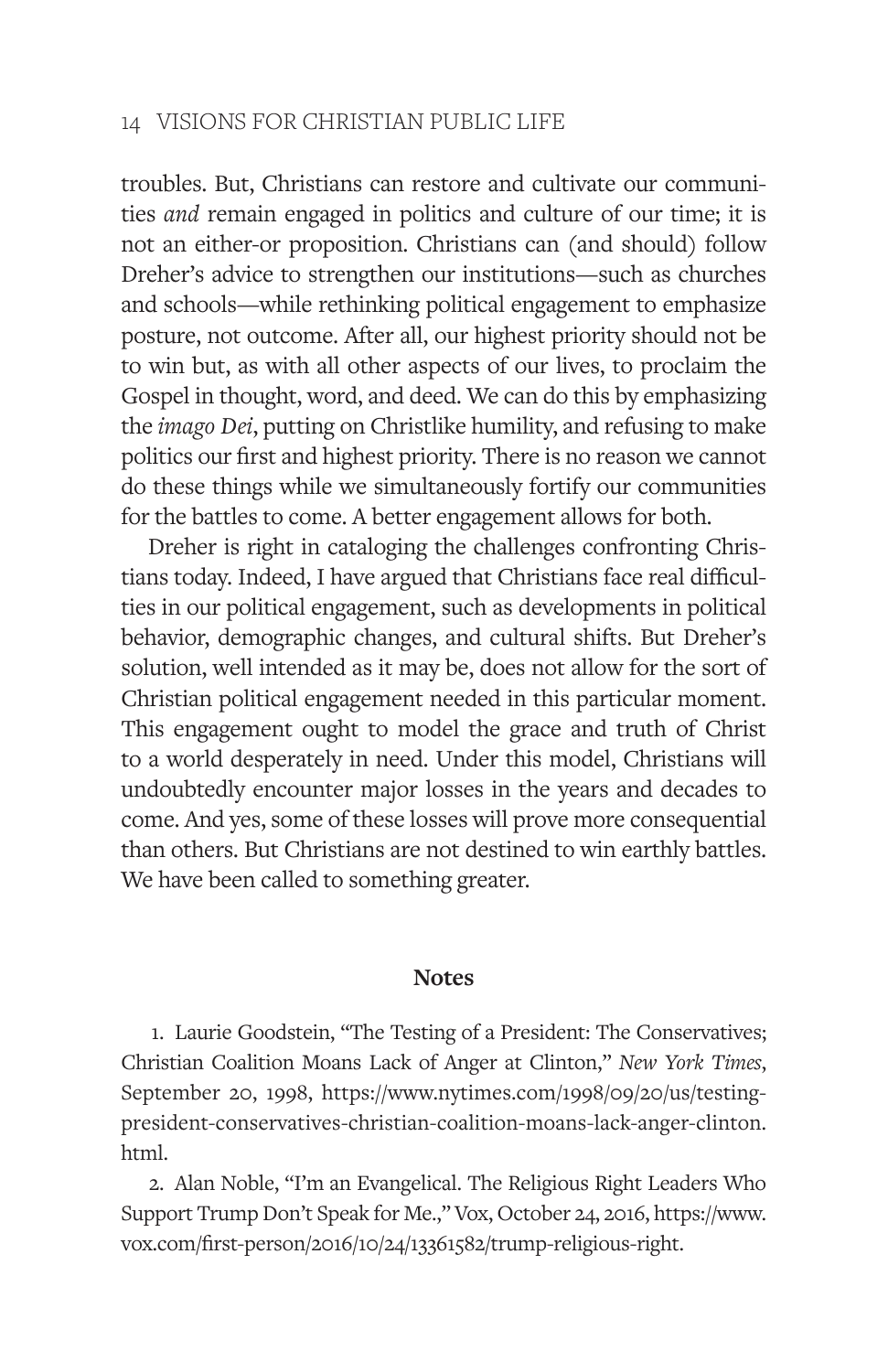3. Robert Jones and Daniel A. Cox, "Backing Trump, White Evangelicals Flip Flop on Importance of Candidate Character," Public Religion Research Institute, October 19, 2016, https://www.prri.org/research/prribrookings-oct-19-poll-politics-election-clinton-double-digit-lead-trump/.

4. Eugene Scott, "Trump Believes in God, but Hasn't Sought Forgiveness," CNN, July 18, 2015, https://www.cnn.com/2015/07/18/politics/ trump-has-never-sought-forgiveness/index.html.

5. David Greene, "Trump Would Disrupt the Broken System in Washington, Ralph Reed Says," NPR, June 22, 2016, https://www.npr. org/2016/06/22/483046602ralph-reed-weighs-in-on-trumps-meetingwith-evangelicals.

6. Elizabeth Dias, "Focus on the Family Founder Endorses Trump," *Time*, July 21, 2016, https://time.com/4418163/donald-trump-jamesdobson-evangelicals/.

7. Jones and Cox, "Backing Trump, White Evangelicals Flip Flop on Importance of Candidate Character."

8. Libby Nelson, "Southern Baptist Leader: Opposing Trump Puts You 'on the Right Side of Jesus,'" Vox, May 6, 2016, https://www.vox.com/ 2016/5/6/11606706/russell-moore-evangelicals-trump.

9. David French, "Why I Changed My Mind and Joined the #Never-Trump Movement," NationalReview.com, March 2, 2016, https://www. nationalreview.com/2016/03/donald-trump-why-i-cant-vote-trumpnevertrump/.

10. Alex Morris, "The Generous Gospel of Mayor Pete," *Rolling Stone*, November 20, 2019, https://www.rollingstone.com/politics/politicsfeatures/mayor-pete-buttigieg-faith-christianity-primary-election-913808/.

11. Kate Shellnutt, "Pete Buttigieg Brings Proverbs into the Democratic Debate," *Christianity Today*, July 31, 2019, https://www.christianitytoday. com/news/2019/july/pete-buttigieg-democratic-presidential-debateproverbs.html.

12. Erick Erickson, "On Meet the Press, Pete Buttigieg Shows Why Progressive Christianity Is a Hypocritical Farce," Resurgent, April 8, 2019, https://theresurgent.com/2019/04/08/on-meet-the-press-pete-buttigiegshows-why-progressive-christianity-is-a-hypocritical-farce/.

13. Shellnutt, "Pete Buttigieg Brings Proverbs into the Democratic Debate."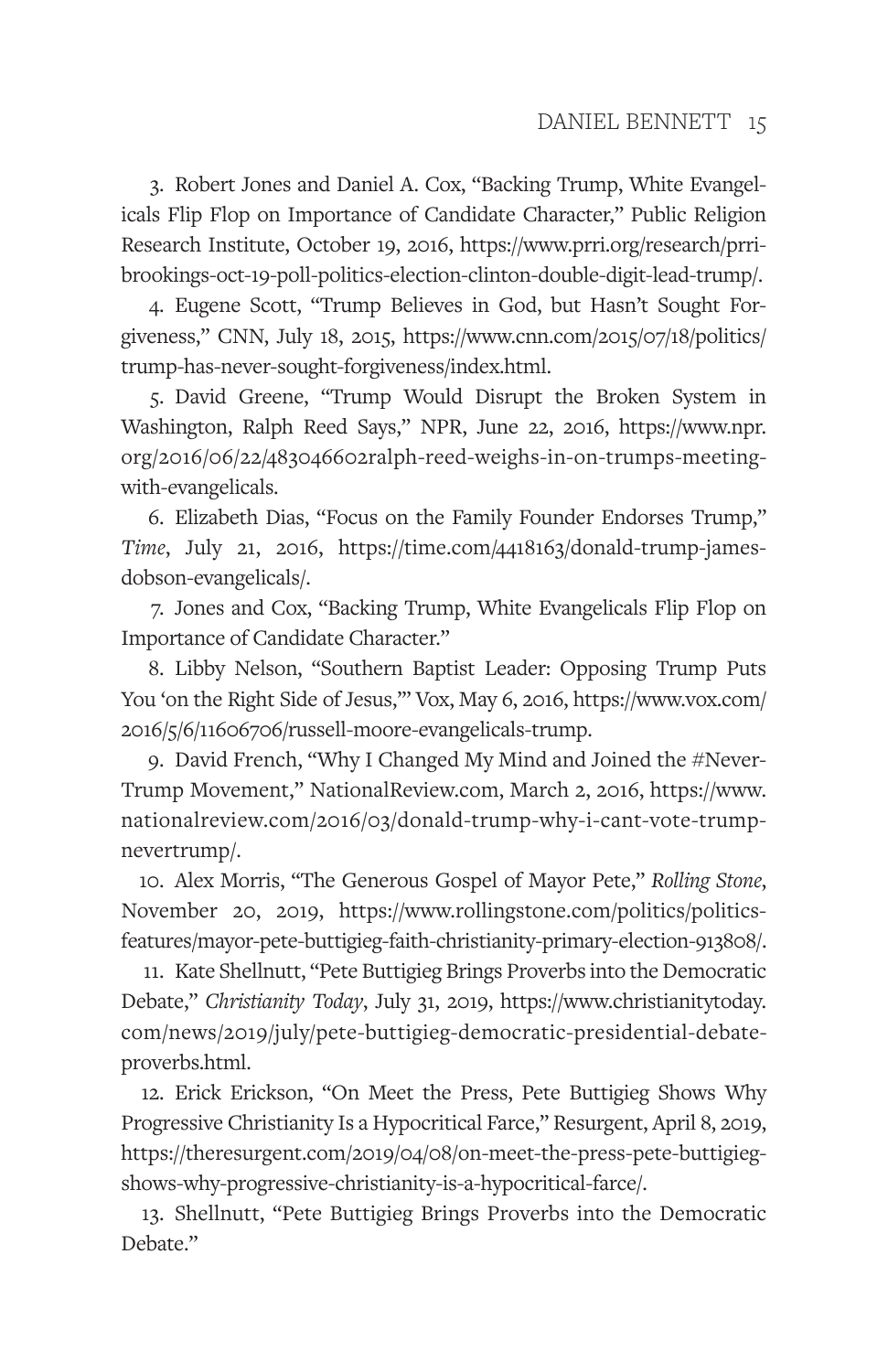14. Myles Collier, "Chick-fil-A President Says 'God's Judgment' Coming Because of Same-Sex Marriage," *Christian Post*, July 18, 2012, https:// www.christianpost.com/news/chick-fil-a-president-says-gods-judgmentcoming-because-of-same-sex-marriage.html.

15. Sarah Aarthun, "Chick-fil-A Wades into a Fast-Food Fight over Same-Sex Marriage Rights," CNN, July 28, 2012, https://www.cnn.com/ 2012/07/27/us/chick-fil-a-controversy/index.html.

16. Eric Metaxas (@ericmetaxas), "I'm with @RodDreher," Twitter, November 18, 2019, 5:52 p.m., https://twitter.com/ericmetaxas/status/ 1196561862923636737.

17. Rod Dreher, "Why Chick-fil-A's Surrender Matters," *American Conservative*, November 18, 2019, https://www.theamericanconservative.com/ dreher/why-chick-fil-a-surrender-matters/.

18. Lilliana Mason, *Uncivil Agreement: How Politics Became Our Identity* (Chicago: University of Chicago Press, 2018).

19. Bill Bishop, *The Big Sort: Why the Clustering of Like-Minded America Is Tearing Us Apart* (Boston, MA: Mariner Books, 2009).

20. Alan I. Abramowitz and Steven W. Webster, "The Rise of Negative Partisanship and the Nationalization of U.S. Elections in the 21st Century," *Electoral Studies* 41, no. 1 (2016): 12–22.

21. Alan I. Abramowitz and Steven W. Webster, "Negative Partisanship: Why Americans Dislike Parties but Behave Like Rabid Partisans," *Political Psychology* 39, no. S1 (2018): 119–35.

22. *Federalist*, no. 10 (James Madison).

23. Peter Wehner, "Are Trump's Critics Demonically Possessed?," *Atlantic*, November 25, 2019, https://www.theatlantic.com/ideas/archive/2019/11/ to-trumps-evangelicals-everyone-else-is-a-sinner/602569/.

24. Allen Downey, "The U.S. Is Retreating from Religion," Scientific American Blog Network, October 20, 2017, https://blogs. scientificamerican.com/observations/the-u-s-is-retreating-from-religion/.

25. Robert Jones and Daniel A. Cox, "America's Changing Religious Identity," Public Religion Research Institute, September 6, 2017, https://www.prri.org/research/american-religiouslandscape-christian-religiously-unaffiliated/.

26. Neil Monahan and Saeed Ahmed, "Survey: There Are Now as Many Americans Who Claim No Religion as There Are Evangelicals and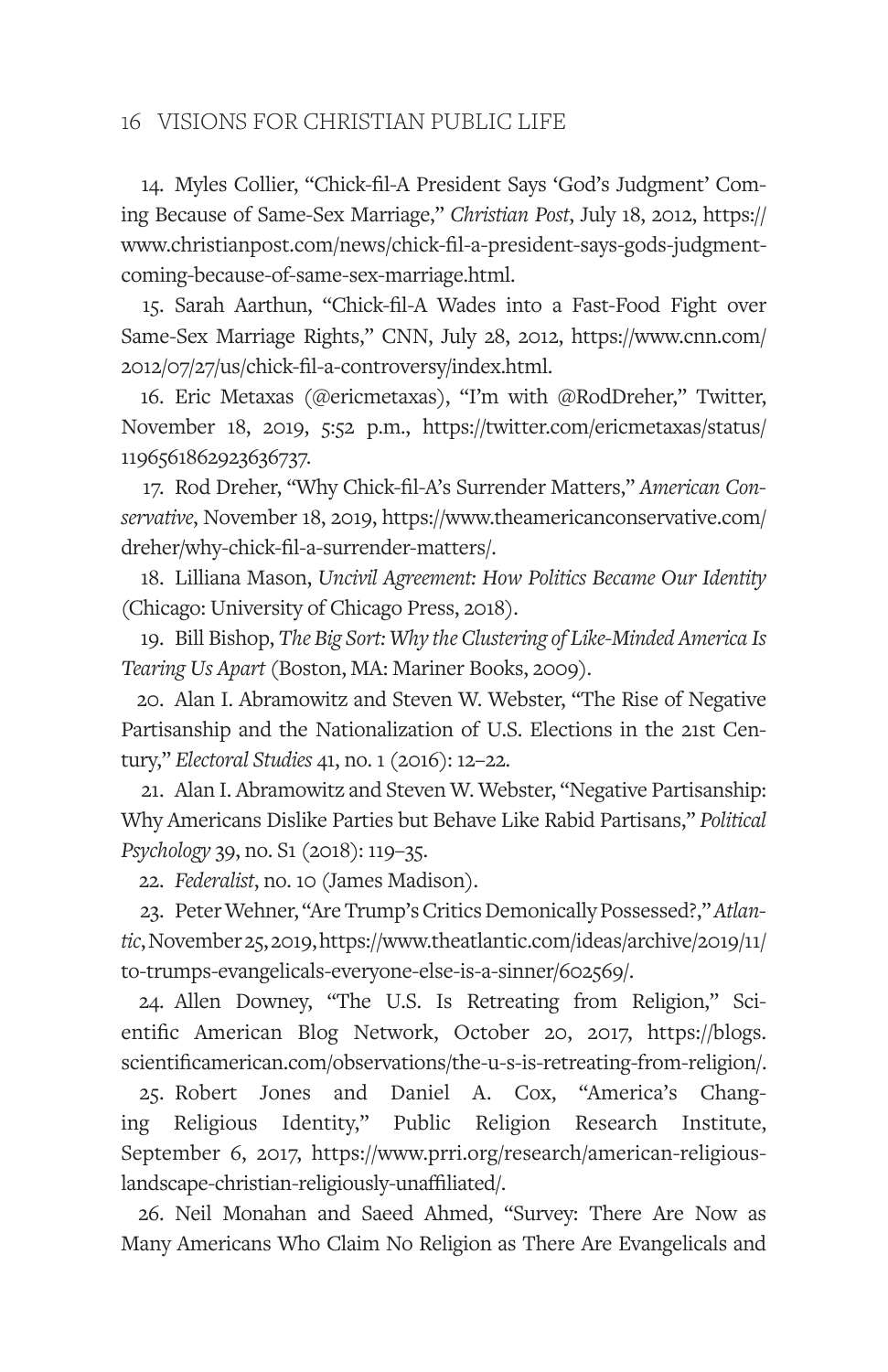Catholics," CNN, April 26, 2019, https://www.cnn.com/2019/04/13/us/noreligion-largest-group-first-time-usa-trnd/index.html.

27. Patrick Deneen, *Why Liberalism Failed* (New Haven, CT: Yale University Press, 2018).

28. Deborah Bunting, "Coca-Cola Promoting Destructive Mental Disorders with New Sprite Commercial," CBN News, November 19, 2019, https://www1.cbn.com/cbnnews/2019/november/coca-cola-promotingdestructive-mental-disorders-with-new-sprite-commercial.

29. Emanuella Grinberg, "This Gillette Ad Shows a Man Teaching His Transgender Son to Shave," CNN, May 28, 2019, https://www.cnn. com/2019/05/26/us/gillette-ad-transgender-man-trnd/index.html.

30. Caleb Parke, "Amazon Re-Training Employees After Mistakenly Blocking Religious Ads," Fox News, May 14, 2019, https://www.foxnews. com/tech/amazon-re-training-employees-after-mistakenly-blockingchristian-ads-for-religious-content.

31. David French, "What Sohrab Ahmari Gets Wrong," National-Review.com, May 30, 2019, https://www.nationalreview.com/2019/05/ david-french-response-sohrab-ahmari/.

32. Sohrab Ahmari, "Against David French-Ism," *First Things*, May 29, 2019, https://www.firstthings.com/web-exclusives/2019/05/against-davidfrench-ism.

33. Rod Dreher, *The Benedict Option: A Strategy for Christians in a Post-Christian Nation* (New York: Sentinel, 2017).

34. Michael R. Wear, *Reclaiming Hope: Lessons Learned in the Obama White House About the Future of Faith in America* (Nashville, TN: Thomas Nelson, 2017).

35. Genesis 1:26.

36. Bart Barber, "4 Things Christians Say When They Deny Religious Liberty to Others," Ethics & Religious Liberty Commission, July 22, 2015, https://erlc.com/resource-library/articles/4-things-christians-say-whenthey-deny-religious-liberty-to-others.

37. Daniel Bennett, "'Go Talk with Those Who Are Rumored to Be Unlike You,'" Front Porch Republic, June 8, 2018, https://www. frontporchrepublic.com/2018/06/go-talk-with-those-who-are-rumoredto-be-unlike-you/.

38. John D. Inazu, *Confident Pluralism: Surviving and Thriving Through*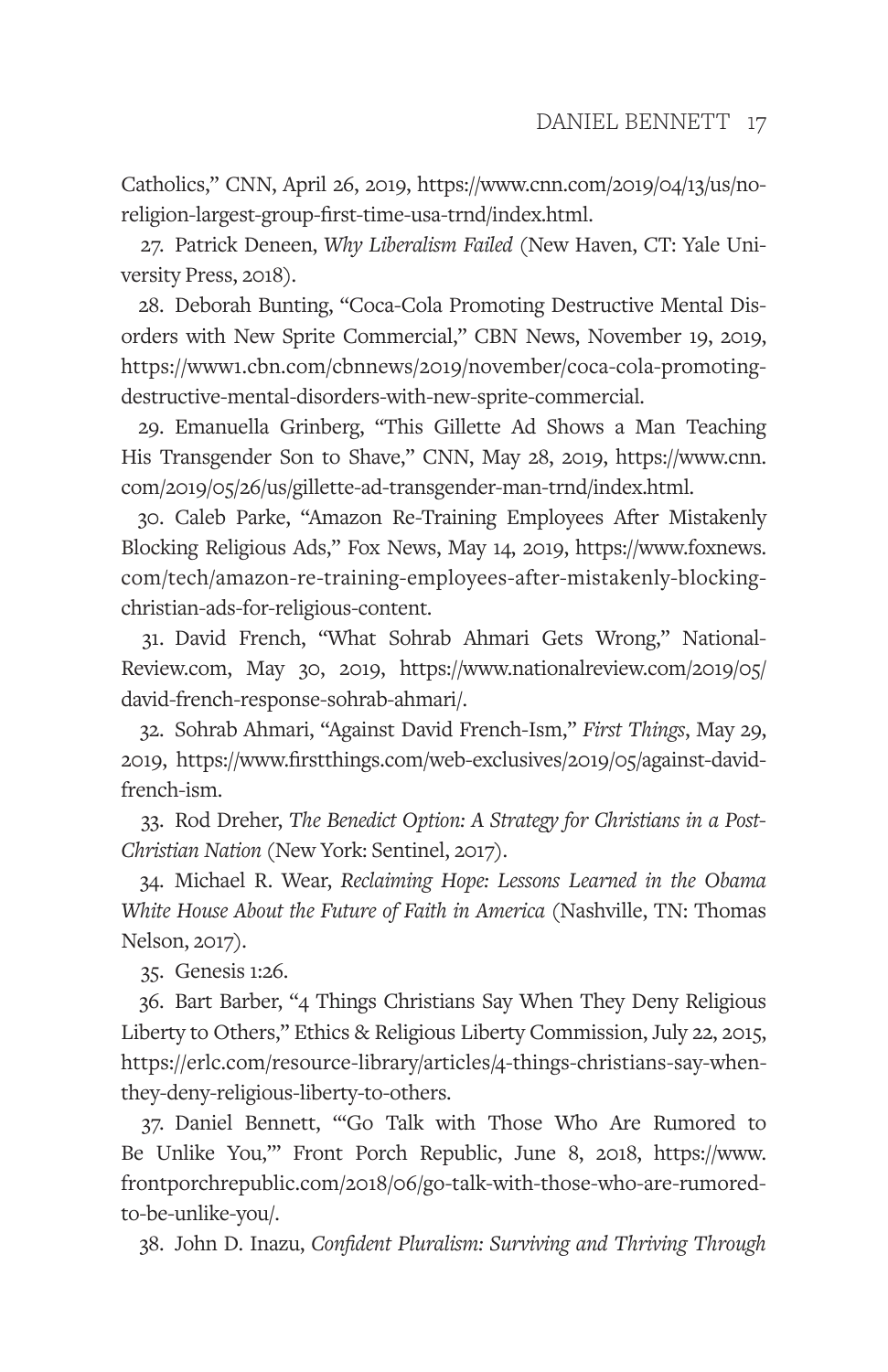*Deep Difference* (Chicago: University of Chicago Press, 2016).

39. Jonathan Haidt, *The Righteous Mind: Why Good People Are Divided by Politics and Religion* (New York: Pantheon, 2012).

40. Jonathan Leeman, *How the Nations Rage: Rethinking Faith and Politics in a Divided Age* (Nashville, TN: Thomas Nelson, 2018).

41. Dennis Prager, "A Referendum on Obama's Leftism," RealClearPolitics, May 1, 2012, http://www.realclearpolitics.com/articles/ 2012/05/01/november\_is\_a\_plebiscite\_on\_the\_american\_revolution\_ 114013.html.

42. Mike Gallagher, "Eric Metaxas Was at Donald Trump's Speech to Evangelical Christians, and He Gives Mike the Inside Story," Mike Gallagher Show, June 22, 2016, https://www.mikeonline.com/ericmetaxas-was-at-donald-trumps-speech-to-evangelical-christians-and-hegives-mike-the-inside-story/.

43. Danielle Kurtzleben, "'To Preserve Our Constitution' Biden Calls for Trump Impeachment," NPR, October 10, 2019, https://www. npr.org/2019/10/10/768835513/to-preserve-our-constitution-bidencalls-for-trump-impeachment.

44. Daniel Bennett, "How Christians Can Prepare for the 2020 Election," Gospel Coalition, September 17, 2019, https://www.thegospelcoalition. org/article/christians-can-prepare-2020-election/.

45. Dreher, *The Benedict Option*.

46. Dwight Longenecker, "Maybe It's Time American Christians Head for the Hills," Crux, April 11, 2016, https://cruxnow.com/church/2016/04/ maybe-its-time-american-christians-head-for-the-hills/.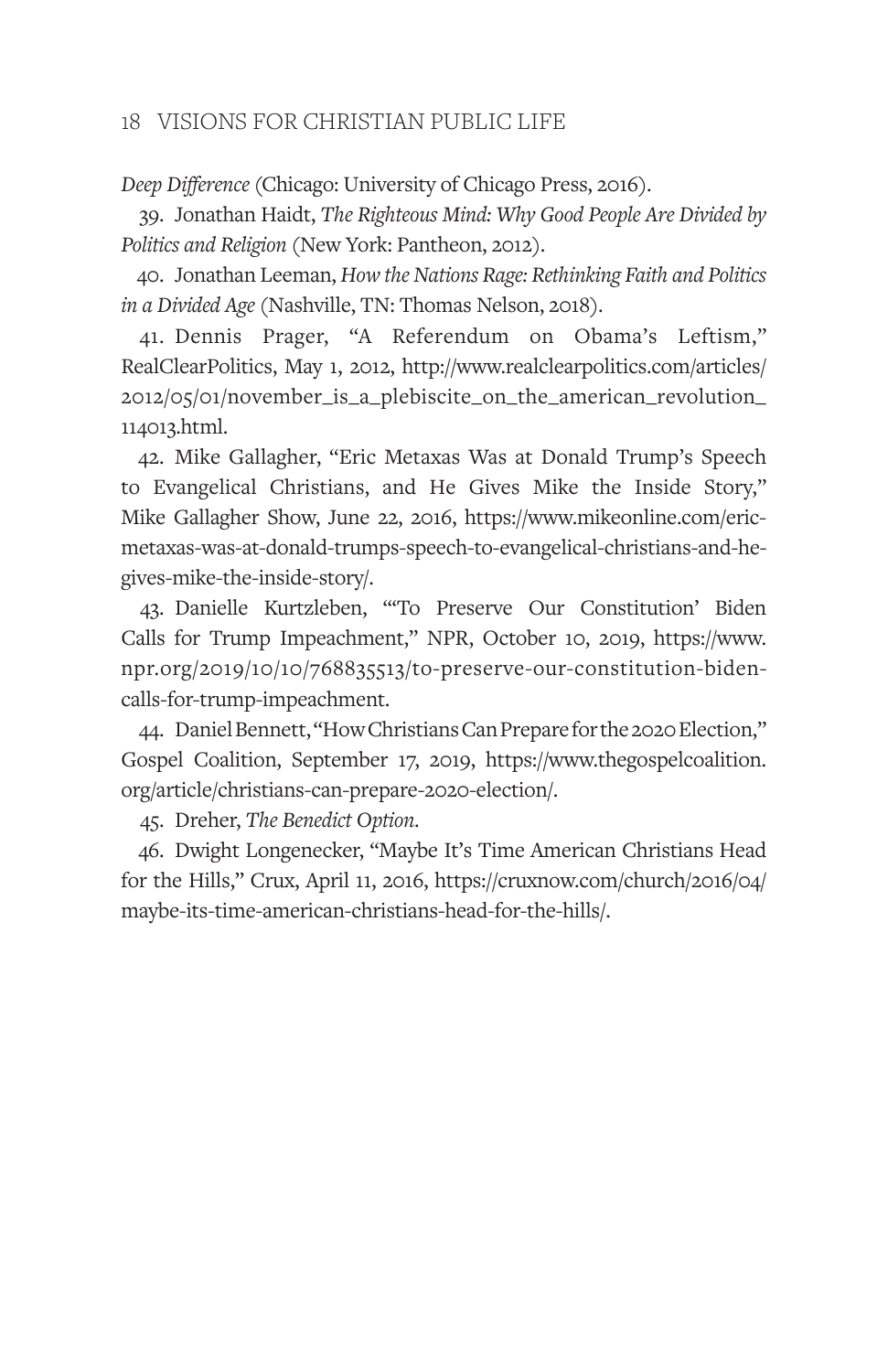# **How to Think About Voting When Your Vote Does Not (Really) Matter**

*Bryan T. McGraw and Timothy Taylor*

One striking feature about the 2016 presidential race was the revelation for many that voting is not an especially simple act. It seems like it should be simple: figure out which candidate or party best fits your political views and vote accordingly. But what if neither candidate nor party even remotely fits your views? What if all, or at least all the mainstream, candidates have views that you find deeply unacceptable? What if you find some things to like (and dislike) about one candidate or party and other things to like (and dislike) about another and it proves difficult, maybe impossible, to simply rank the two? How can a perplexed voter feel free to vote at all?

In this short essay, we offer some advice about how to think about voting, advice that pertains not just to elections in which we find ourselves especially perplexed (or worse), but more generally to any set of electoral choices, even when we think the choices are simple and straightforward. But fair warning: In what follows, we do not aim to make the moral and political work that citizens in a representative democracy must do easy or simple. For it turns out that the act of voting, like so many of our civic responsibilities, is neither. In choosing who should represent and exercise political authority over us, we must make any number of complex, ambiguous, and morally fraught judgments that genuinely matter, even if they may be largely immaterial in terms of actually exercising political power.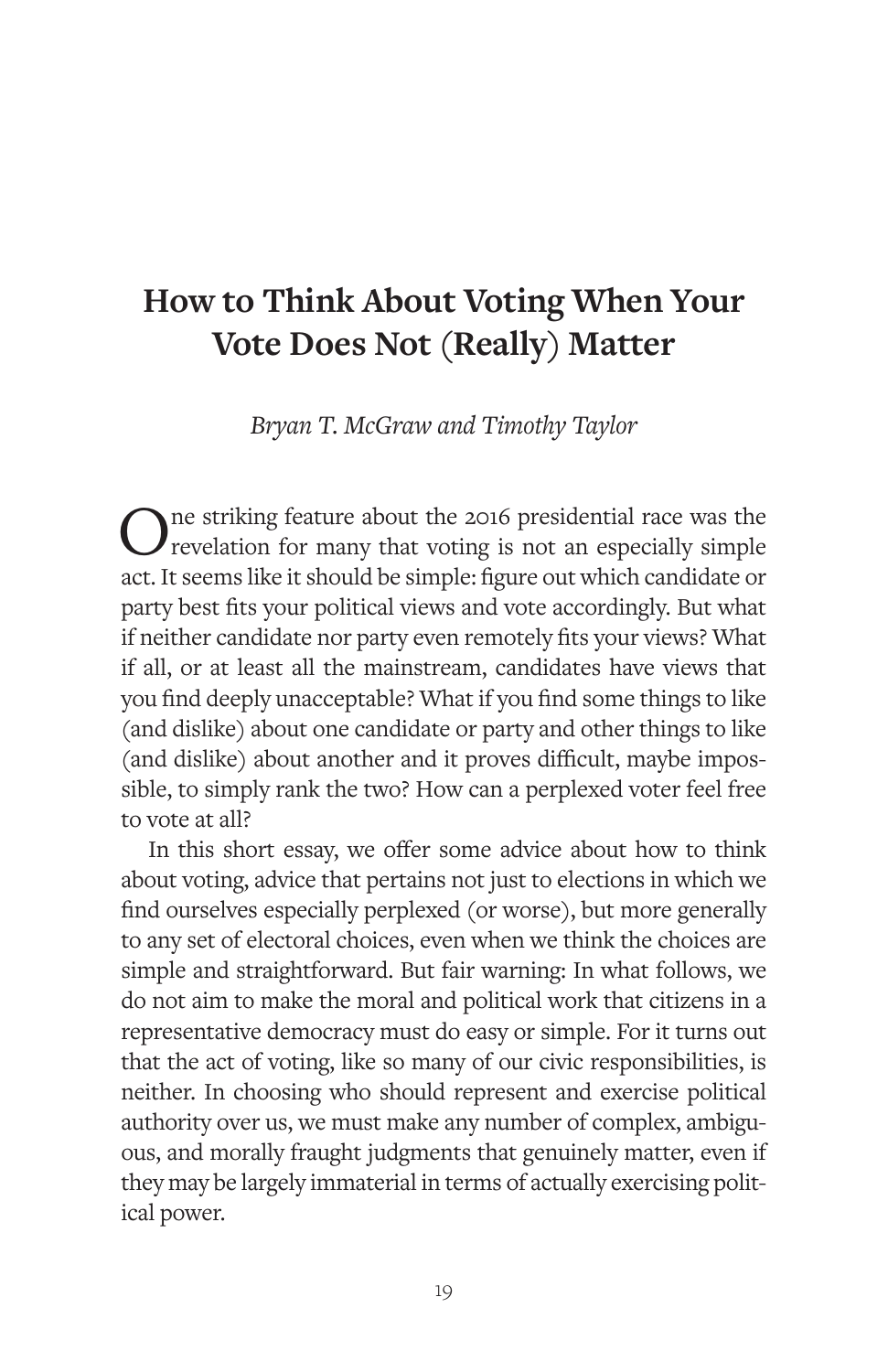## **Strategic vs. Sincere Voting**

First, we need to think about what we are actually doing when we are voting. Assume for the moment that the voting is taking place in a relatively sizable jurisdiction where you are one of the many thousands voting for a chief executive or legislator and that the candidates are relatively well-connected to particular political parties with a relatively (though not entirely) coherent set of moral-political commitments. (Since in what follows we argue that we have to pay close attention to institutional, political, and moral contexts to think properly about voting, our conclusions necessarily will shift a bit if we are voting for executives versus legislators or voting in more parliamentary-style elections, but the main thrust will be pretty much the same.) In those sorts of circumstances, what are we doing when we vote?

It is tempting to think that we should vote as a means of achieving the best possible outcome—call this "strategic voting." This is not an implausible way of thinking about voting since, indeed, typically the person with the most votes in an election wins, and to the degree that your vote contributes to that win, you have helped make a relatively desirable outcome occur (relative to your preferences, at least). There are any number of problems with this view of voting.

The first hangs on the phrase "to the degree that your vote contributes to that win." In any decent-sized jurisdiction, the truth is that your capacity to effect a particular consequence is so small as to be statistically insignificant, even irrelevant. Suppose you were one of the approximately 4.8 million people in Michigan voting in the 2016 presidential race. It turned out that Donald Trump won the state by a mere 0.3 percent, or 11,000 votes.<sup>1</sup> Even in such a close race, an individual's vote is just insignificant. In voting, it is hard to say that you are really doing much of anything in terms of effecting a particular outcome.<sup>2</sup> And that is all in the case your candidate or party wins; if they lose, then it is hard to say that your vote mattered at all, except maybe as a small part of some "statement" about what "some" people think or support.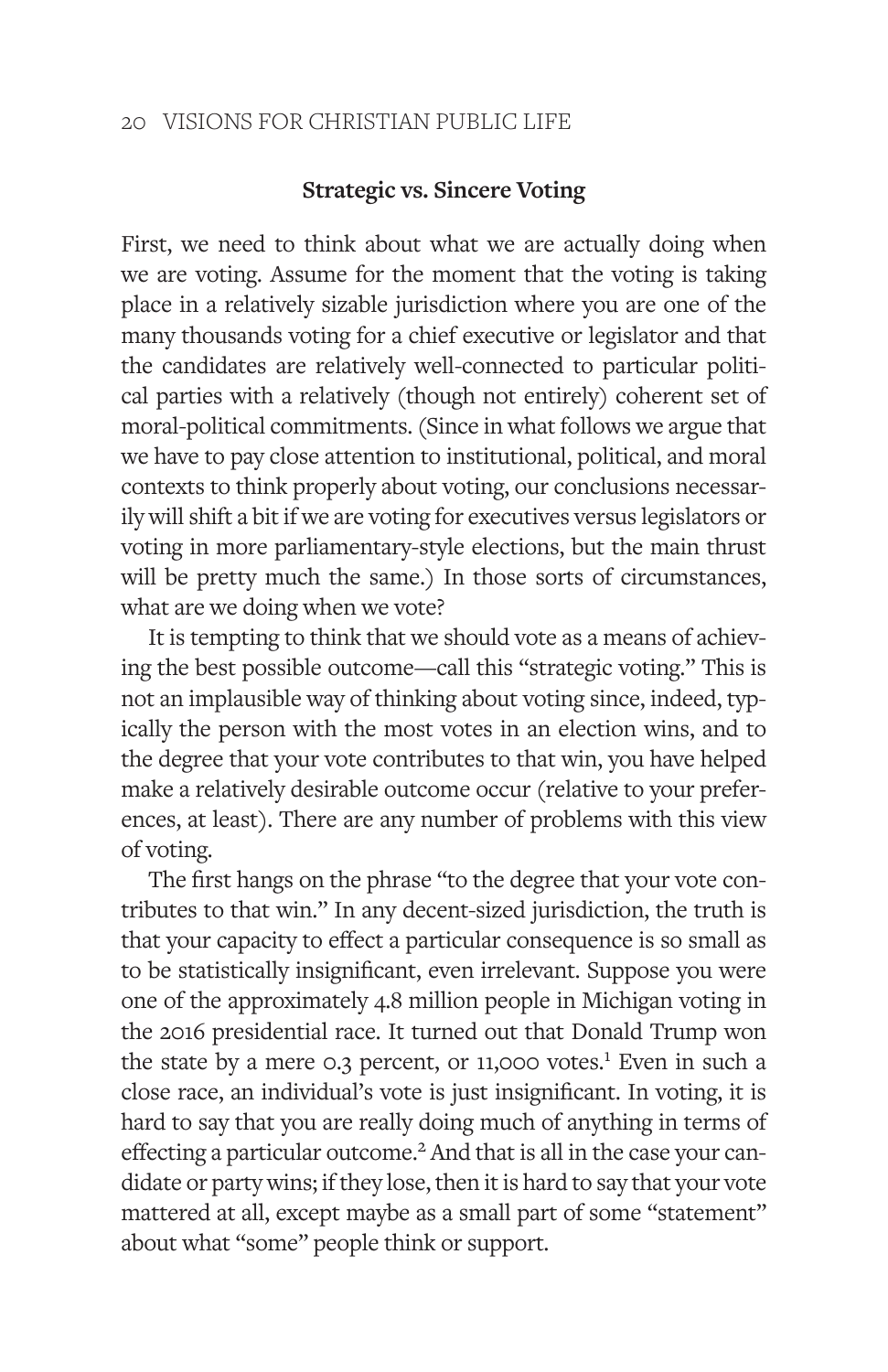It gets worse. If you are voting with an eye toward accomplishing some political end via voting for a candidate or party, you rarely have any reasonable assurance that the end you are voting for will, or even can, occur. Take the obvious problem that candidates and parties mislead voters about their intentions. Even more often, candidates and parties overpromise simply on account of the fact that they underestimate their stated policy goals' practical and institutional difficulties. Even when they genuinely want to enact sweeping (or even small) reforms, it is much harder to do than they imagine. In short, your individual vote does not (really) matter, and strategic voting is a fool's errand.

It is understandable, of course, that we would have a hard time seeing these problems with strategic voting. We all like to imagine ourselves as having significant amounts of political power—"we" are a part of "the people," and in democratic systems "the people" have the final say, right? Except that it is almost never "the people" as a whole who have a say, and even majorities almost never have a final say. And even when they seemingly do, those majorities are only temporary and ephemeral.

Most importantly, claiming that "we" have the final say in much of anything runs smack into the reality of God's providential care of the world and His *actual* final say. That is, the deepest problem with framing our voting decisions simply in terms of their consequences and strategically trying to effect one outcome over another is that such actions tend toward denying practically what we Christians say we believe doctrinally: that it is God, not us, who ultimately controls and orders history and when we act (and vote) in ways that ignore or forget that reality, we make ourselves into the objects of our own worship, our own idols. In short, strategic voting can amount to a kind of idolatry.

It would be easy here to suppose that we are offering a kind of counsel of despair, an Eeyore-like take on voting: "It does not really matter anyway." To the contrary, we believe that thinking aright about voting offers us real freedom in exercising our responsibilities as Christians and democratic citizens. Consider that once we set aside the seductive mirage of strategic voting, we no longer carry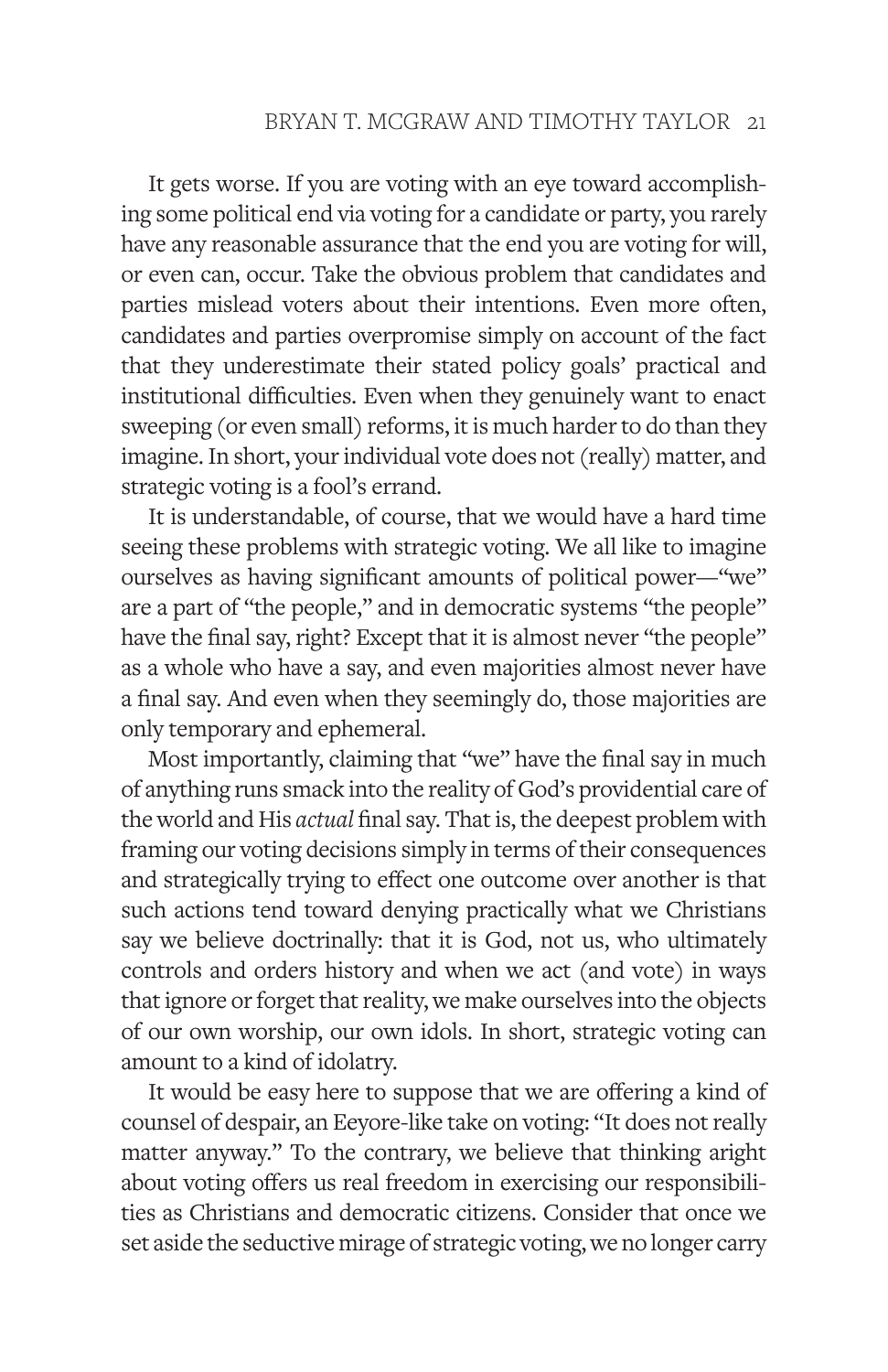the whole weight of responsibility for an election's outcome. We are free, we think, to exercise our civic responsibilities, including our voting, sincerely, to think about it as an expression and shaping of our moral character and in particular as primarily an expression of our best sense of what we hope our social and political order can look like.

Consider that most of us take it as a given that we should, so far as we can, live what some have called an "integrated" moral life, meaning that we try and live in such a way that our lives make sense as a moral whole.<sup>3</sup> Although it is probably impossible to live in such a way that we never compromise or get caught in various moral contradictions, we think we should avoid them if we can. Sometimes, we might get caught in what we think of as genuine moral dilemmas—situations in which it is impossible to avoid doing evil—but otherwise, we should not take actions that do not cohere with our other considered or basic moral views. If that is right, then perhaps we should think about our voting not in terms of consequences per se but as one aspect of our (hopefully) integrated moral life. That is, we might think of voting as "expressing" something about our moral convictions and work to make our votes congruent with those convictions. We can call this "sincere voting."

Note first what is *not* going on with sincere voting: We are not merely *expressing* ourselves, as if voting were a kind of vanity project in which we had the opportunity to demonstrate our moral bona fides to anyone who would listen. It is not, in other words, electoral "virtue signaling." Rather, in *expressing* ourselves *sincerely*  via our votes, we are saying something about how we would like our country (or state or whatever) to look or act. Given who *we* are, morally speaking, in voting we are (or should be) saying that we consequently think that *this* person or *that* party would best direct our political community toward its proper ends.

Voting is thus much more akin to a speech act than it is to an exercise in power. To vote in ways inconsistent with our broader (or more fundamental) moral convictions is to speak and act in ways at odds with ourselves; it is to live and act duplicitously. We can all imagine times when we might think that inescapable, but as with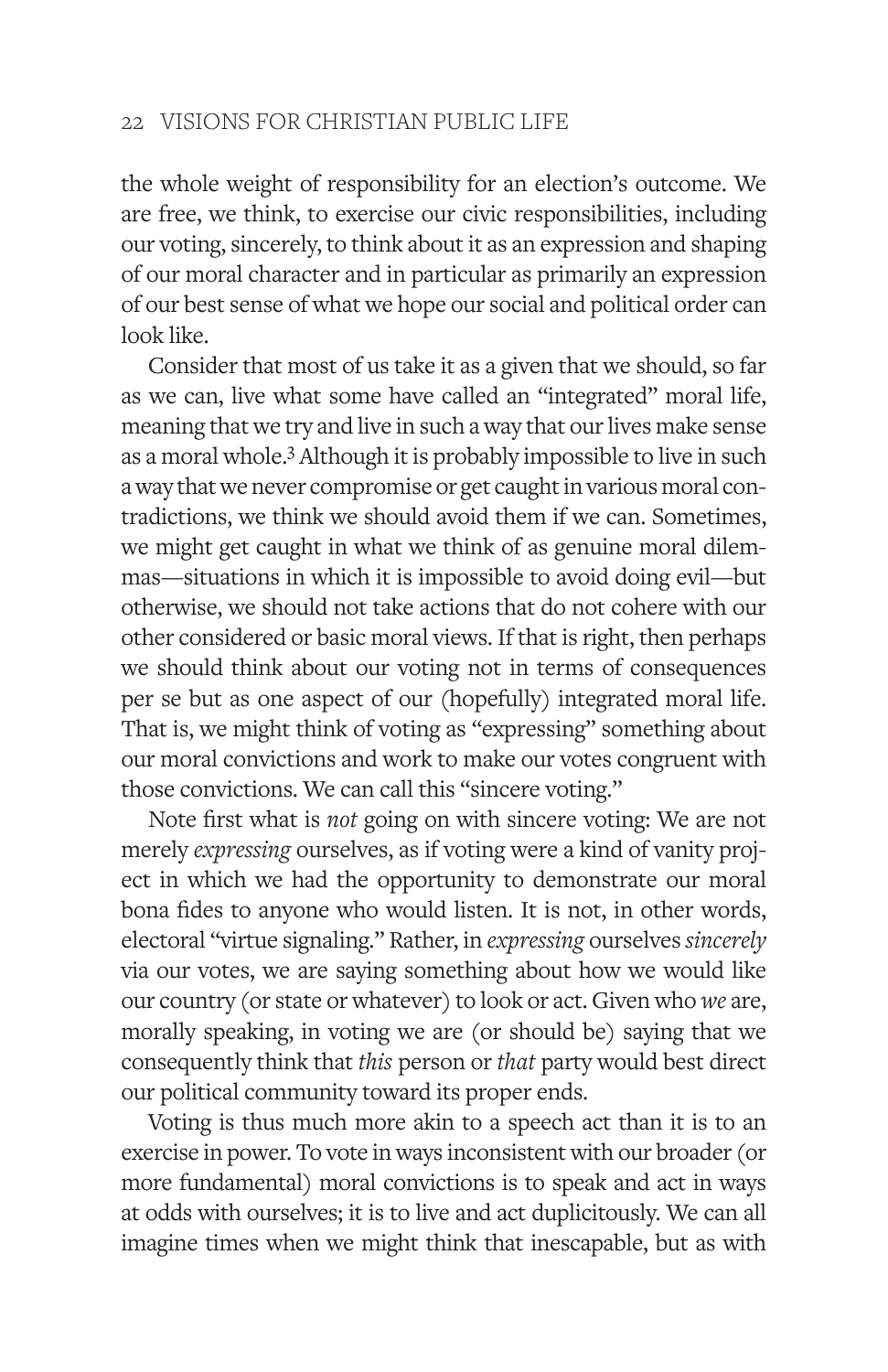all moral dilemmas, those would have to be extraordinary circumstances and demand a high level of justification. Sometimes you really do have to ally with the Soviets to beat the Nazis, but those times are few, and Nazis are not around every (political) corner.

One oddity in thinking about voting in this way is that its expressiveness is not always (or even often) public. No one, after all, has to know who it is you vote for, and even in the age of social media where too many of us tell too much to too many—the primary audience in voting-as-expression is in fact yourself. Indeed, given the anonymity of voting, no outside audience can decipher any virtues demonstrated through one's ballot. For only you can understand (insofar as you can know) why you made the judgments you did and what moral sensibilities those judgments are in fact meant to reflect.

Indeed, even when we *do* explain our votes to others, it is not at all uncommon for them to misunderstand or misconstrue what we in fact *do* mean. But to the degree that we can understand ourselves and our own voting as expressing our sincere sense of what we would like our community to look like, we will in turn find ourselves shaped by that same voting. That is, to the degree that voting does in fact reflect our moral convictions, how we actually vote will work in turn to shape those same convictions, if for no other reason than we do indeed want to live lives that are something like an integrated whole.

People can (and do) live with tremendous hypocrisies, but if we vote in ways contrary to what we claim as our core convictions, it seems more than likely that we will look to find ways of smoothing out those contradictions, even perhaps adjusting those purportedly "core" convictions to match our voting. It may sound self-centered or even narcissistic to think about voting as in some significant way an exercise of self-development, but it is not at all unreasonable to suppose that how we act profoundly shapes who we become. It is a bit much to say that voting could cost a person his or her soul, but we should not underestimate the ways in which our willingness to compromise our deepest commitments by voting strategically can damage it indeed.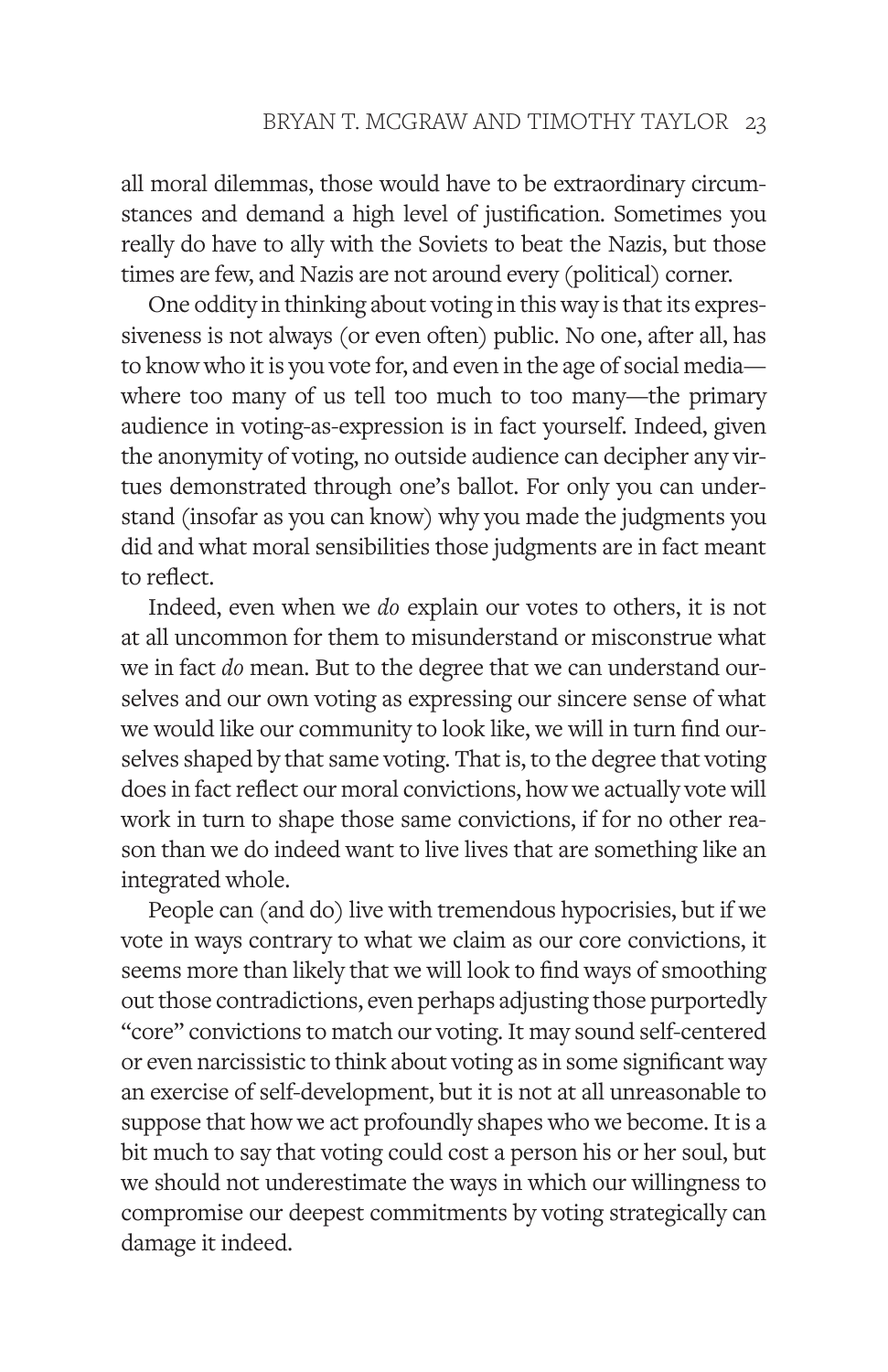So far, though, this has all remained rather abstract and perhaps not all that helpful to those perplexed about how to vote in any particular election. Who, after all, goes into the voting booth committed to acting in defiance of his or her basic moral convictions? How does this argument in favor of "sincere voting" help us understand how to decide about whom to vote for? Suppose it is right to say that as part of one's moral identity, you should have a sense of what a morally decent society looks like. The rather obvious corollary to that view is that you should vote in such a way that expresses and advances those same convictions. That means, at least at a first pass, voting in a way that contributes to the creation of a society ruled by a constitutional order that secures at least a reasonably just set of social, political, and economic institutions that can persist over time. People will of course reasonably and persistently disagree over what constitutes a just society, but they should nonetheless vote in such a way consistent with their own sense of what their own moral integrity demands. To borrow (and edit) President Barack Obama, in voting you should *be* the sort of just society you (penultimately) hope for.4

To get more practical, though, consider the following question: Would you vote for a segregationist? That is, would you vote for George Wallace, the one-time governor of Alabama who declared, in the face of federal desegregation orders, "segregation now, segregation tomorrow, segregation forever!"5 Our instinct is to say no, of course not, *especially* given what we have just argued above. No one should think that a racially segregated society is a just society (especially when that segregation is meant to delineate the superiority of one group over another), and to vote in favor of George Wallace (which many white, Southern Christians did in 1968) is to vote in a way that reflects and shapes oneself toward a rather profoundly immoral set of commitments.

But suppose we make things a bit more complicated and make George Wallace's opponent not Richard Nixon and Hubert Humphrey but Henry Wallace, Franklin D. Roosevelt's one-time vice president and 1948 Progressive Party candidate for president. Roosevelt kicked Henry Wallace off his 1944 ticket because it turned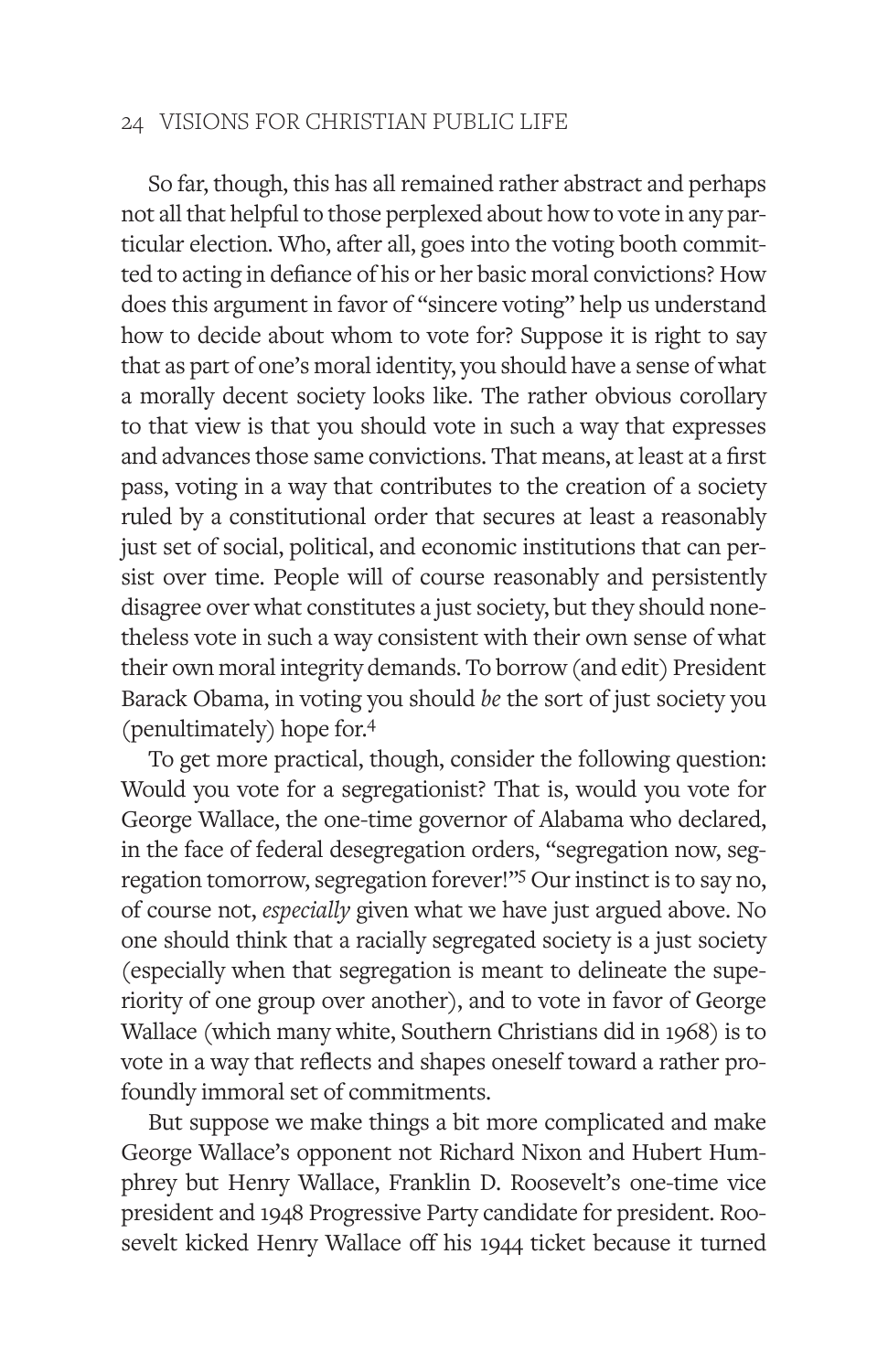out that Henry Wallace was, more or less, a Stalinist stooge, and the Progressive Party was in 1948 little more than a Communist front. Had Henry Wallace been the vice president when Roosevelt died in 1945, we would have had in the highest office in the land someone committed to following Stalin's lead. So, given the choice between the communist and the segregationist, who do you choose?

When faced with these sorts of choices, we sometimes become (even if we do not want to) the "strategic voter" and embrace a "lesser of two evils" framework while neglecting any careful attention to the things "lesser" is supposed to apply to (never mind that we should never endorse or affirm evil, anyway). We usually try and say, well, *this* issue is more important than *that* issue and because I agree with *this* candidate on the more important issue, I will go ahead and vote accordingly, even though I find myself in serious disagreement with that candidate on all sorts of other issues. That is not necessarily a terrible way to think, and if given a choice between two candidates who are more or less satisfactory on a range of issues but who sharply disagree on one important one, then if one candidate really does have a deeply immoral view on that one issue, the decision is relatively straightforward (though perhaps not entirely "clean," as you might still prefer one candidate over the other on some of the rest of the issues). But what if you are faced with the communist versus segregationist choice, a situation in which neither candidate is acceptable on what you think of as the crucial issues at play? In this case, just trying to rank order your candidates on the basis of crucial issues may not be enough to responsibly guide your choices, and we need something a bit more systematic to help. So here is a rough-and-ready framework to help you think through that; let's call this our *evaluative framework*.

## **An Evaluative Framework for Voting**

Our evaluative framework should have, for simplicity's sake, at least two levels: constitutional and policy. At the highest level, our goal should be to vote in such a way that we express our sense of how our society should be governed in its most fundamental way.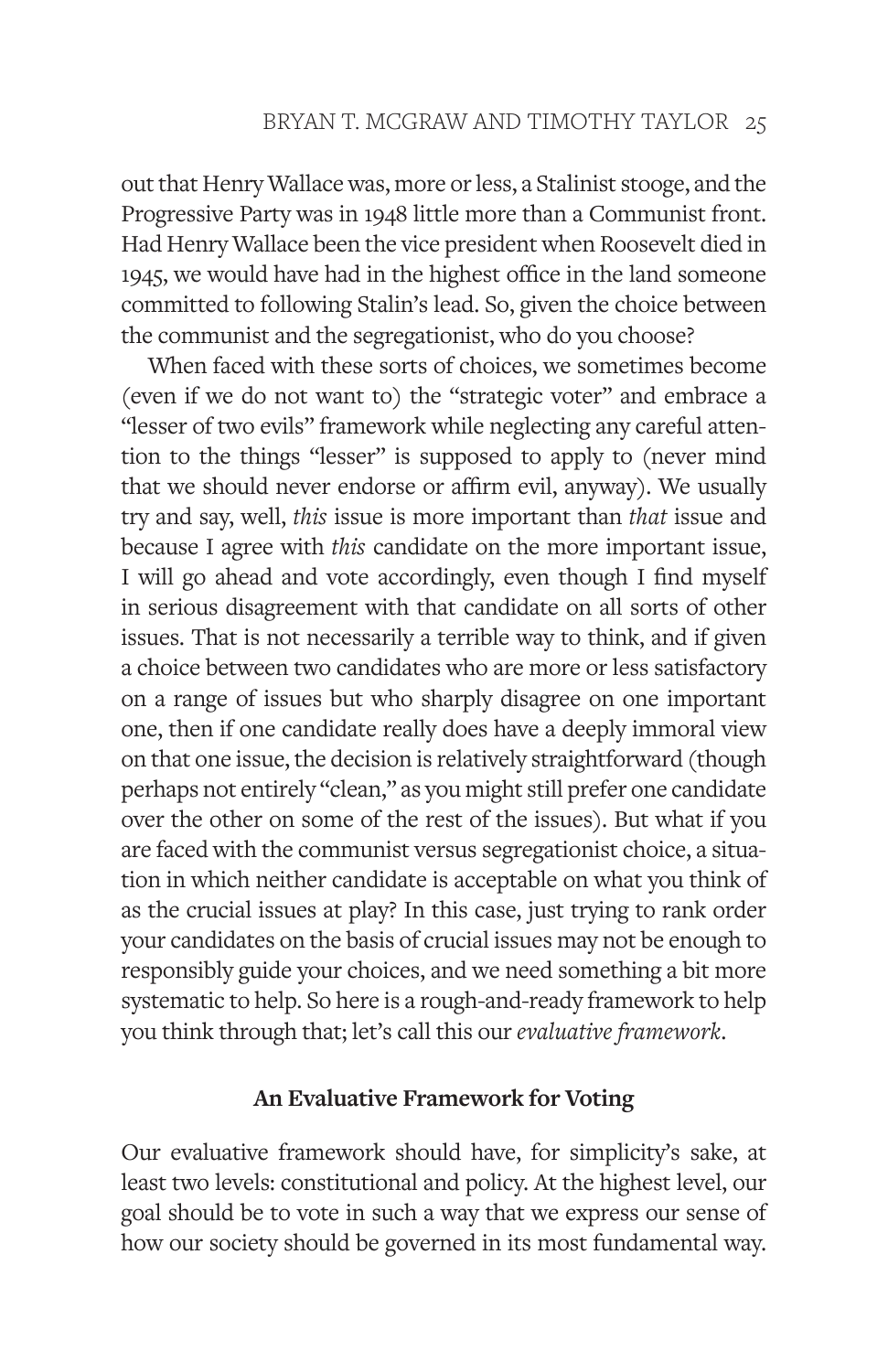That is, we should evaluate candidates (or parties) based on how we judge they will shape and develop our country's constitutional order, our basic institutions and practices (both formal and informal) that set the terms and conditions for everything else. We do not have to agree with Aristotle that politics is "architectonic" in any strong sense, but it seems obvious that how our basic institutions function will be quite important for everything else.<sup>6</sup> Constitutional orders, even more than social and political institutions more generally, are hard to change, and if a candidate or party seems bent on damaging or warping (or refusing to reform) the constitutional order, that seems to us a good reason to not vote for them. Conversely, if a candidate or party seems genuinely committed to reform that will move our constitutional order in a more just direction, that might be a reason to override preferences you might have for another party's or candidate's policy positions.

The hypothetical communist versus segregationist example above would certainly seem to fit into this sort of constitutional criteria: Neither George Wallace nor Henry Wallace in fact embraced a basic moral vision that could in any way be thought to be just, and no one, in our view, should vote for such a person. Precisely because we are *free* to vote in accordance with our conscience, we can also choose *not* to vote, to abstain when the choices available are clearly immoral. Most of our electoral choices, thankfully, are not of this sort, whatever the sort of rhetoric that gets bandied about in our own overheated contemporary political environment. Instead, most of our disagreements occur on the level of what we can call our *policy* differences. Policy differences can range from the fairly trivial—should the marginal tax rate be 39 percent or 39.5 percent—to the more substantial, and it can be hard sometimes to figure out at what point a policy difference turns into a constitutional one.

A good rule of thumb, though, might be to think about what it would take to change or reverse course on a particular issue. If it requires what amounts to a sea change in the political order that would be all but impossible to reverse, then you have a constitutional issue. Same-sex marriage certainly counts as that, just like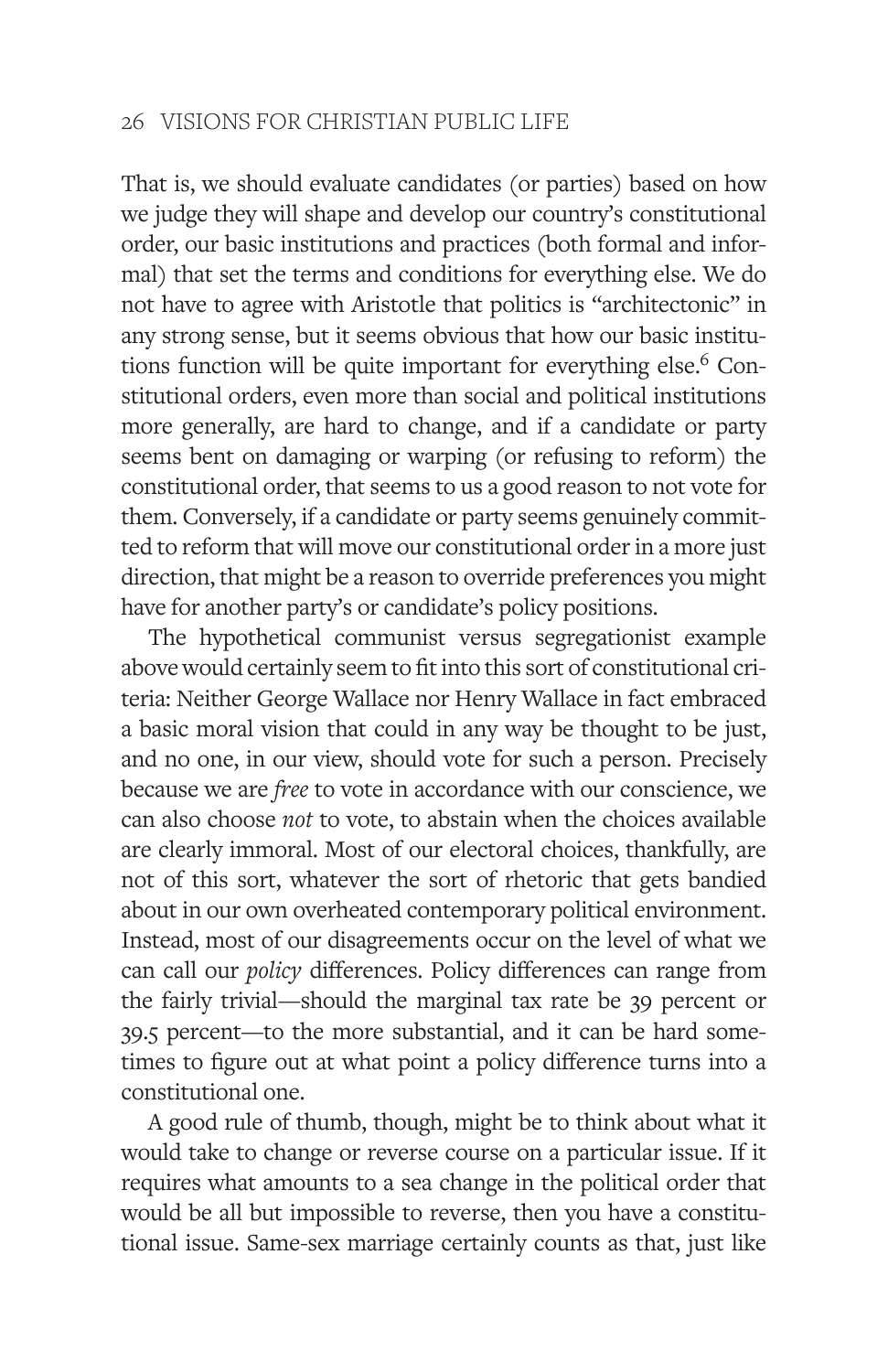the 1964 Civil Rights Act would. These are changes that not only are difficult to reverse as a matter of political procedure but also reshape the underlying social order such that it really is hard to imagine going back. Policy choices, on the other hand, might indeed be "sticky" and thus tough to change, but they could at least plausibly be changed with, say, a different party in control of Congress or a different president. Think here of the ways in which President Trump has shifted US trade policy.

Voting in regard to policy differences among candidates or parties is much more difficult and complex than voting in regard to constitutional issues for at least two reasons. First, aside from direct popular votes on referendums, we do not actually vote for policies as such but instead for individuals or parties, and those individual candidates and parties do not have preferences on just one policy but rather on a whole bundle of them. It is rare that we find, especially perhaps at the national level, a candidate or party whose preferences exactly match our own, and we may even find ourselves in a position in which we prefer one candidate with some set of policies and another candidate with other policies—and perplexed as to how we might choose between them.

Second, precisely because we vote for candidates and not policies directly, we inevitably end up voting in effect for one political party over another. Democratic politics is an inherently partisan affair, and political parties are a necessary and even beneficial part of the democratic process. But there may be times when voting for one candidate means, in effect, endorsing a party whose broad inclinations you find disreputable. This is probably especially true when trying to think about voting at different levels of government, where the parties themselves vary a lot depending on where you are. For example, a Republican in Texas and one in Massachusetts might have rather different priorities.

These kinds of difficulties multiply the closer one looks, and it would be lovely if we could give you a foolproof formula for thinking your way through them. Alas, we can do no such thing. Or, perhaps, not "alas," for to say "alas" suggests exercising our responsibilities as democratic citizens can and should be able to be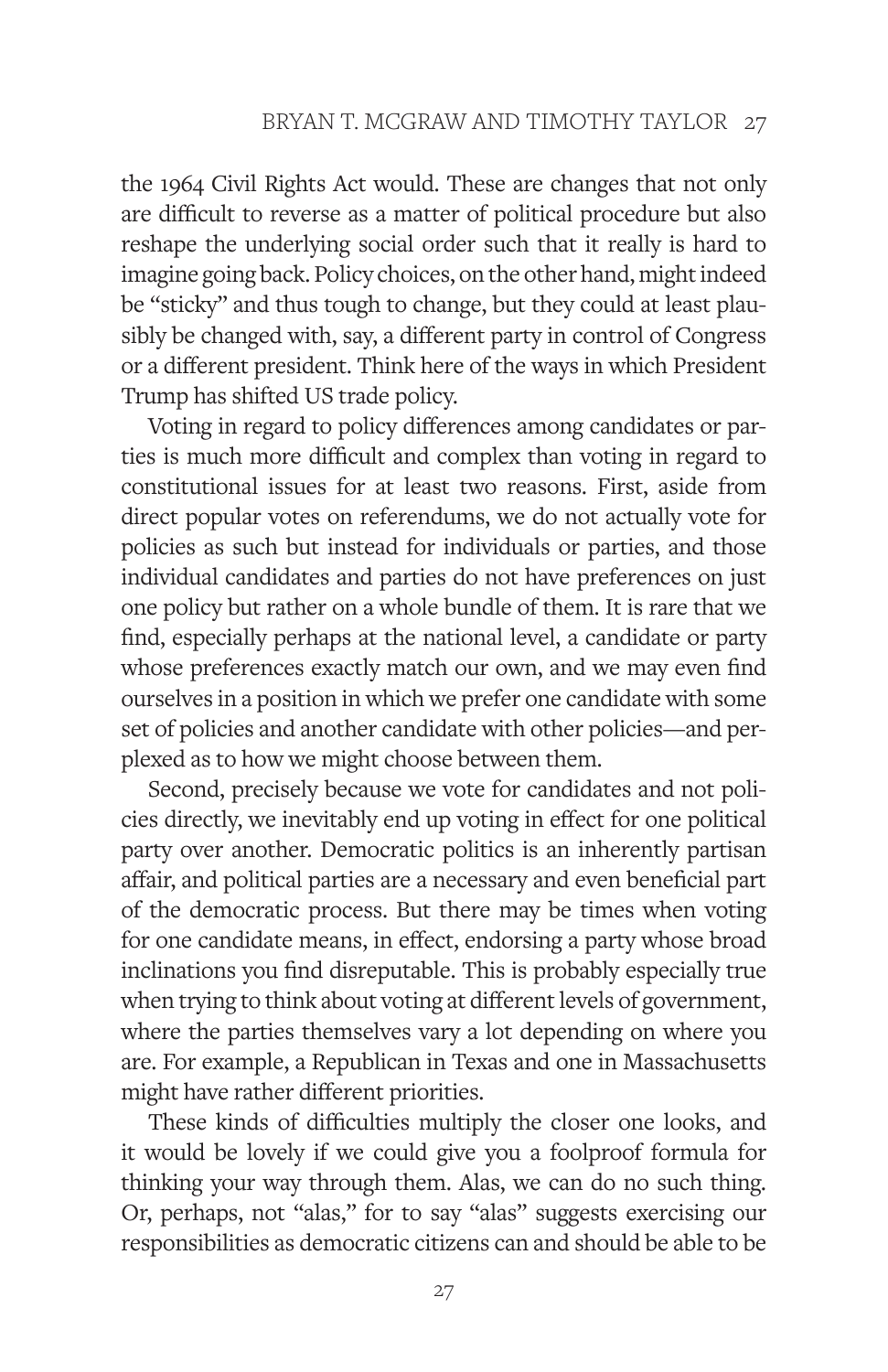reduced to some formula, some algorithm—and that sensibility is a profound mistake. It is a mistake because it implicitly supposes that there must always be some sort of bright and "clean" answer to our political dilemmas, that we are morally bound to choose in just one particular way, and that those who choose differently than we do must therefore be malicious. No doubt there are policy preferences that are difficult to defend morally and no doubt any number of our fellow citizens sometimes act out of malice, but a great proportion of our disagreements are not the sheer result of malice, but are just that, disagreements born out of differing judgments about complex and difficult questions. We can offer no formula precisely because no such algorithm can correspond to the reality of our political world.

## **Conclusion**

That may seem like a bit of a downer to conclude on, but really it is not. For to say that Christians must make difficult, complex, and fallible judgments about their voting choices and that many of those choices will have trade-offs and unintended effects is not, in fact, to make our voting choices a sheer tragedy. It is instead to recognize not only the tragedy of operating in a finite world of moral and material scarcity but also the freedom we have as Christians to make those judgments and make them without the existential worry that everything always depends on us.

We have responsibilities as citizens, and we believe that Christians are called to exercise those responsibilities with wisdom and charity and to affirm with our votes as best we can a vision for how our political communities can thrive. But we do not bear the burden as individuals of always knowing fully just what we should do, so we are free to make the best choices we can and to recognize that our fellow citizens are doing likewise. And maybe in that freedom we just might find a bit of wisdom about not just our constitutional or policy choices but also how we live together when we know just a little and disagree about so much.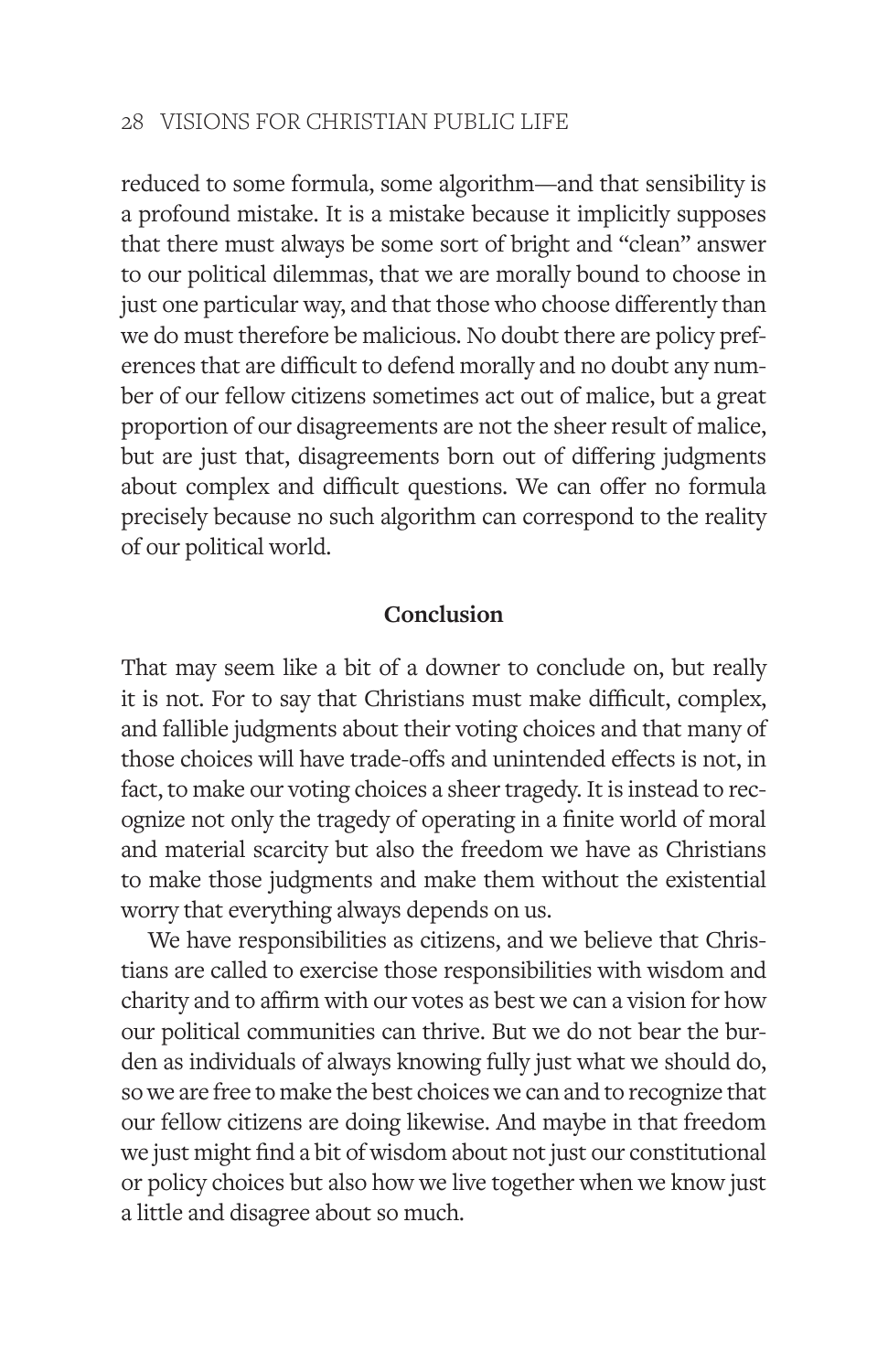#### **Notes**

1. *Politico*, "2016 Michigan Presidential Election Results," December 13, 2016, https://www.politico.com/2016-election/results/map/president/ michigan/.

2. The response, of course, is that, collectively, those votes do have serious effects—as the saying goes, "elections have consequences." But we do not vote collectively; we vote as individuals and then have those individual choices aggregated. So while it might matter what we do together, it does not matter (perhaps paradoxically) what we do as individuals.

3. A. C. MacIntyre, *After Virtue: A Study in Moral Theory* (Notre Dame, IN: University of Notre Dame Press, 1980); and A. C. MacIntyre, *Three Rival Versions of Moral Enquiry: Encyclopedia, Genealogy, and Tradition: Being Gifford Lectures Delivered in the University of Edinburgh in 1988* (Notre Dame, IN: University of Notre Dame Press, 1990).

4. The "penultimately" is a bit of a joke but with a serious point. We should recognize that actually putting into place a fully just political order is something reserved only for the eschaton. As Immanuel Kant noted, out of the "crooked timber of humanity" nothing straight is ever made. See Immanuel Kant, "Idea for a Universal History with a Cosmopolitan Purpose," in *Perpetual Peace and Other Essays*, trans. Ted Humphrey (Indianapolis, IN: Hackett Publishing Company, 1983). Plato's *Republic* or Thomas More's *Utopia* are pictures of fully "just" societies (the latter even less realistic than the former), neither of which we should think attractive or appropriate.

5. Alabama Department of Archives and History, "Inaugural Address of Governor George Wallace, Which Was Delivered at the Capitol in Montgomery, Alabama," http://digital.archives.alabama.gov/cdm/ref/collection/ voices/id/2952.

6. Recall Alexis de Tocqueville's deliberations in *Democracy in America* on the differences between the North and the South vis-à-vis slavery. He suggested that the legal protection of slavery in the South had created a "social state" of laws, mores, and habits that nearly made the two sections of the country two different societies. He thought the outcome would be a "race war" between blacks and whites, but his diagnosis of their differences surely helps explain why the Civil War occurred and was then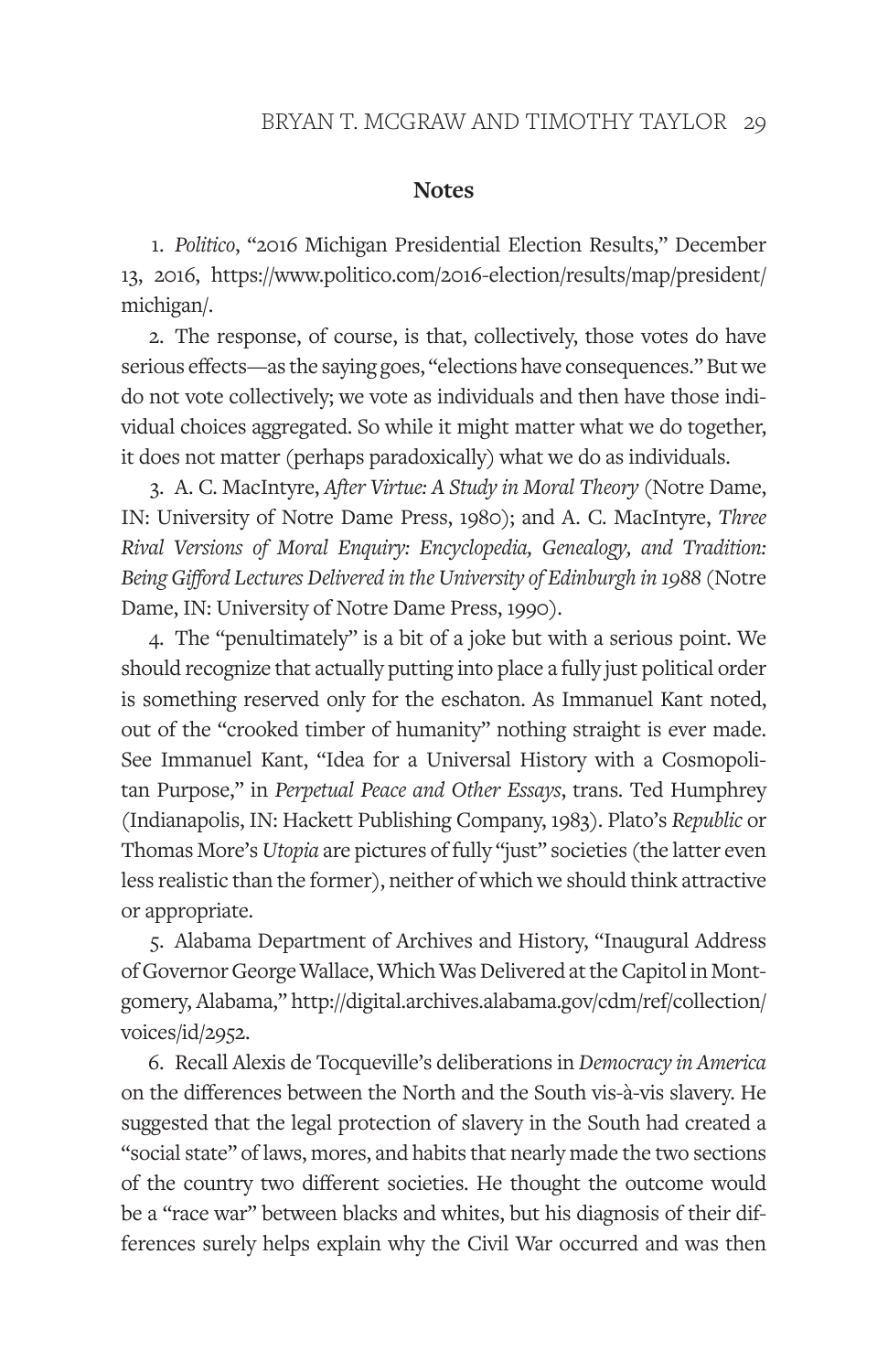fought with such brutality. See Alexis de Tocqueville, *Democracy in America*, trans. and ed. Harvey C. Mansfield Jr. and Delba Winthrop (Chicago: University of Chicago Press, 2002).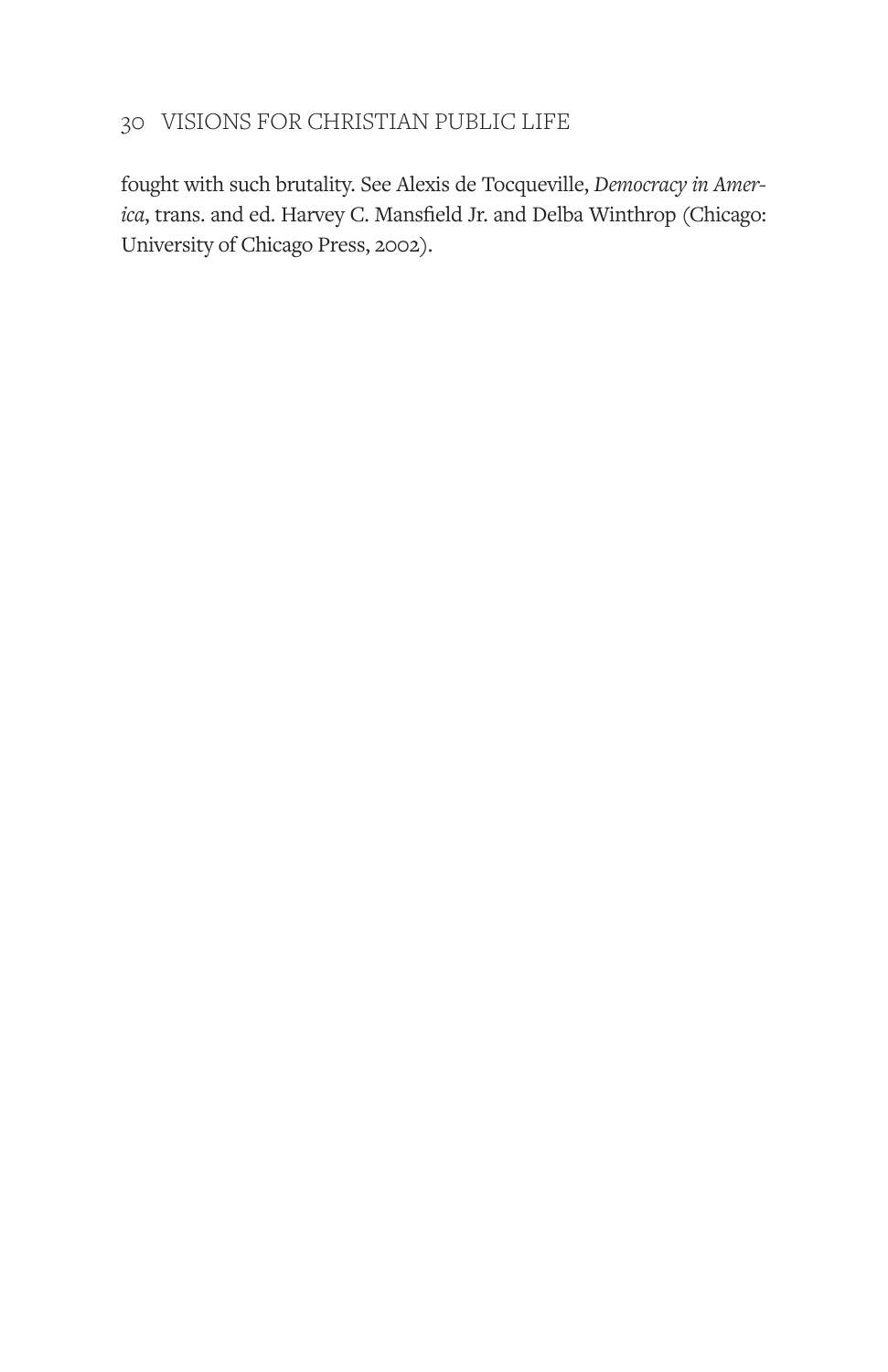# **Preparing the Soil: Christian Political Engagement and Democracy in the 21st Century**

*Peter Meilaender*

When American Christians today reflect upon their ability to  $\boldsymbol{V}$  shape public life, they are likely to feel themselves on the defensive. For much of the past 50 years, they have been in slow but steady retreat, gradually ceding influence over more and more of the public culture. Despite occasional glimmers of hope, the overall record is not encouraging. From public prayer to internet pornography, from abortion to euthanasia, from drug legalization to family breakdown, from same-sex marriage to threats to religious liberty, a culture that was once broadly Christian now seems to be crumbling on numerous fronts. Efforts to stem the tide—such as the prolife movement, the religious right, or conservative Supreme Court appointments—seem largely ineffective, little more than a brake that slows but does not stop the inexorable drift toward secularism.

Such a mood of despair informs influential recent Christian analyses of the contemporary scene. Two of the most important have concluded that the battle is largely over. Rod Dreher, in *The Benedict Option: A Strategy for Christians in a Post-Christian Nation*, argues that the culture wars have been lost and that Christians should retreat into small, intentional communities, seeking to nourish their faith in families, churches, and localities while escaping the worst intrusions of secular culture. Doing so, he is clear, will require discipline and sacrifice.1

In a related vein, political scientist Patrick Deneen claims that liberalism itself, as a model of political theory and practice, has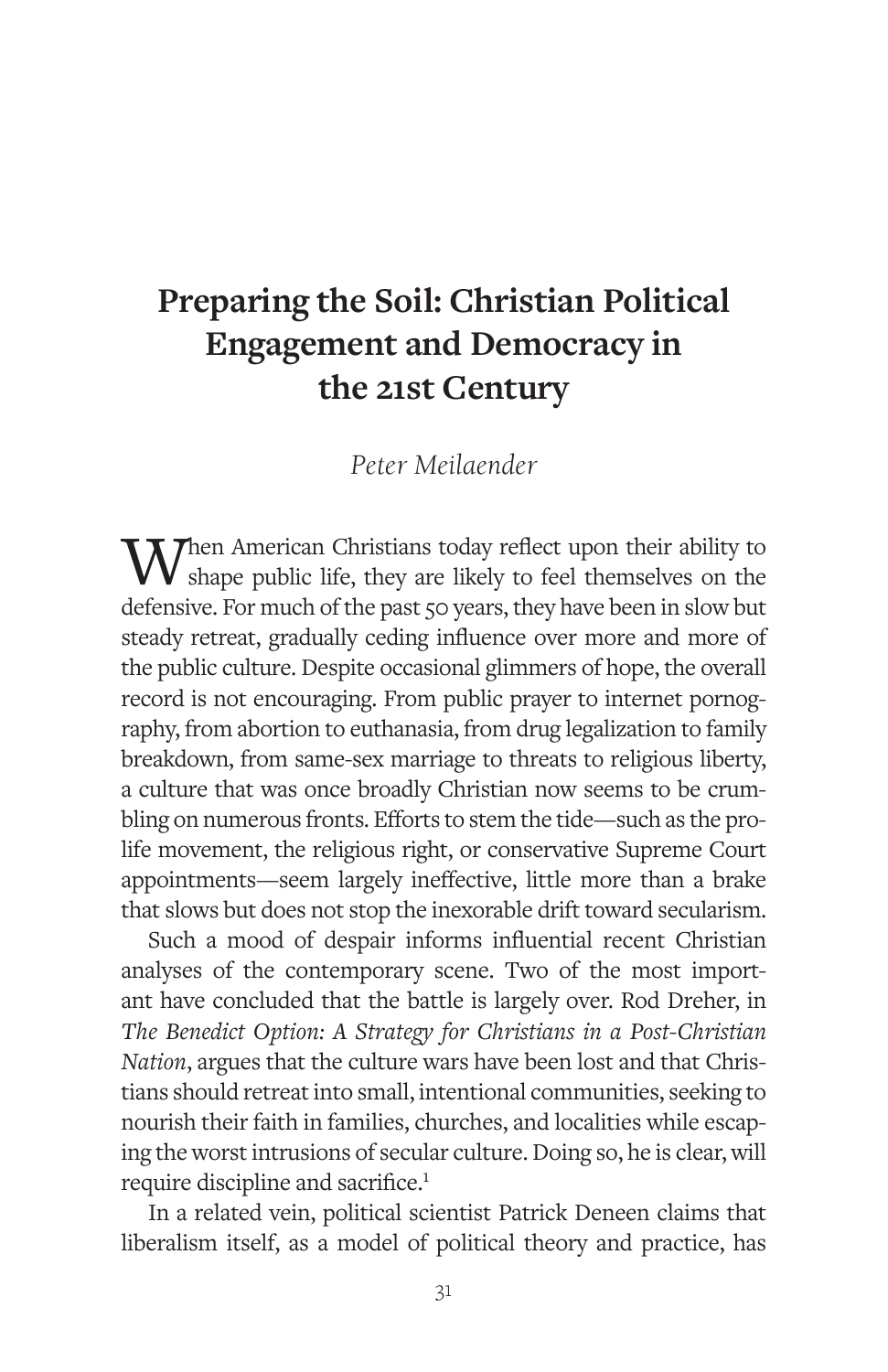proved to be a wrong turn. In *Why Liberalism Failed*, Deneen argues that liberalism has eroded the bonds of community that supply the necessary scaffolding for ordered liberty. It has promoted instead an atomistic individualism and the claims of the autonomous self, which is confronted—once traditional forms of community have been hollowed out—by only the bureaucratic, regulatory state.<sup>2</sup>

These are powerful diagnoses that deserve the wide attention they have received. Perhaps, however, a word of caution is in order. Serious though our contemporary challenges may be, it is not obvious that the country is genuinely worse off today than it has been in the past. America has survived comparable challenges before, just as it has been guilty of sins that rival any of our current ones. We have survived revolution, civil war, mass immigration and rapid industrialization, world wars and the Great Depression, the Cold War and its threat of nuclear annihilation, and the radical excesses of the '60s; we have enforced oppressive chattel slavery, all but exterminated the continent's indigenous inhabitants, seized much of the Southwest in a war of aggression, confined loyal Japanese citizens to internment camps, and enforced Jim Crow laws. There is no metric for comparing these historical experiences to our current ills and determining which are "worse."

There are additional reasons to be skeptical of the most pessimistic analyses. It is not clear that they focus on the most important matters. Suppose that Christians had been more successful on some of the issues mentioned above—at rolling back abortion, for example, or holding the line against same-sex marriage or reversing the tide of family breakdown. The result would in important respects be a better society, to be sure—a more just society and a more moral society. Would it be a more Christian society? It might, but then again it might not. I see no reason to assume that these political victories would necessarily be either the cause or the fruit of a more deeply Christian society. The strength of Christianity is perhaps not best measured by its influence on political parties, legislation, or court opinions. C. S. Lewis, in an essay expressing skepticism about the idea of a Christian political party, once suggested a rather different way of understanding the success of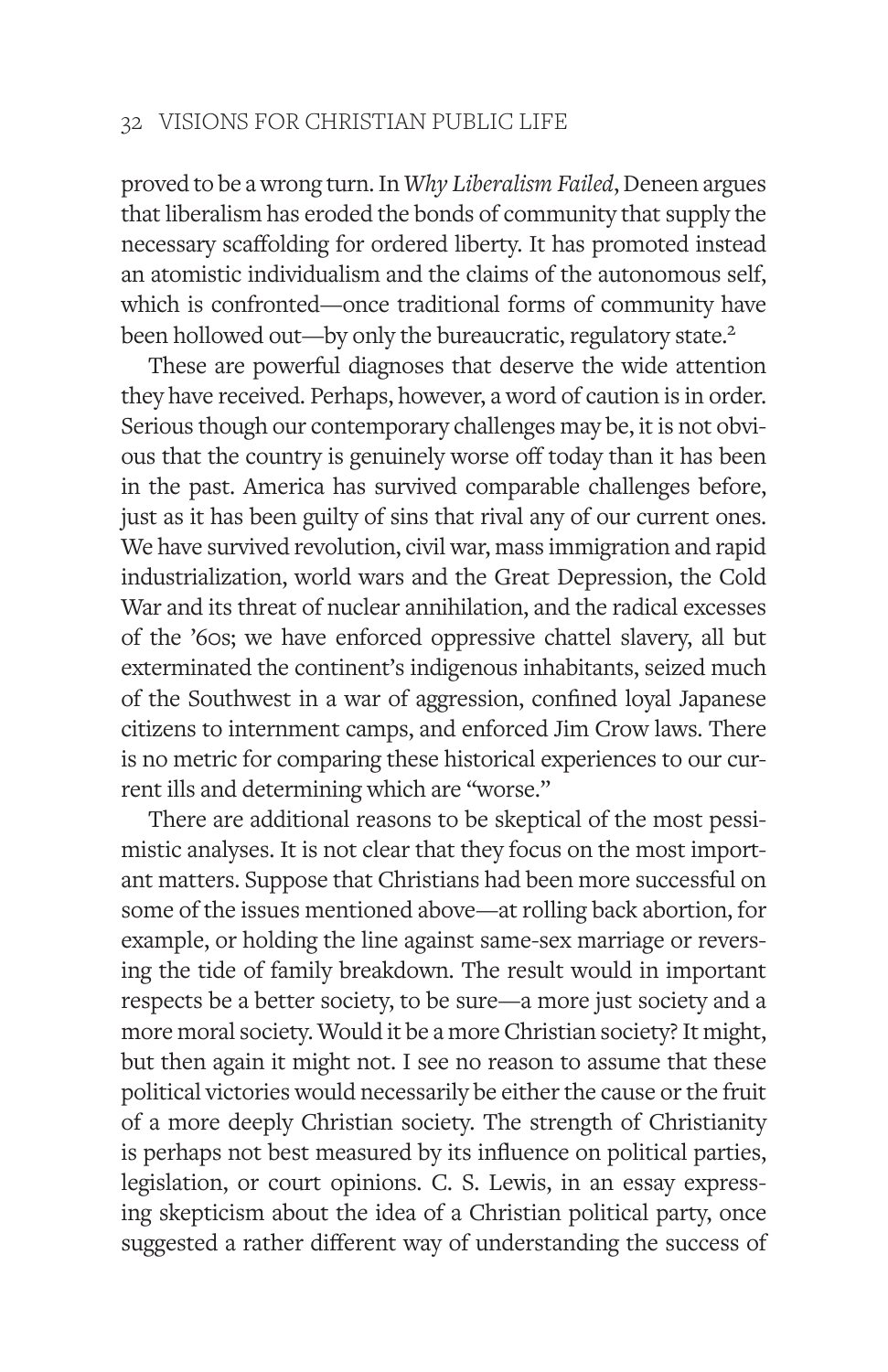Christianity and its potential social influence. "He who converts his neighbor," he wrote, "has performed the most practical Christianpolitical act of all."3

Finally, it is difficult not to sense behind works such as Dreher's or Deneen's a deep underlying alienation from the American public. I am not sure that such alienation is politically helpful or morally uplifting. We should hesitate to presume that most of our neighbors and fellow citizens are not "really" Christian (how would we know?); we should hesitate to presume that their shortcomings, failures, and sins are worse than our own. We have it on good authority, after all, that we should first remove the beam from our own eye before removing the mote from our brother's. For better or worse, the men and women around us—even those with whom we disagree most profoundly or who defend policies we find repugnant or in whom we have great difficulty discerning the image of God—are the neighbors whom God has given us, the fellow pilgrims with whom we must together work out our shared destiny during our decades on this earth. Conservatives, I think, should not be quick to endorse any view that involves, even if only implicitly, too great a disparagement of those with whom our lot is cast and whom we almost surely resemble more than we sometimes care to suppose.

I concede, nonetheless, that it can be difficult to feel terribly optimistic about the present political moment. This is not only because of the litany of problems already recited but also—as Dreher's and Deneen's books illustrate—because other factors have combined to make the present moment feel like a turning point, when received assumptions about politics are up for questioning and reexamination. Domestically, there is a widespread perception that our institutions have not been serving the middle class well, with the result that American society, to borrow a phrase from Charles Murray, has been "coming apart."4 Across Western democracies, a wave of populist discontent has been reshaping political parties and governing coalitions while calling into question organs of international cooperation such as NATO and the European Union.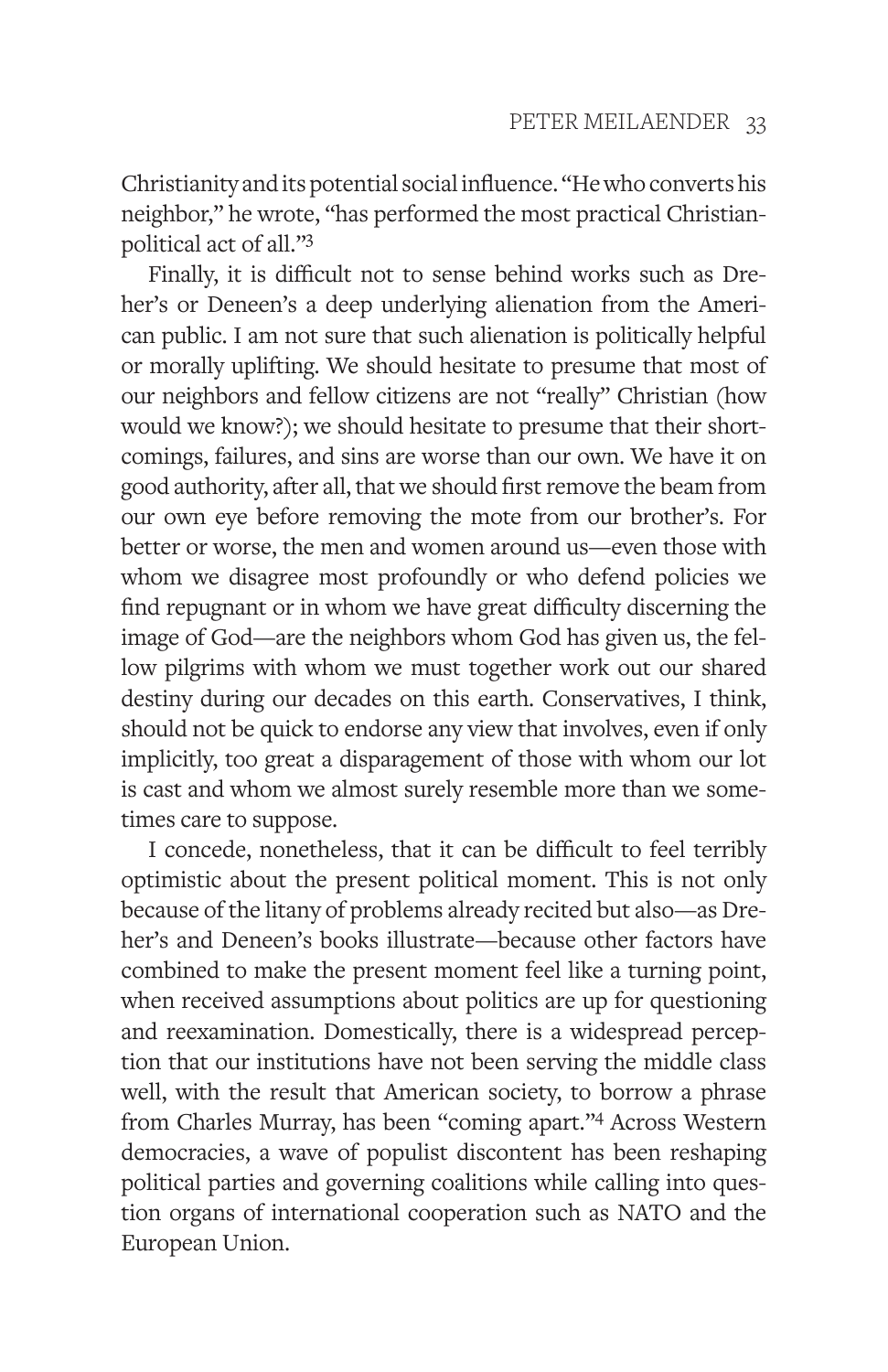On the international plane, moreover, democracy finds itself challenged by a new wave of assertive authoritarian governance.5 For a brief period after the Cold War, it appeared that we had reached the end of history and that the grand questions of political life had been resolved in favor of liberal democracy. But those questions are back on the table, and it is not surprising that people are wondering whether our familiar answers to them had been wanting.

At such a moment, it makes sense to ask how American Christians should engage politics and the culture under contemporary circumstances. What, if anything, does Christianity have to offer our public life today? Although it is being asked now with renewed urgency, this is a perennial question and has occupied much of my own teaching and writing for the past 20 years. Drawing upon that experience, let me offer a few modest reflections. I want to suggest, first, one mistake to avoid and, second, a pair of concrete contributions Christians might make to ease our present discontents.

First, then, what not to do. Students, earnestly wanting to know how their faith should inform political activity, often want to know what public policies Christians should (and should not) support. And not only students—adult audiences looking for guidance from a Christian political scientist are often hoping for the same thing. What should we think about health care? Or immigration? Or the relative virtues of free markets or of tariffs on trade? Or the possible impeachment of President Trump? These questions, unfortunately, have no answers. There is simply no such thing as *the* "Christian immigration policy" or *the* "Christian health care system." It is folly to think otherwise. We all know Christians who understand the principles of their faith to point in opposing directions on issues such as these.

On a narrow range of issues, the faith may point us toward a particular policy, or at least restrict our options. This is true, I think, on issues of permitted killing, such as abortion and euthanasia. I am inclined to think it is true on the issue of same-sex marriage, though that is a more complicated question. But on the vast range of public issues—establishing standards for K–12 education,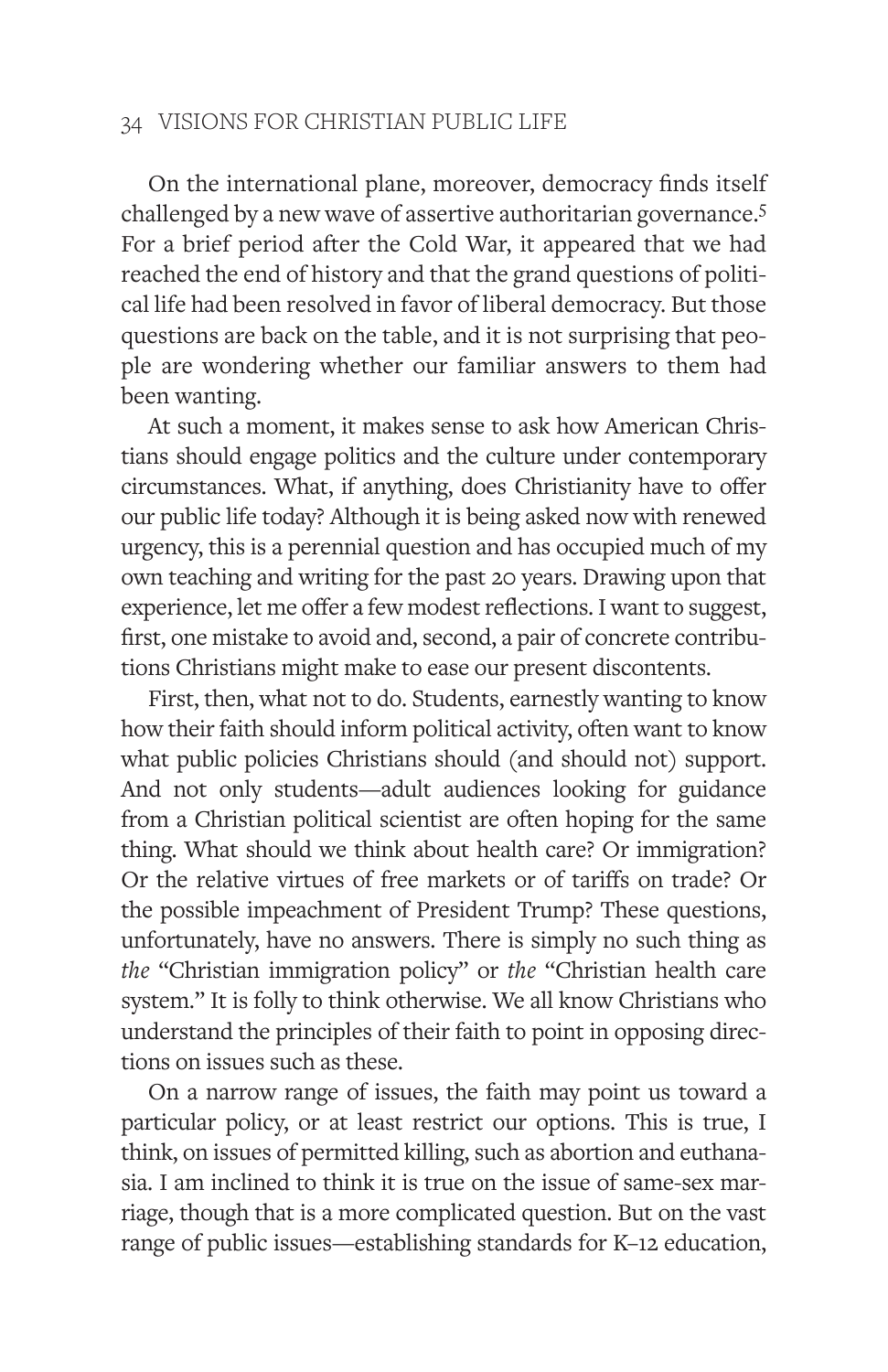funding infrastructure maintenance, restoring the long-term viability of Social Security, determining which new weapons systems to add to our military arsenal, deciding how many immigrants to admit per year and how to divide that number among candidates for family reunification or those with desired job skills or those fleeing persecution elsewhere—on these and on most of the issues we argue about, Christians will simply disagree.

This is not because they are insincere, nor is it because they are reasoning in obviously incorrect ways. The basic tenets of the faith do not directly address these public policy issues. The application of Christian principles to politics is not a task of reasoning directly from unambiguous premises to a unique set of conclusions, like a problem in geometry; rather, it is a matter of interpreting and weighing the relative implications of more general ideals, in light of relevant empirical information and predictions about the likely consequences of different choices. In all this there is much room for legitimate disagreement.

Indeed, the effort to establish a single set of "correct" Christian policies is much more likely to do harm than good. Lewis makes this point nicely in the same essay I quoted earlier. Precisely because Christians can reasonably disagree about these prudential political judgments, any group claiming to possess the authentic Christian political agenda or platform will necessarily "represent, not Christendom, but a part of Christendom. The principle which divides it from its brethren and unites it to its political allies will not be theological." For this reason, any such group "will be not simply a *part* of Christendom, but *a part claiming to be the whole*." The consequences of this can only be accusations of apostasy and heresy among Christians, and of hypocrisy by non-Christians. "All this comes," Lewis says, "from pretending that God has spoken when He has not spoken."<sup>6</sup> It is difficult to think of a more certain recipe for ensuring that Christianity be unable to leaven our political and cultural life.

This does not mean, I hasten to add, that Christianity is irrelevant to thinking about issues of public policy. To the contrary. By all means, let Christian defenders of open borders argue with all the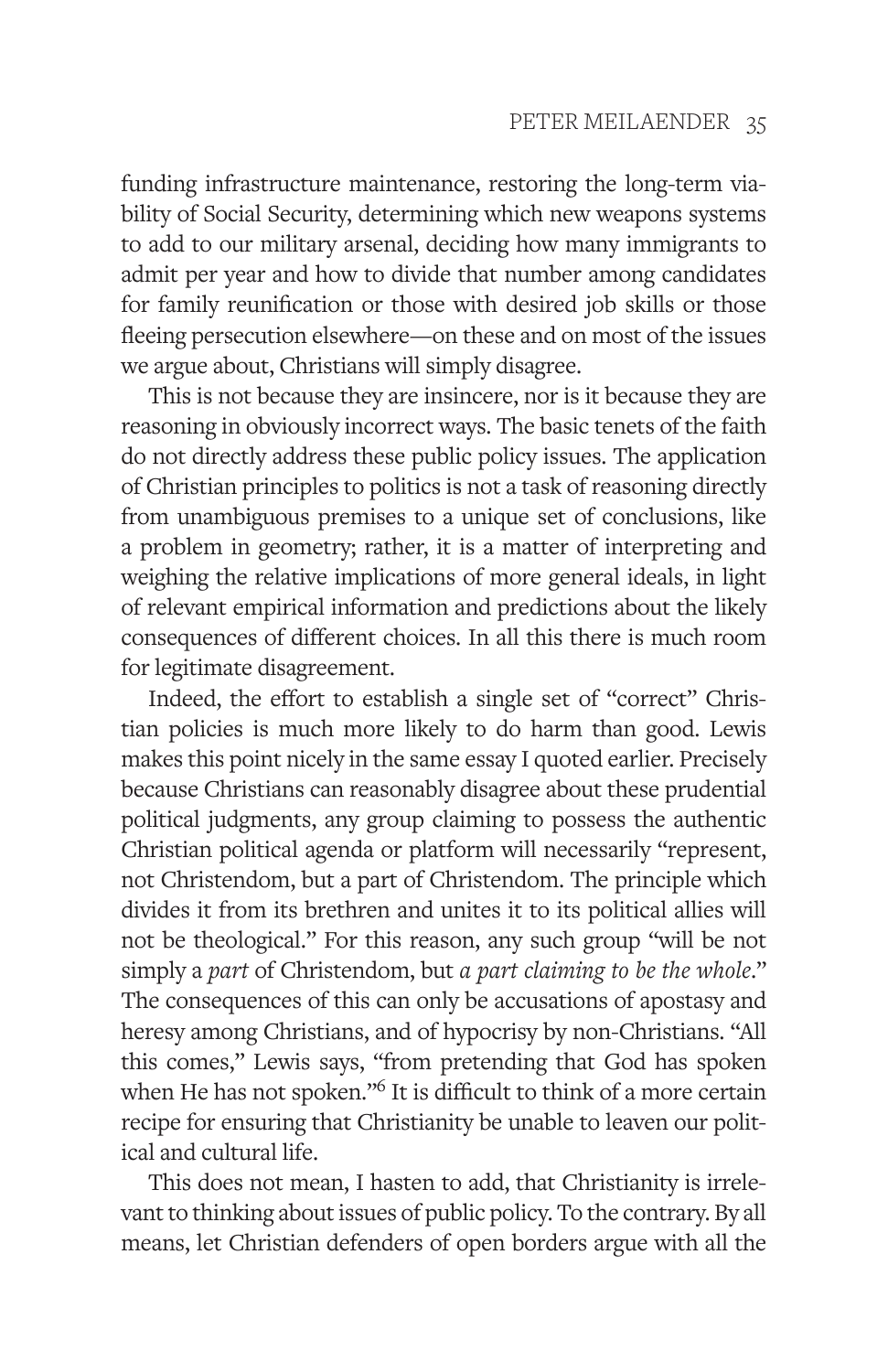force at their disposal that the demands of universal charity require us to eliminate border controls, and let Christian restrictionists respond that our responsibilities to our families, communities, and fellow citizens require limits on immigration in a fallen world. Let Christian defenders of state-sponsored health care for all argue that our responsibility to the poor and vulnerable demands that a rich nation such as ours ensures access to adequate health care for all persons, and let Christian opponents point out that nothing in the faith suspends the laws of market economics or eliminates the problem of limited resources, even in a wealthy nation.

I myself certainly have opinions about Christianity's implications for these and other issues. We should want Christians of varying political stripes to advance the best reasons they can in defense of their positions, so that the rest of us, weighing those arguments, can think carefully about how best to understand and interpret the consequences of our own faith. But we should want them to do so with appropriate humility, recognizing that others, reasoning in good faith from the same premises, reach opposite conclusions. As Lewis writes of the choice among policy options, "By the natural light [God] has shown us what means are lawful: to find out which one is efficacious He has given us brains. The rest He has left to us."7

Whatever Christianity has to offer us, then, it will not be a specific agenda, platform, or list of authoritative policy pronouncements. Its influence must be different. Let me proceed, then, to two more constructive recommendations.

The first is implied by what I have already been arguing. Once we have recognized that the faith leaves open a wide range of potential resolutions for most political questions—have recognized that on these matters, God has given us brains and left it to us to figure out how best to proceed—this must surely check our unavoidable and innate tendencies toward self-righteousness and caution us as we engage in political debate. In anyone with a modicum of sensitivity and good sense, the realization that our opponents share many basic values with us and merely disagree about how best to implement those values must exercise a chastening influence. Our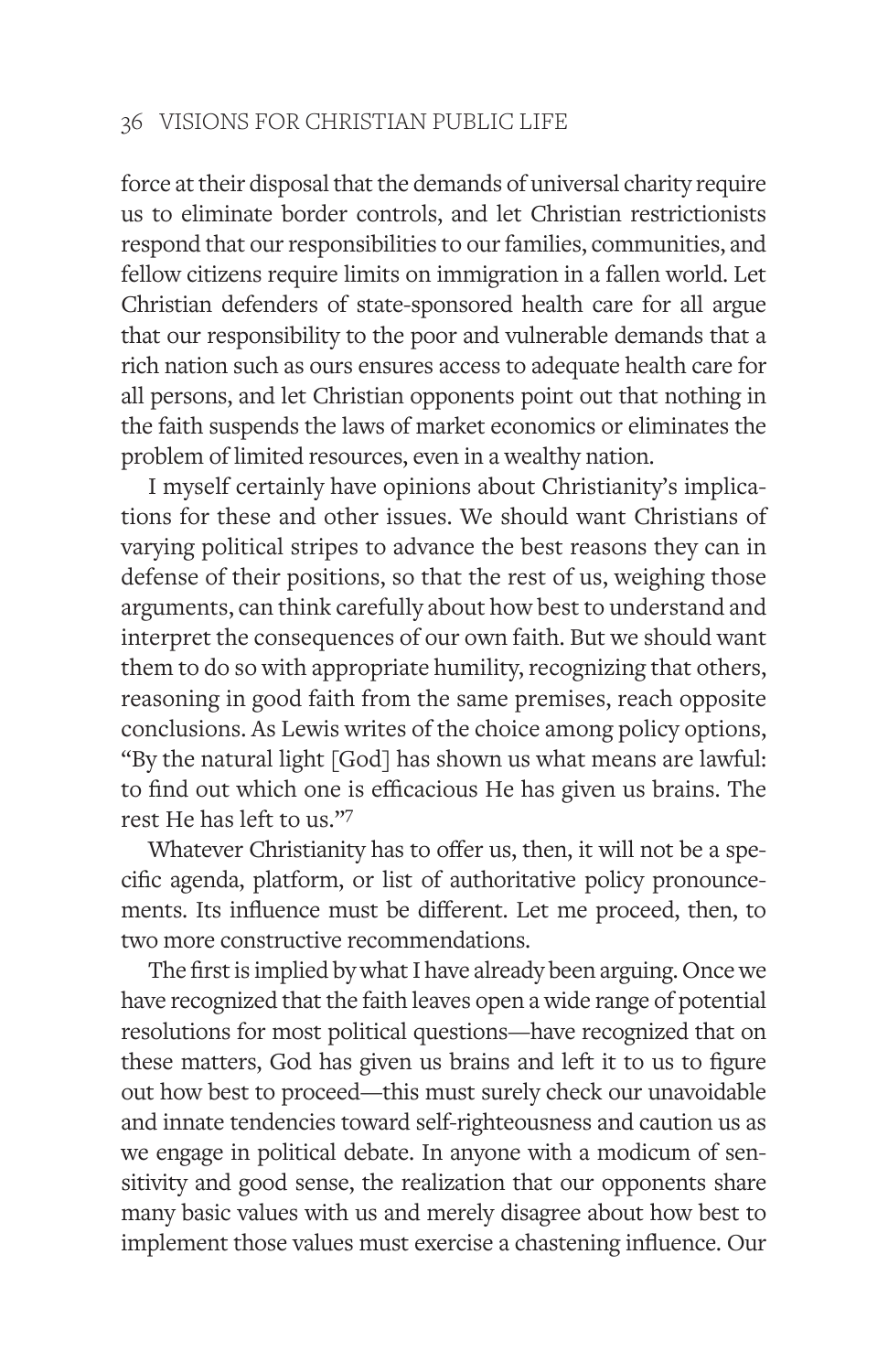opponents may be wrong—we should do our best to explain why they are—but their fault need not be hypocrisy or rank immorality or religious treason. It may be simply reasonable, and thus forgivable, error. Indeed, their very errors may alert us to potential blind spots in our own views. Few of us see the whole truth all on our own; few of us cannot benefit from the enriching influence of a different perspective, especially when we know it to be motivated by ideals we share.

Christians should thus bring an attitude of humility and civility to their public disagreements. In an age of high partisanship and polarization, low political trust, and often vitriolic social media, I do not think this is a small or unimportant contribution. The deeper the gaps that separate us, the greater our need for political imagination and creativity.

Too many of us have come to scorn the time-honored arts of negotiation and compromise as mere selling out. When the disagreements that divide us are minor, it is relatively easy, even for those who do not like or respect each other, to carve out some common ground. When those disagreements are wide, doing so almost surely requires an attitude of mutual respect.

Perhaps we should regard precisely such an attitude of mutual respect and civility—a willingness to treat our fellow citizens as honest and sincere (if temporarily misguided!) co-participants in a shared endeavor—as a properly political manifestation of the moral requirement of universal charity. "Respect and civility" may seem too mundane a description of charity or agape. But let us not forget how difficult it can be to display such respect and civility toward our political enemies. I myself have come to believe that such an attitude—more than any particular agenda or program—may well be the most constructive contribution Christians can make to the health of our contemporary political atmosphere.<sup>8</sup>

Humility, civility, and respect are always necessary for constructive democratic discourse, though perhaps our increased polarization has made them more necessary now than they would have been a generation ago. But let me now suggest a second task for Christian political engagement that is more specifically linked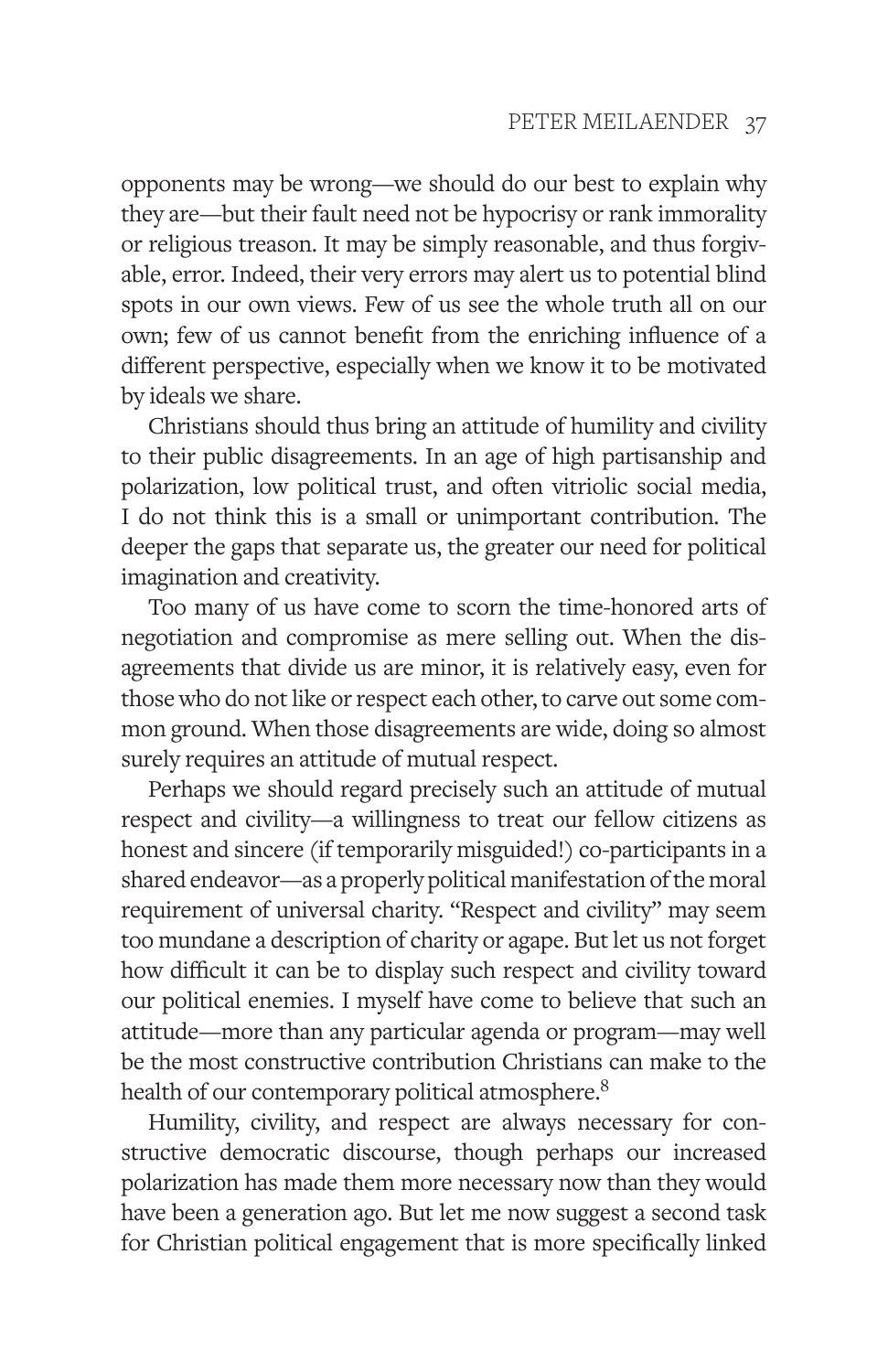to broad and deep ongoing shifts in the character of contemporary democratic politics. Across Western liberal democracies, the nature of political disagreement and the basis of partisan divisions have been changing over the past decade. Perhaps the change began earlier than that, but it has become clearly visible and better understood only recently. For anyone older than about 30 years of age, the fundamental division within democratic politics—in the United States and, in only slightly modified form, in other Western democracies—has been the partisan divide between the right and the left, between conservatism and liberalism. Proponents of limited government, free markets, traditional social values, and vigilant national defense faced off against defenders of state regulation, liberation from traditional cultural norms, and cooperative transnational institutions. This political landscape has been familiar for so long that we have come to take it for granted as an almost permanent feature of democracy.

Yet this traditional rivalry has been breaking down and is being replaced by a different one, evident in phenomena such as the election of Donald Trump, Brexit, and the rise of European parties such as the Alternative for Germany, the French National Rally, the Italian Lega Nord, and the Austrian Freedom Party, among others. In this emerging constellation, American citizens, like those in other Western countries, are increasingly divided not along right-left lines but rather over issues of nationalism and identity politics. Numerous analysts, Christian and non-Christian, have begun to recognize this fact, as is evident from recent works by authors such as Francis Fukuyama, Yoram Hazony, R. R. Reno, and Rich Lowry.9 The crucial issues driving this realignment revolve around culture, nationhood, and identity: sovereignty, immigration, free trade, and globalization. These issues cut across traditional party lines, sometimes creating alliances that look odd to those of us raised on the old battles between liberals and conservatives.

Unfortunately, this new divide has only amplified the hyperpartisan and polarized environment of American politics. What is more, the two sides in this new and intensifying debate too often seem to bring out the worst in each other, as each reacts to the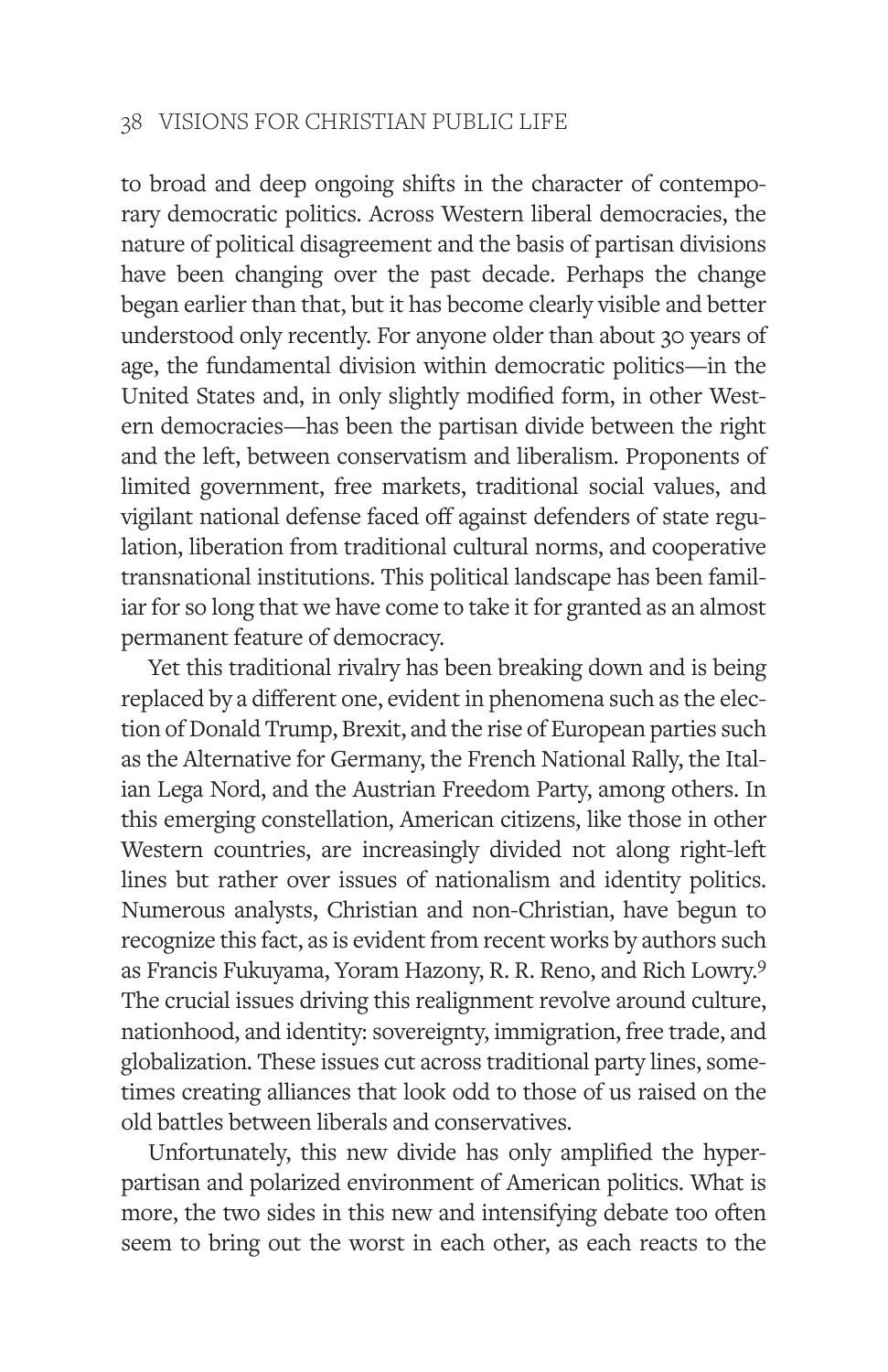perceived excesses of the other by doubling down on its core instincts. Thus, on the one hand, the reasonable claim that America, like any country, has both a right and a duty to pay special attention to the needs and interests of its own citizens becomes a chest-thumping, aggressive jingoism with little concern for the rights (or the feelings) of other nations. On the other hand, the plausible ideas that in a shrinking world different cultures should engage one another in an attitude of mutual respect and that global problems require international cooperation become a kind of rootless cosmopolitanism, at best indifferent to the claims made upon us by our fellow citizens, at worst regarding the United States as a force for evil in the world. Each side's rhetoric persuades the other that its worst fears about its opponent are true: that the one camp consists of neofascist America First–ers, while the other would sell out American interests at the drop of a hat.

Neither alternative is terribly appealing. Sorely needed in this new ideological landscape is a perspective that can reconcile loyalty to the nation-state and to one's fellow citizens with an attitude of respect for other peoples and cultures, interest in their views about the world, and concern for their needs. Christians are well equipped to play this mediating role, recognizing the legitimate claims of both sides in this new debate while avoiding their excesses.

Christians understand that we have special obligations to care for the needs of those with whom we stand in particular relationships: family, friends, neighbors, fellow parishioners, colleagues, and our fellow citizens. The obligations we owe to these people carry special moral weight and have a certain moral priority because of the bonds we share and the mutual reliance created by a common life. These are the people whose care God has specially entrusted to us and made our particular concern. At the same time, however, Christians stand under the command of universal charity. We are to imitate God by imitating the love he extends toward all human beings. This love bursts the bounds of kin, class, race, and nation. It is universal in scope and imposes on us not merely negative duties of noninterference but also positive duties of assistance toward all men and women, everywhere.10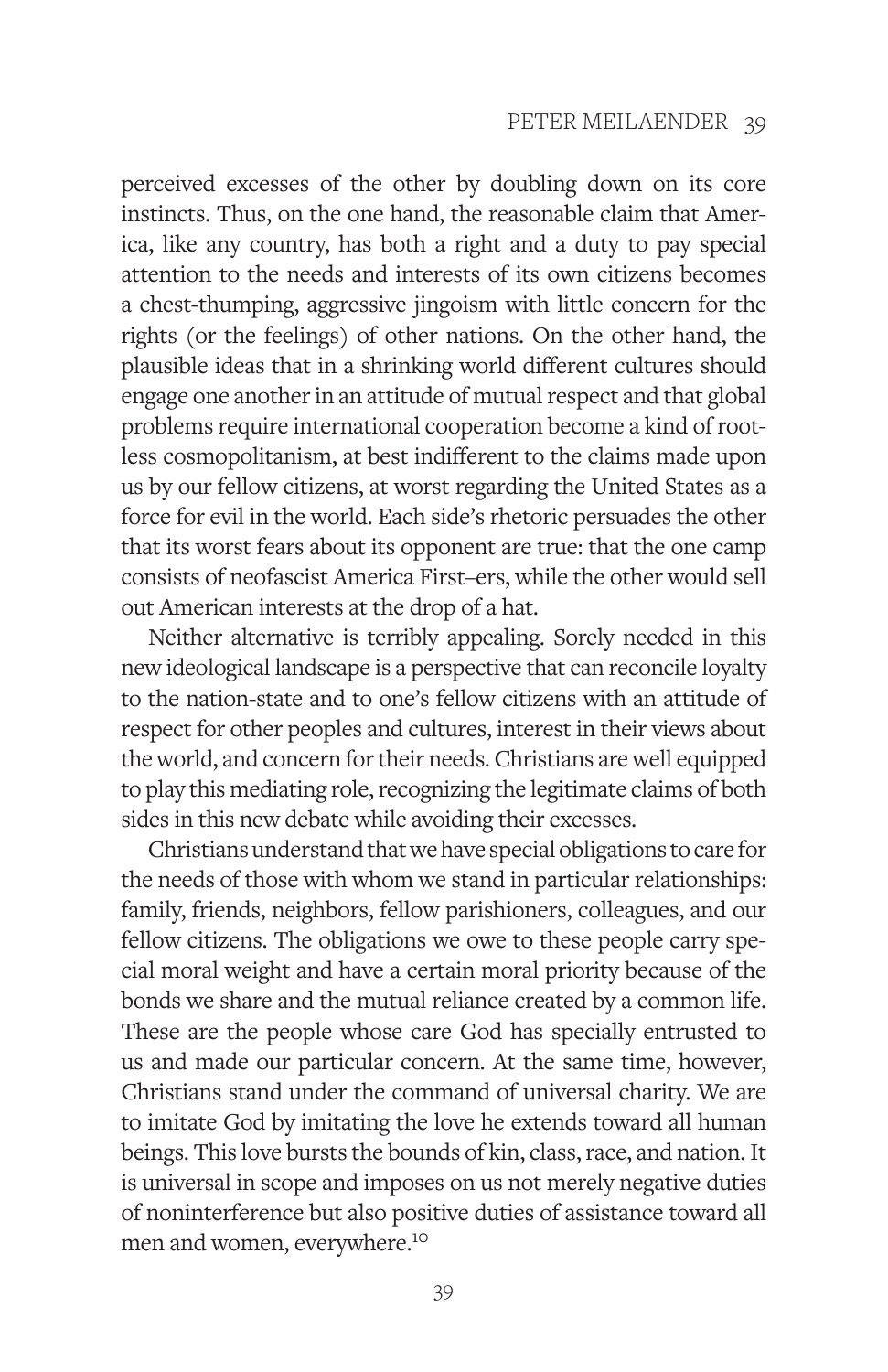Navigating the tension between these competing moral demands is a permanent feature of the Christian life. It may be, therefore, that Christians can play an especially constructive role at the present moment as we seek to comprehend the immediate, practical realities, as well as the long-term implications of the nationalist resurgence that is reshaping Western politics. On the dominant issue currently dividing us politically and culturally, Christians can elucidate a perspective more satisfying than either of the chief alternatives currently on offer. The problem of rightly ordering our loves—from the most local and personal to the most global and universal—is one about which Christians have been reflecting for roughly 2,000 years. That storehouse of accumulated wisdom may yet have much to teach us as we ponder the distinctive challenges of the early 21st century. Especially if it can be brought to bear in a spirit of humility, civility, and respect.

Not a specific agenda, then, not a party platform, not a list of detailed policy proposals—these are not what Christians can rightly hope to contribute to our present political debates. Rather, we offer a kind of moral compass. Cognizant that our own political views, while informed by our faith, are not its unique expression, we can engage our fellow citizens in a posture of humble decency, arguing forcefully for our own best understanding of the faith's demands while honoring the opinions of others who may interpret our shared ideals differently. In this respect, we can model the better angels of our nature.

And, on the defining issue of our age, we offer a perspective informed by the permanent dialectic between the love of our own and the love of all. We cherish the mystic chords of memory that bind our people together while affirming also that all men are created equal. A politics informed by such a perspective may still be heated, partisan, and combative. But it would also be enriched, and thus more fertile soil in which creative solutions, wherever they originate, can take root and grow. Let us therefore prepare the soil, that the seeds may not fall on dry and rocky ground.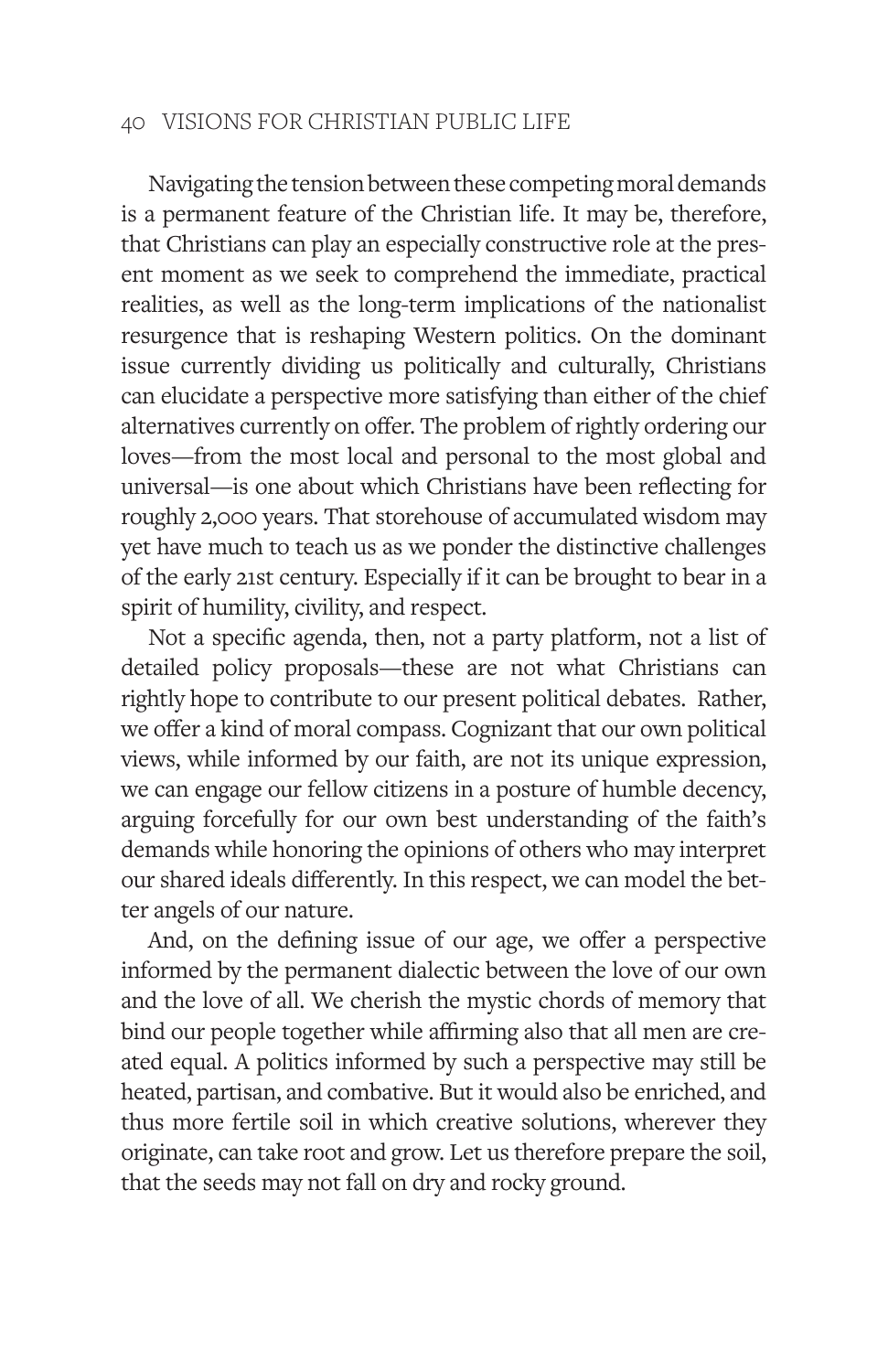#### **Notes**

1. Rod Dreher, *The Benedict Option: A Strategy for Christians in a Post-Christian Nation* (New York: Sentinel, 2017). I have discussed Dreher in Peter Meilaender, "Against the Integrated Life," *Cresset* 81, no. 5 (September 2018): 4–12, http://thecresset.org/2018/Trinity/Meilaender\_T18.html.

2. Patrick J. Deneen, *Why Liberalism Failed* (New Haven, CT: Yale University Press, 2018).

3. C. S. Lewis, "Meditation on the Third Commandment," in *God in the Dock: Essays on Theology and Ethics*, ed. Walter Hooper (Grand Rapids, MI: Eerdmans Publishing Company, 2014), 216.

4. Charles Murray, *Coming Apart: The State of White America, 1960–2010* (New York: Crown Forum, 2012).

5. See, for instance, Robert Kagan, *The Return of History and the End of Dreams* (New York: Alfred A. Knopf, 2008).

6. Lewis, "Meditation on the Third Commandment," 214. (Emphasis in the original.)

7. Lewis, "Meditation on the Third Commandment," 215. For another nice and helpful treatment of the same issue, see Reinhold Niebuhr, "Christian Faith and Political Controversy," in *Love and Justice: Selections from the Shorter Writings of Reinhold Niebuhr*, ed. D. B. Robertson (Louisville, KY: Westminster/John Knox Press, 1957), 59–61.

8. For a discussion of this point, see Peter Meilaender, "Listening for the Mild Voice of Reason: Christian Pragmatism on the Edge of the Fiscal Cliff," *Cresset* 76, no. 3 (February 2013): 42–45, http://thecresset.org/2013/ Lent/Meilaender\_L2013.html.

9. See Francis Fukuyama, *Identity: The Demand for Dignity and the Politics of Resentment* (New York: Farrar, Straus and Giroux, 2018); Yoram Hazony, *The Virtue of Nationalism* (New York: Basic Books, 2018); R. R. Reno, *Return of the Strong Gods: Nationalism, Populism, and the Future of the West* (Washington, DC: Regnery Gateway, 2019); and Rich Lowry, *The Case for Nationalism: How It Made Us Powerful, United, and Free* (New York: Broadside Books, 2019).

10. I have advanced the argument of the preceding two paragraphs in similar form but in a different context in Peter Meilaender, "Crossed Lines: The Importance of Translation in an Era of Growing Political Difference,"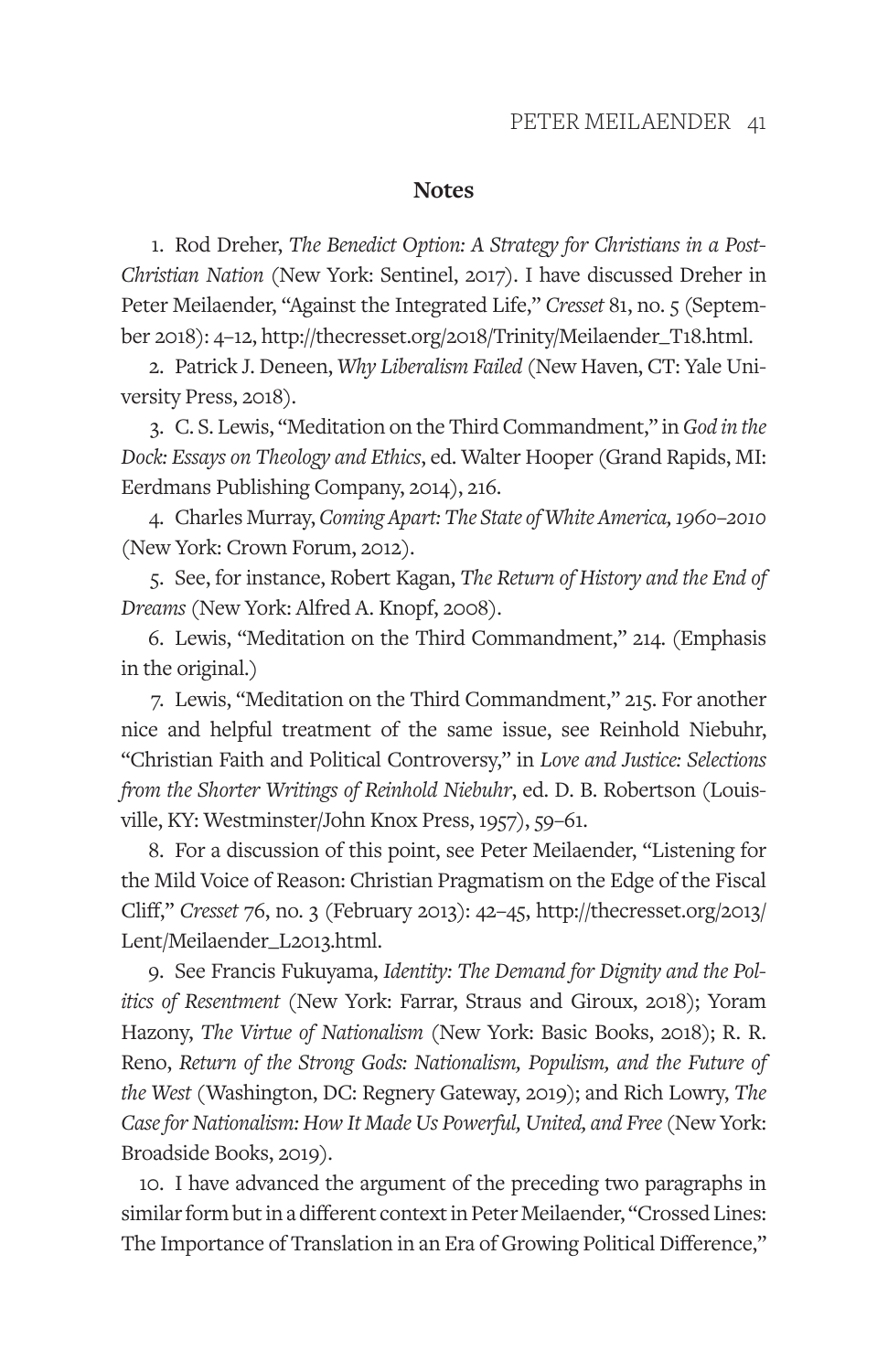*Cresset* 83, no. 1 (December 2019): 4–10, http://www.thecresset.org/2019/ Michaelmas/Meilaender\_M19.html.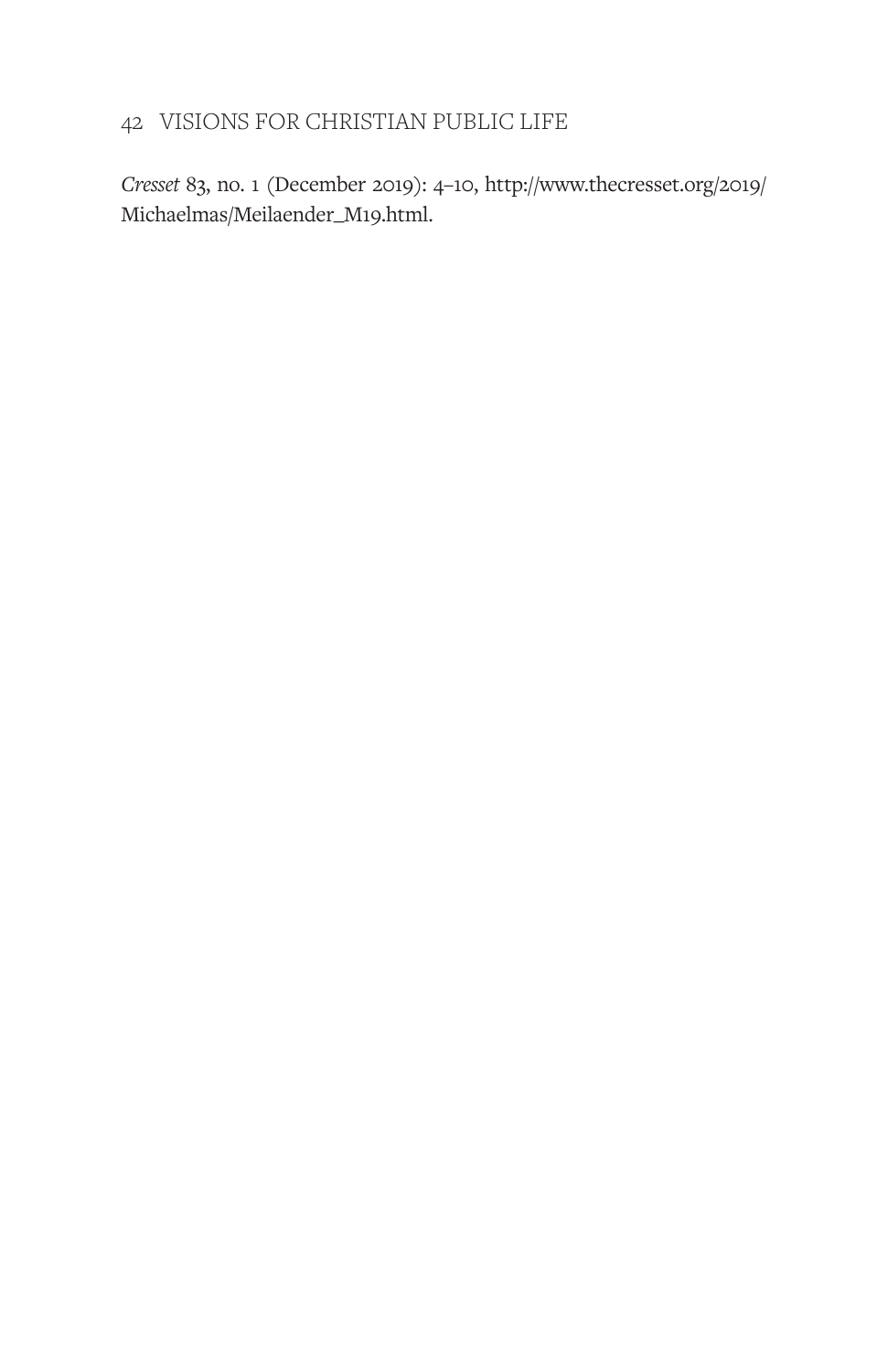# **Defending Liberty, Loving Neighbor**

*Brad R. Hale and Abbylin H. Sellers*

 $A$ <sup>ny American citizen considering</sup> if and how to engage in politics, particularly in an explicit way (by running for office) or working in politics), would be right to count the costs before joining the fray. The citizen must weigh the likely disruption to family life, the financial costs, and the loss of privacy against the potential benefits of effecting positive change, or perhaps halting negative consequences, in the wider community. The Christian citizen might also reflect on the ways in which serving the City of God might also serve the Earthly City, or vice versa. Moreover, one need not know much history to understand that becoming preoccupied with the earthly and impermanent could distract from the heavenly and eternal.

In addition to these calculations, Americans contemplating politics have also been confronted with many of their fellow citizens' loss of confidence in America's foundational ideas, anachronistically but fairly labeled "liberalism" or "classical liberalism." Liberalism begins with the belief that individuals are endowed by their Creator with unalienable rights, including free speech, the free exercise of religion, the right to bear arms, and the right to private property. It assumes that the best way to ensure these rights is through a government determined by the consent of the governed and limited in its powers. Over the past decades, rapid technological and economic changes, often but not always related, have raised doubts about liberalism's capacity to promote the flourishing of American citizens. Further, vitriol on the internet, the 2015 Supreme Court decision in *Obergefell v. Hodges*, and killings on school campuses have generated doubts about the relevance of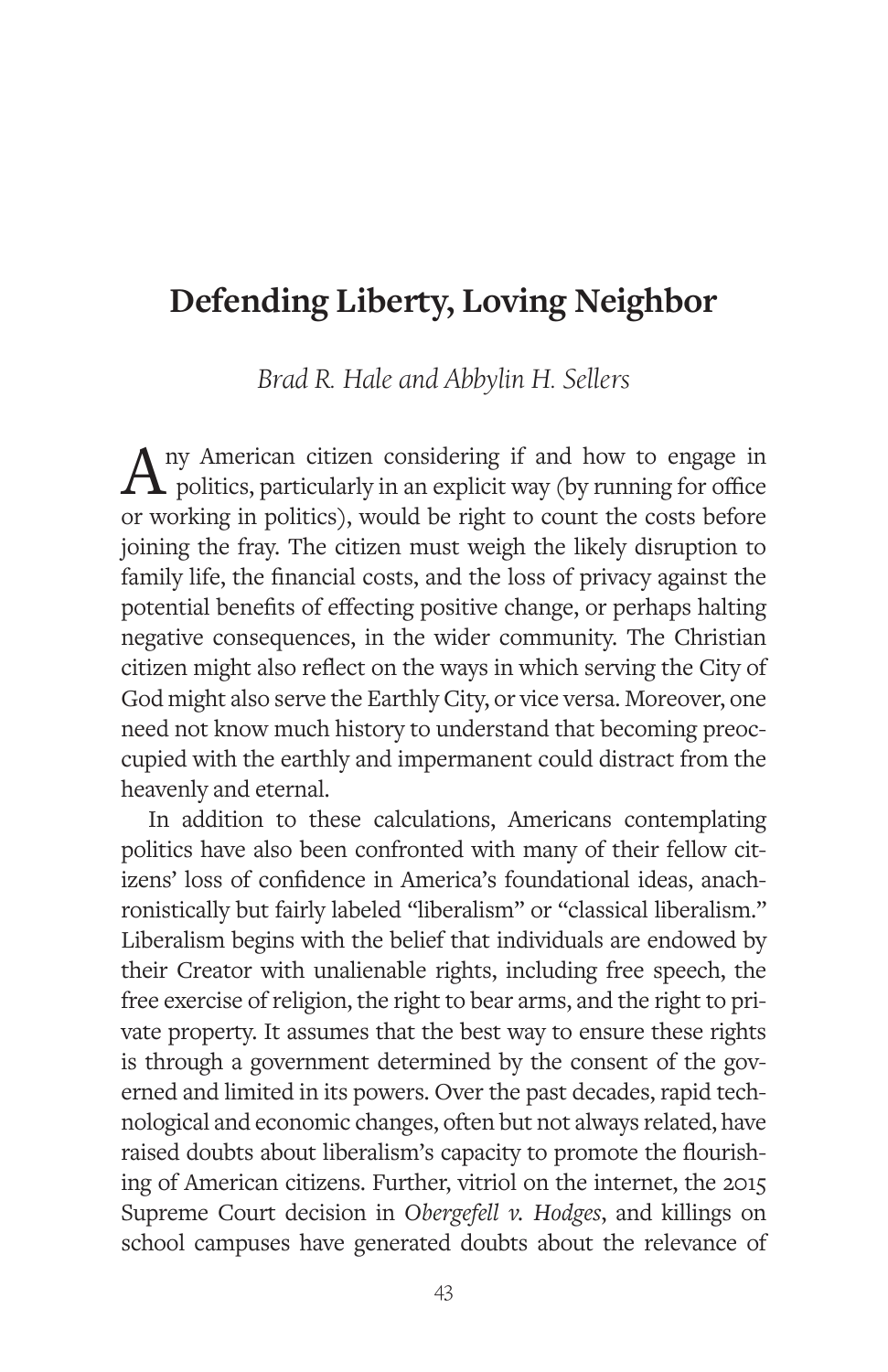the US Constitution's protection of what were once considered unalienable rights.

Misgivings about liberalism's relevance for the 21st century have, naturally, resulted in Americans looking for political alternatives. According to a recent Gallup poll, for example, 43 percent of Americans said they were ready to "embrace" socialism in "some form."<sup>1</sup> It is not always clear how the respondents to polling understood or defined "socialism," or if they even had a definition in mind. Even so, this poll confirms a pessimism regarding America's founding principles, which is evidenced in the strong showing of avowed socialist Bernie Sanders in the 2016 and 2020 Democratic presidential primaries and in the 2018 electoral success—and subsequent celebrity status—of socialist members of the House of Representatives.

While the far left's rejection of classical liberalism may not be entirely surprising, it has been matched by at least some conservatives whose influence seems to be growing. The conservative skepticism is articulated most clearly in Patrick Deneen's book, *Why Liberalism Failed*. 2 Deneen, a Christian political philosopher, argues that liberalism was fundamentally flawed from the beginning, especially as formulated in the American founding. According to Deneen, liberalism, as written into the Declaration of Independence and United States Constitution, has been undone not by its most aggressive enemies but by its "inner logic" and "selfcontradictions."3 Despite liberalism's emphasis on individual rights and limited government, the state has grown and increasingly intruded into citizens' lives. As liberalism fulfilled its promise, it also "generated pathologies that are at once deformations of its claims yet realizations of liberal ideology."4 Thus, as Deneen pithily writes, liberalism "has failed because it has succeeded."5 America's political, social, and cultural ills in the 21st century, then, were predetermined by the liberalism of America's founding.

If this is indeed the case, then the Christian citizen might be forgiven for turning from political engagement altogether. If, as Deneen suggests, "the problem is not in just one program or application but in the operating system itself,"6 there is little reason to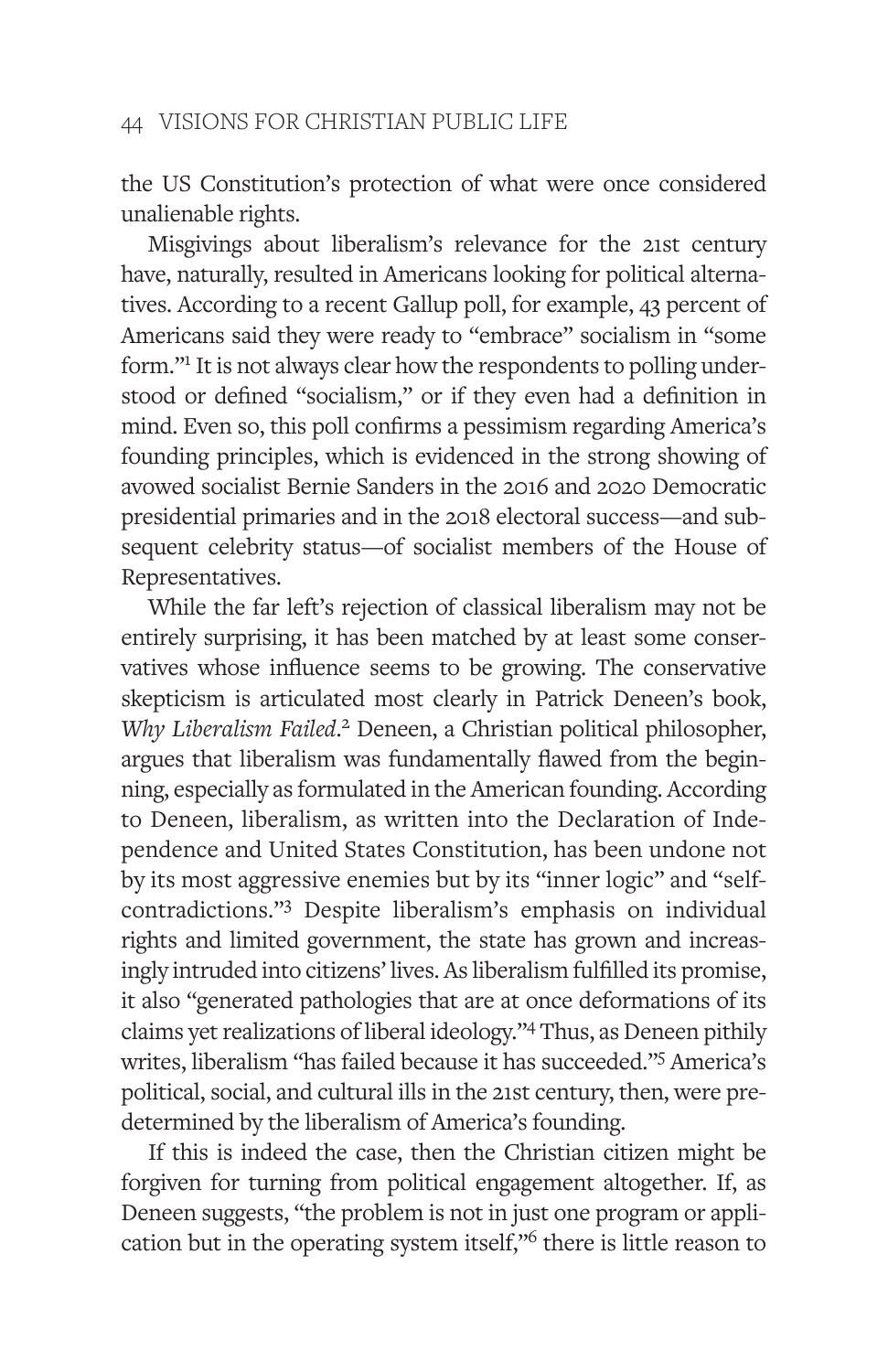work through an inherently flawed system only to perpetuate the social and cultural damage of liberalism.

It would be entirely rational for Christians to reject political involvement in favor of Rod Dreher's "Benedict Option," albeit a misreading of it. Although Dreher explicitly says, "the point is not that we should stop voting or being active in conventional politics,"7 many Christians, inspired by the book's title and Deneen's despair over the American experiment, might be tempted to withdraw from the political arena to focus on building *only* local, especially Christian, communities. The failed success of liberalism would then run its course as Christians await an opportune time to reemerge.

Deneen's argument is a cogent and reasonable explanation of liberalism's logical outcomes, provided one assumes that historical events, social movements, and new ideas and technology would have little effect on the trajectory of an idea. As Dennis Hale and Marc Landy have noted, Deneen envisions a liberalism essentially unaffected by historical events such as the Reformation and the religious wars of early modern Europe. Additionally, in Deneen's telling, the American founders read and absorbed Lockean ideas in their purest form and applied them unaware of and unshaped by their own historical circumstances.<sup>8</sup> For Deneen, the major events of America's prehistory and history play little role in the story of a disembodied idea unfolding according to a prescribed internal logic.

This kind of historical determinism should not be allowed to drive the conversation about Christian engagement in politics. While ideas undoubtedly have consequences, they nevertheless do not—in fact they cannot—act on their own. Ideas take effect only when they are appropriated by human actors and therefore never follow a pristine philosophical construct's internal logic. As human beings arrogate and implement ideas in a particular social, cultural, political, and technological context, they shape those ideologies as much as—if not more than—they are shaped by them.

The historical truth that liberalism does not have a predetermined life of its own should, accordingly, encourage the politically minded Christian. If liberalism is in crisis, it is not because it is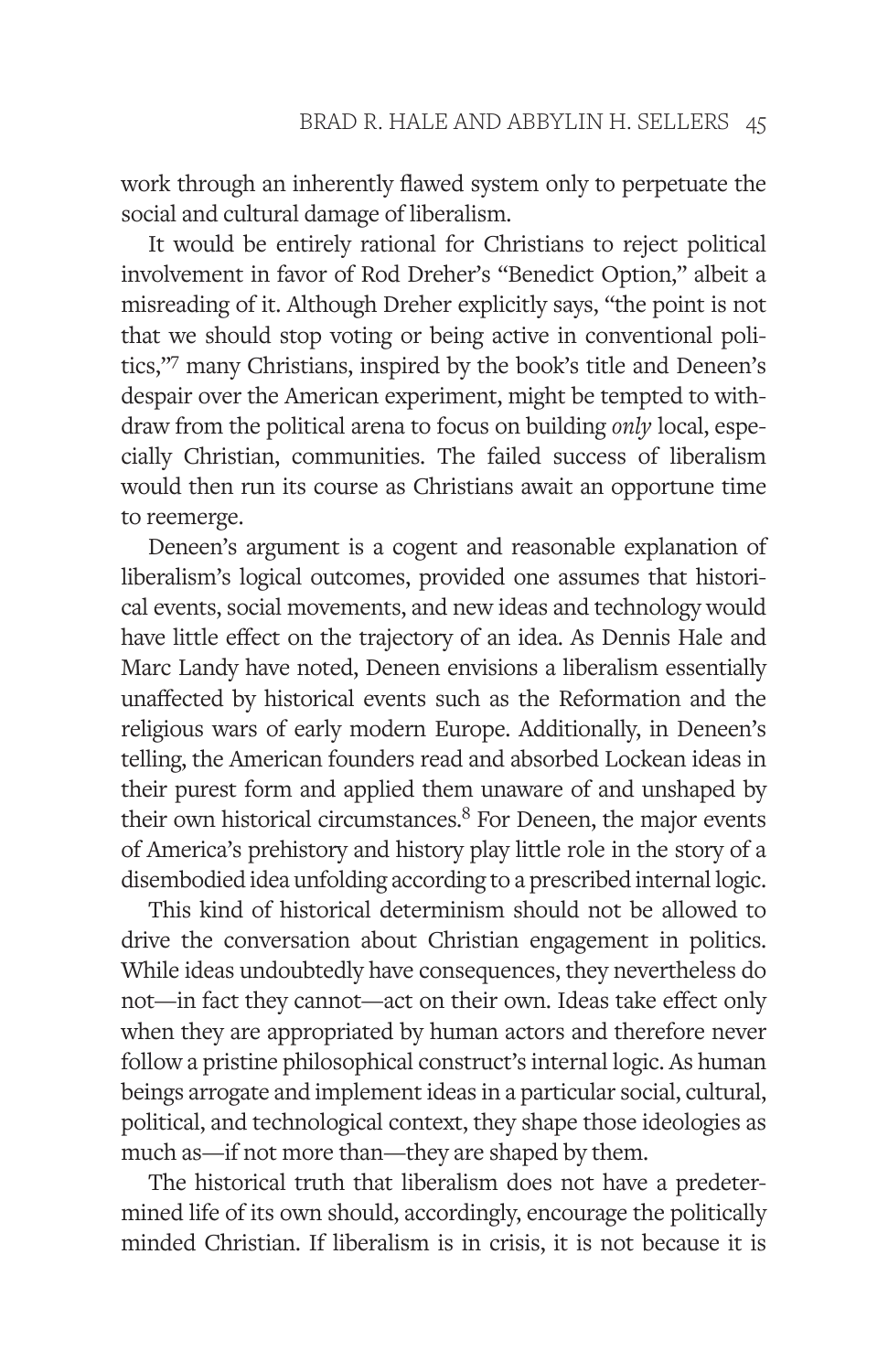inherently flawed and will inevitably lead to American decline, particularly in the realm of culture. If Christians act to shape the future of the liberal regime, the American experiment, they might be able to restore the necessary bond between liberalism's emphasis on freedom with obligation and responsibility.<sup>9</sup> Should Christians despair like Deneen, the trajectory of decline of American society, politics, and culture seems altogether certain. However, with the right vision, the right training, the right approach, and a commitment to hard work, Christians can renew and restore the ideas of the American experiment.

#### **Habits of the Heart, Soul, and Mind**

Despite Deneen's historical determinism, much good can be gleaned from his call for "better practices."10 Deneen's notion of "better practices" is vaguely defined, but he endorses Dreher's Benedict Option, which makes specific recommendations for building Christian communities in light of a culture and politics increasingly antagonistic to Christians and their most basic beliefs.

Of particular interest are Dreher's wise suggestions for Christians serious about preparing the next generation. Creating a counterculture that can not only withstand the assaults of the current culture but also work to renew liberalism's promise has to be done by intentional spiritual focus in the home, solid catechism in the church, and training in the academy, from elementary to higher education. These elements of Christian formation and discipleship are paramount for Christians, irrespective of the political system. Nor, however, are they at odds with political engagement and the preservation of liberalism. Rather, for Christians, they should be seen as fundamental preparation for lives of faith and citizenship.

Dreher's Benedict Option calls for Christians to strengthen their spiritual communities, beginning with their families. He argues, "If there is going to be authentic renewal, it will have to happen in families and local church communities."11 The call to put God first in the home requires setting priorities. After all, when families are stretched thin with commitments pulling each person in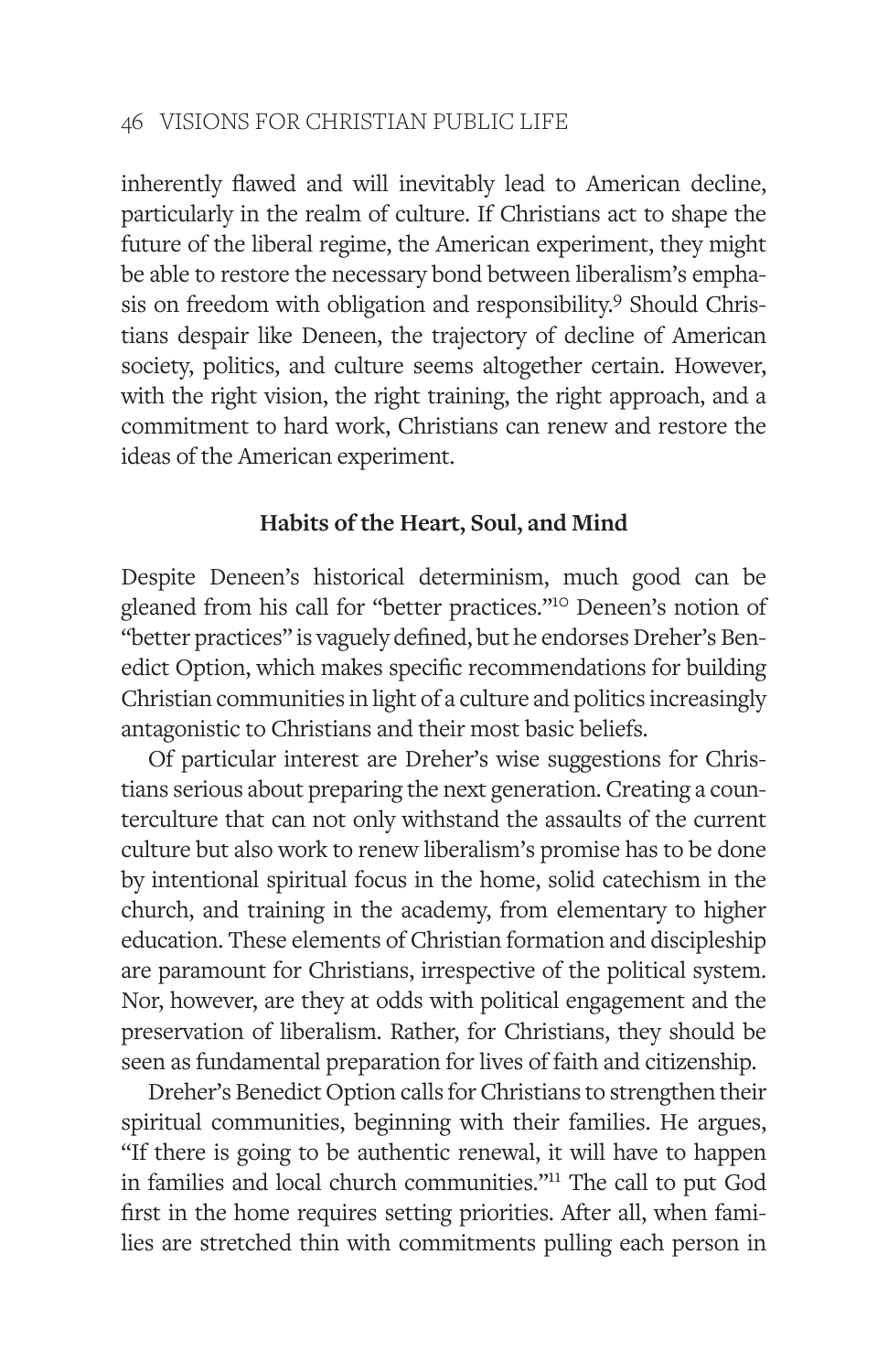a number of directions, prioritizing faithful living can seem somewhat daunting.

Some of Dreher's recommendations seem obvious, but they are nonetheless places to start: engaging in regular family prayer and devotions, placing church life above work or sports, and being mindful of media consumption. Parents should model their commitment to their faith for their children. Building a foundation of faithful families should also fortify the community of fellow believers. The church social network is powerful when mobilized, helping those in need and holding one another accountable.

Key to strong churches is catechesis. Fortunately, many churches persist in solid and deep doctrinal instruction. However, too many evangelical churches, especially those with no clear denominational ties, fail to do so. In such cases, it becomes difficult for Christians to realize Paul's injunction to the Romans not to conform "to the pattern of this world, but be transformed by the renewing of your mind." If all spiritual growth is connected to the mind and Christians are unaware of foundational biblical principles, chances are they will more readily conform to the dictates of society.<sup>12</sup> All Christian churches, then, need to take catechism seriously.

Fortunately, for those churches that have fallen out of practice, there are numerous resources. Established catechisms, such as *The Westminster Shorter Catechism* or *The Heidelberg Catechism*, and newer ones, such as *The New City Catechism*, can at the very least serve as the basis for a church that wants to renew the practice.<sup>13</sup>

In addition to training in church doctrine, Christians need to recommit to the liberal arts—the arts of freedom—as a project of Christian education. For too long, the nature of the liberal arts has been framed by secular institutions. The Association of American Colleges & Universities (AAC&U), for example, states that it will advocate for "liberal education by demonstrating and championing the economic and civic value of a liberal education, [and] its ongoing relevance to students' career aspirations."14 While the AAC&U notes that "lifelong learning" and "personal flourishing" are also benefits, the organization emphasizes the instrumental over the spiritual.<sup>15</sup> Thankfully, the classical Christian school movement for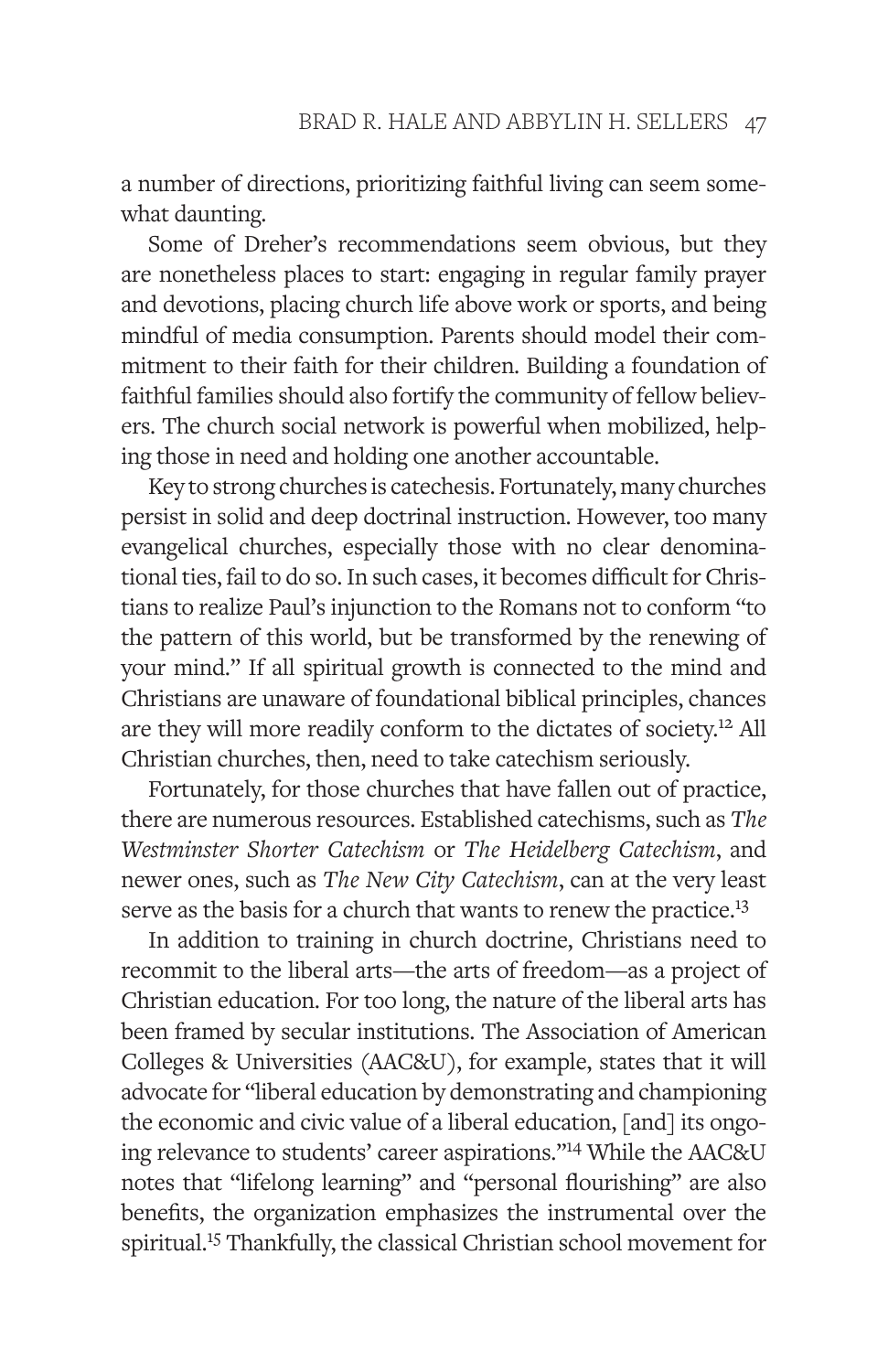K–12 education has begun to counter the secular approach with a more forthrightly Christian version of the liberal arts and, in doing so, has gained momentum over the past decades.<sup>16</sup>

There are some positive signs in Christian higher education, but too many Christian colleges and universities have fallen prey to vocationalism, instrumentalism, and consumerism at the expense of liberal arts. This will change only if alumni, especially donors, pressure their alma maters to rebuild the liberal arts. In addition, Christian parents should look beyond the economic payoff and demand a rich education in the arts of freedom for their students. Christian philanthropists might also help by creating centers in classical learning and the liberal arts at established Christian colleges and universities—or perhaps even by founding their own new institutions.

## **Remembering What Politics Really Is**

Having first invested in building our own formative communities and developing the habits that prepare us to live in a liberal society, how are we as Christians to practically engage with culture, society, and politics in 2020?

The possible approaches vary, ranging from a partial withdrawal from modern-day culture to fully engaging (and assimilating) with society. While one is not *necessarily* more right or wrong than the other, we advocate for a combination of James Davison Hunter's "faithful presence" and Andy Crouch's "culture making." Both approaches broaden our view of politics, remind us to primarily focus on the micro—rather than the macro—level, and help us realize that politics is fundamentally about loving our neighbors.

Davison Hunter makes the case that, realistically, we as Christians are likely not going to actually change the world. Even though Christians are constantly reminded that just one person can make a difference, several factors are at play that extend far beyond an individual. Davison Hunter argues that this "idealism misconstrues agency, implying the capacity to bring about influence where that capacity may not exist or where it may only be weak . . . [and]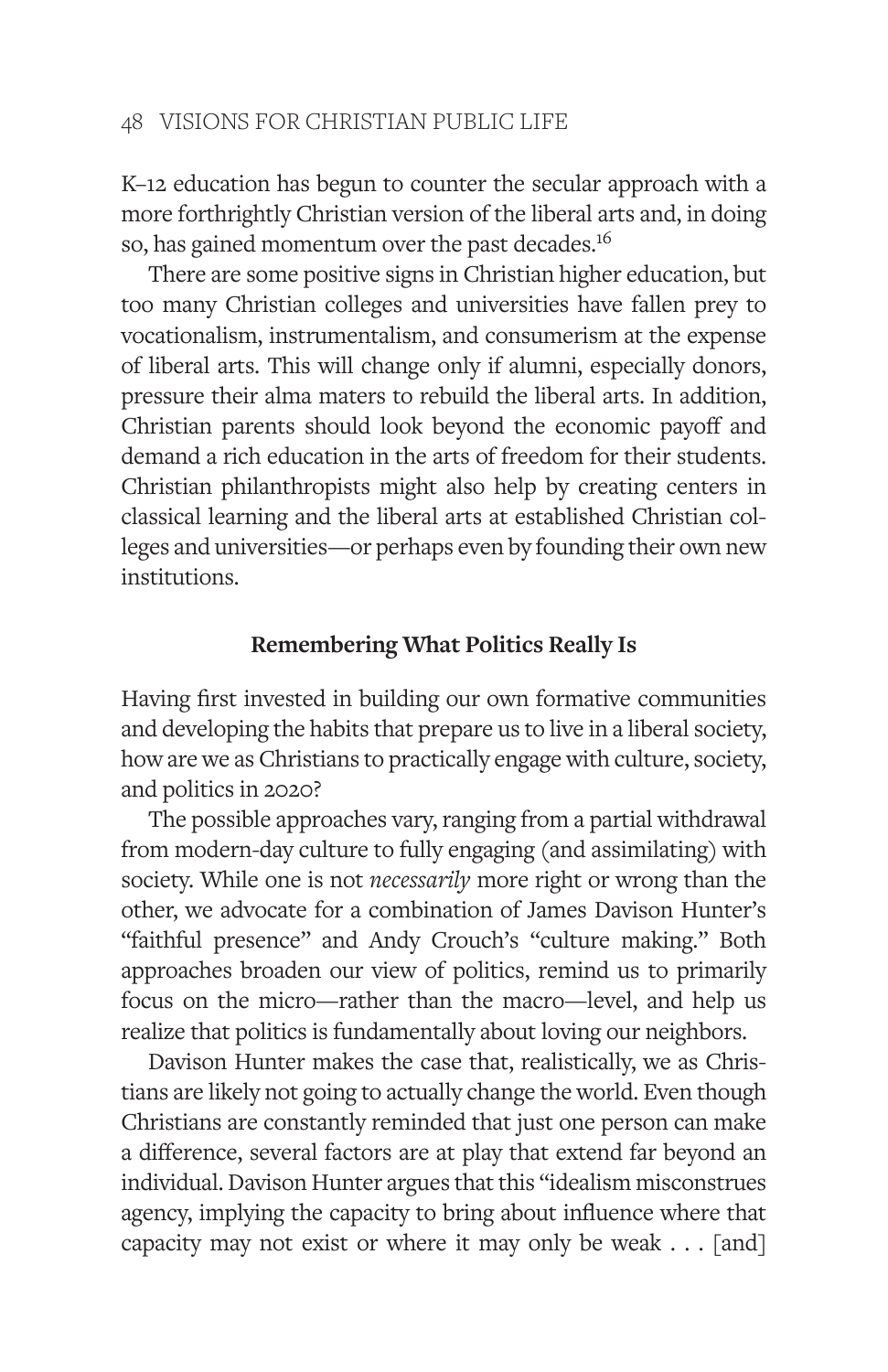underplays the importance of history and historical forces and its interaction with culture as it is lived and experienced."17 He does not discount the importance of renewing hearts and minds of those *in* the world but sheds light on what Christians' relationship to culture should be. Davison Hunter's "faithful presence" is rooted in God being "fully and faithfully present to us."<sup>18</sup> This commitment of God's pursuit of us, His identification with us, the life He offers, and His sacrificial love require a right relationship with our Creator.

Following from that premise, a theology of "faithful presence" is an intentional focus on those who are in our immediate circle of influence: the people in our communities, neighborhoods, and cities. Instead of changing the world, we are to bear witness to it through our actions. We are to do this while "affirming the centrality of the church itself."19

Davison Hunter rightly points to the church as an established institution where the sum is greater and larger than the parts or individuals. In a world where institutions are faltering, the church is a genuinely local institution where people can go and encourage neighbors to do likewise. As a neighborhood institution, then, the church offers Christians an advantage in engaging politics and culture.

Crouch also recognizes the notion of changing the world is a tall order. Ultimately, we have to remind ourselves of our human capacities and limitations. While we strive for the grand, we cannot lose sight of the small scale in our communities.

However, what Crouch adds to Davison Hunter is the idea of being a culture maker. Crouch argues, "Culture is not just what human beings make of the world; it is not just the way human beings make sense of the world; it is in fact *part of the world* that every new human being has to make something of."20 Crouch's assertion to make more culture or create something new is embodied in tangible creations, such as changed policy, law, or media. To reach maximum effectiveness, Christians must operate in already cultivated communities and among established relationships. Thus, Crouch calls us to creative service to Christ full time in our own particular sphere of culture.<sup>21</sup>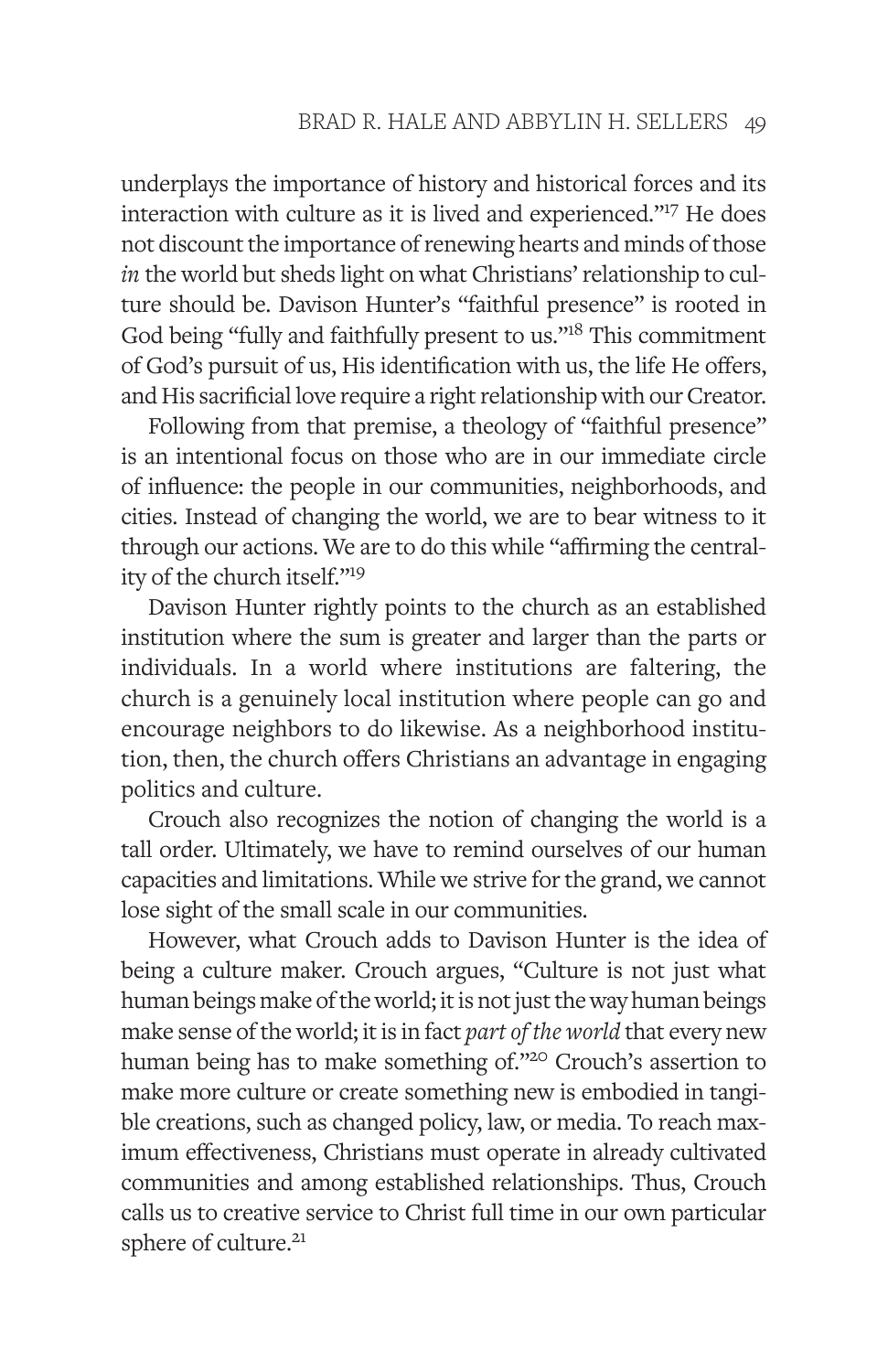## **A Local, Personal Agenda for Christian Political Engagement**

Even with this general framework, we may find ourselves wondering what we are actually to do. Here, we do not intend to provide an all-encompassing program for Christian political engagement *writ large*. Not only does this seem impractical for most Christians, but we should also bear in mind George Eliot's encouragement that "the growing good of the world is partly dependent on unhistoric acts."22 Instead, reflecting on the challenges and opportunities described above, we hope to provide real, feasible steps that each of us can take in our personal lives.

We must ask ourselves: How are we meeting local needs? Are we taking time to engage with those outside the walls of our churches? Are we bearing witness by our actions, as Davison Hunter posits? Are we following and living the commands from the Sermon on the Mount in Matthew 5 to be salt and light to the world?<sup>23</sup> While our churches are good launching points for community outreach, we have to be willing to engage with others who are in the world.

The spirit of volunteerism is an avenue of localism readily available to us. The Corporation for National and Community Service reports in 2018:

77.34 million adults (30.3 percent) volunteered through an organization last year. Altogether, Americans volunteered nearly 6.9 billion hours.... Millions more are supporting friends and family (43.1 percent) and doing favors for their neighbors (51.4 percent), suggesting that many are engaged in acts of "informal volunteering."<sup>24</sup>

In our fast-paced and activity-filled lives, "informal volunteering" makes sense. Each day there are likely opportunities to extend helping hands to friends, family, and neighbors. This can be done simply by running errands, walking a dog, or visiting an elderly neighbor. We can let our light shine with our immediate circle of influence and work on extending it from there. What this requires of us is a concerted effort to be aware of the needs of others and make the time.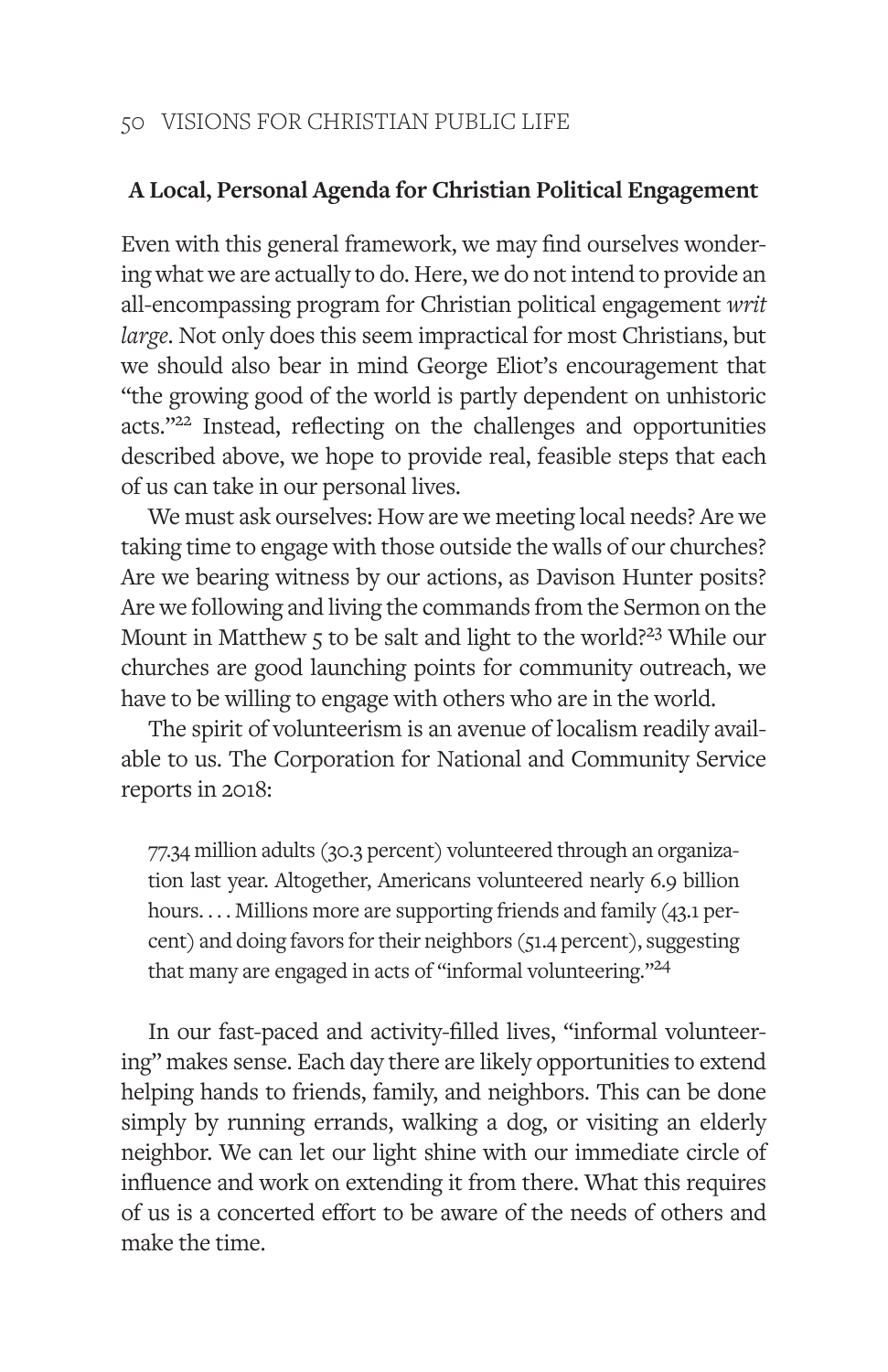In terms of politics, Crouch, Davison Hunter, and Deneen all point to the axiom attributed to Tip O'Neill: "All politics is local." While the former Speaker of the House of Representatives meant to convey the importance of congressional members focusing on their constituent needs in their home districts and not just the politics of Washington, DC, Christian citizens can glean something from this.

Because of technology and the growth of the federal government, citizens may be tempted simply to think on a macro scale and equate political involvement with federal politics and Washington, DC. Unfortunately, this tendency comes at the expense of paying attention to local politics and news. Thus, we need to reshape our citizen understanding of what doing politics entails.

If Davison Hunter, Crouch, and Deneen are correct about the need for Christians to turn our attention and engagement to our local spheres of interaction and influence, this can and should include politics—which, at the local level, is not as insurmountable a challenge as seeking to influence policymaking in Washington, DC. In short, there really are no excuses for political and cultural inactivity.

There are the obvious means for civic engagement, such as voting, attending local city council meetings, or even running for elective local office. We might take these things for granted, but local elections tend to have the lowest voter turnout, with nationwide averages at 27 percent of eligible voters.<sup>25</sup> While studies have determined a number of factors accounting for low turnout such as voter fatigue, differing dates from national and statewide contests, and inability to find the right polling places, these are minor obstacles for the committed individual willing to put in the time and effort. We must ask ourselves, then: How important is our civic duty to not just ourselves but our communities?

With more than 90,000 government units in the United States, including roughly 12,880 school district governments, the local opportunities to actually run for elective office are considerable. Approximately 2 percent of Americans have run for elected office at any level (federal, state, or local).<sup>26</sup> Not every person is called to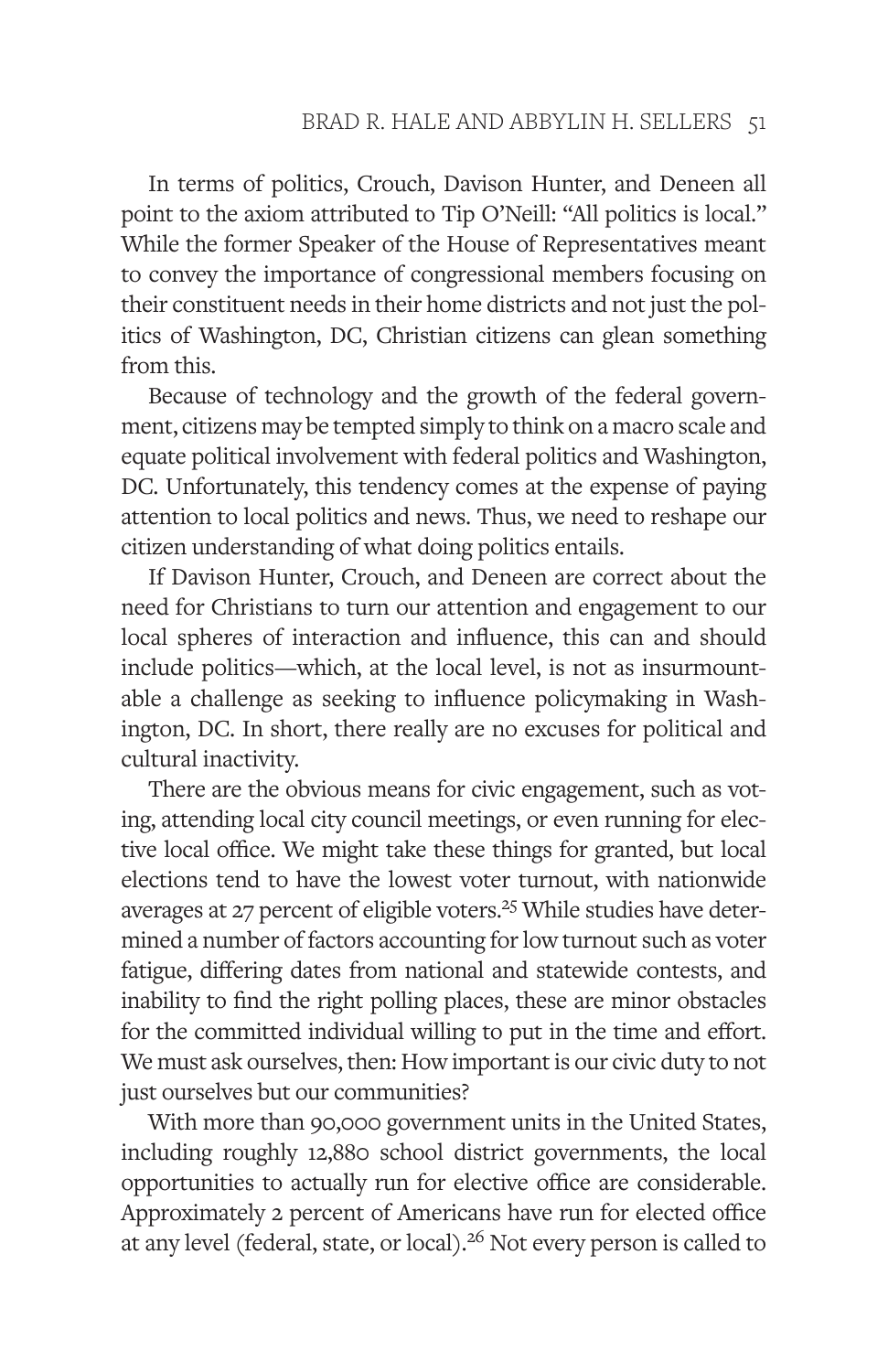run for elective office, but the prospects are readily available in our local communities. Holding elective office is likely one of the most direct ways to make culture, through governance and the creation of new laws. If God is calling us to serve in this capacity, will we heed and be obedient?

This realm of politics is even more pressing considering that a citizen's influence at the local level is substantially greater than at the state or federal level in terms of tangible engagement and policy outcomes. Yet, in 2012, the National Research Center surveyed over 200 communities and found only 19 percent contacted an elected official and roughly a quarter attended a public meeting.<sup>27</sup>

Realizing time is a limited commodity in our fast-paced society and as technology continues to advance, more and more city council meetings are livestreamed, and town hall meetings are hosted online. Moreover, with the decline of local news organizations, engaged Christians could revive local newspapers in some form, perhaps by establishing a blog about city council meetings or other local concerns. With the ability to participate from the comforts of our own home, will we?

As previously mentioned, the need to return to a liberal education in the academy is a starting point for instilling civic virtue. On the local level, we might help create culture by forming reading and discussion groups around great works. Book clubs are popular, but this is meant to be deeper than Oprah. Done well, these groups could democratize liberal education and make it accessible to our fellow citizens.

They could also appeal to a broad range of citizens, from the college-age student to those who have graduated and are yearning for intellectual stimulation to those who have always wanted to read great works but never had the time. The intergenerational nature provides for interactions that may not otherwise happen on their own. This, alone, is a worthy goal in our efforts to build culture in our communities.

Discussion groups around the great works will also enrich current political conversations. As C. S. Lewis argued, reading older books, usually great works, expands our perspective.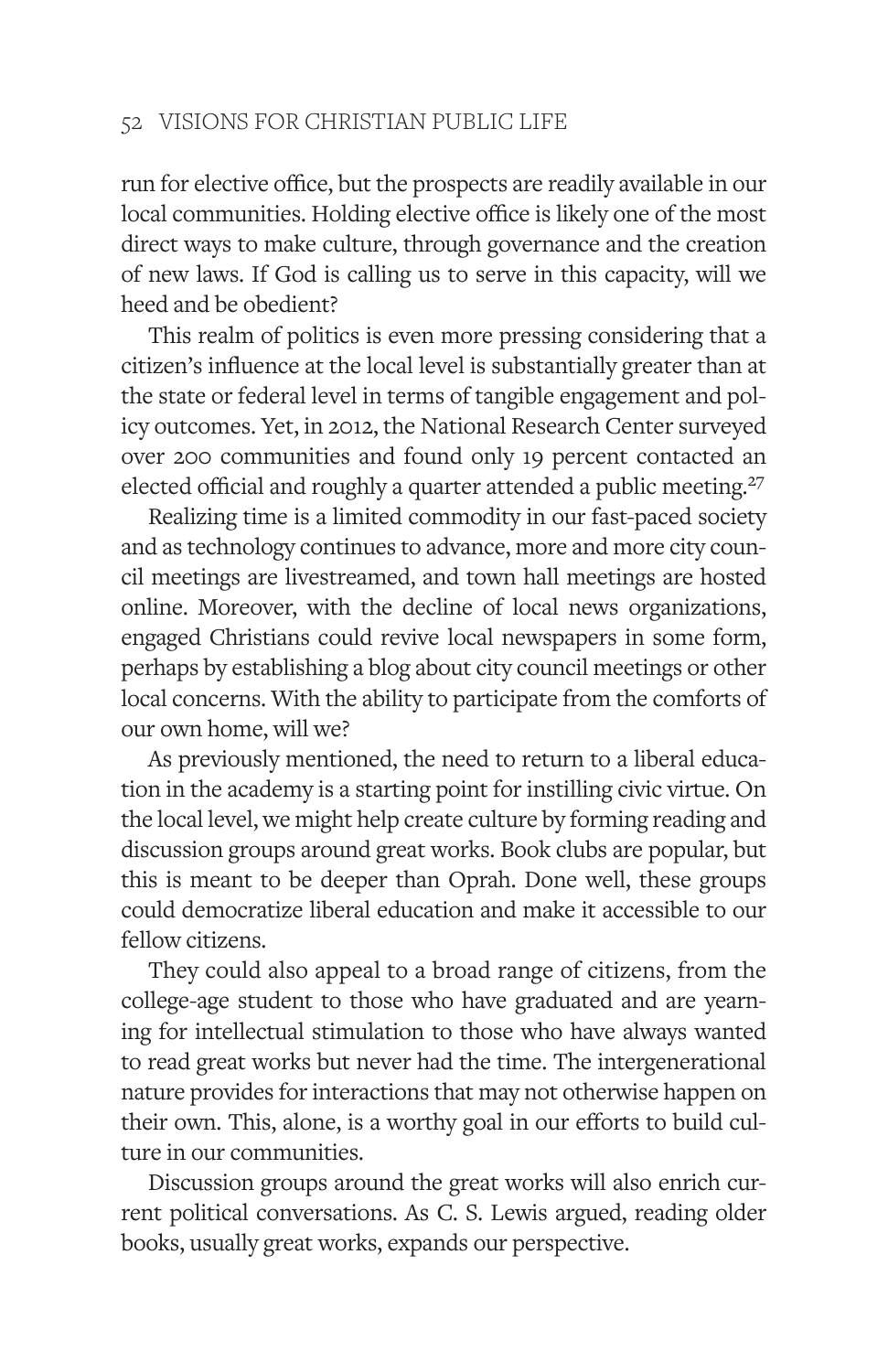Every age has its own outlook. [Our age's outlook] is specially good at seeing certain truths and specially liable to make certain mistakes. We all, therefore, need the books that will correct the characteristic mistakes of our own period.<sup>28</sup>

As we read and discuss works by authors such as Cicero, Augustine, Aquinas, or Homer among own congregations and churches, there can be substantive conversations on the implications of the ideas inherent in these works and how they have enriched Christians and our faith. The informal study of great works will cultivate informed citizens as we think about what we can learn from the past, contemplate life's most pressing questions, and consider how we can develop moral virtue.

While the idea of this type of reading group may be intimidating, those of us who are educators and may have the good fortune of teaching these works can serve our congregations by leading these reading groups or at least helping get them underway. The church can be a starting point for a reading group, but it can also extend out into our neighborhoods and local communities.

Reading groups established around nonpolitical books might also help defuse political tensions among neighbors. The 2016 election brought a high level of polarization across the nation, deeply dividing citizens, family members, and friends. The art of engaging in discussion and attempting to understand viewpoints contrary to one's own was replaced with shutting down discussion, severing relationships, and distrusting friends and neighbors. This division was not limited to non-Christians. In the midst of this polarization, we have to be proactive in determining the best means to engage in civil discourse about politics.

While liberal arts reading groups might be one way to do this, we might also join associations such as Better Angels, a nonprofit citizens' organization founded to find ways to respectfully disagree with those who hold different political views while attempting to find common ground.<sup>29</sup> Workshops are hosted all around the country, bringing together citizens from different ideological perspectives. Better Angels provides trained moderators to walk individuals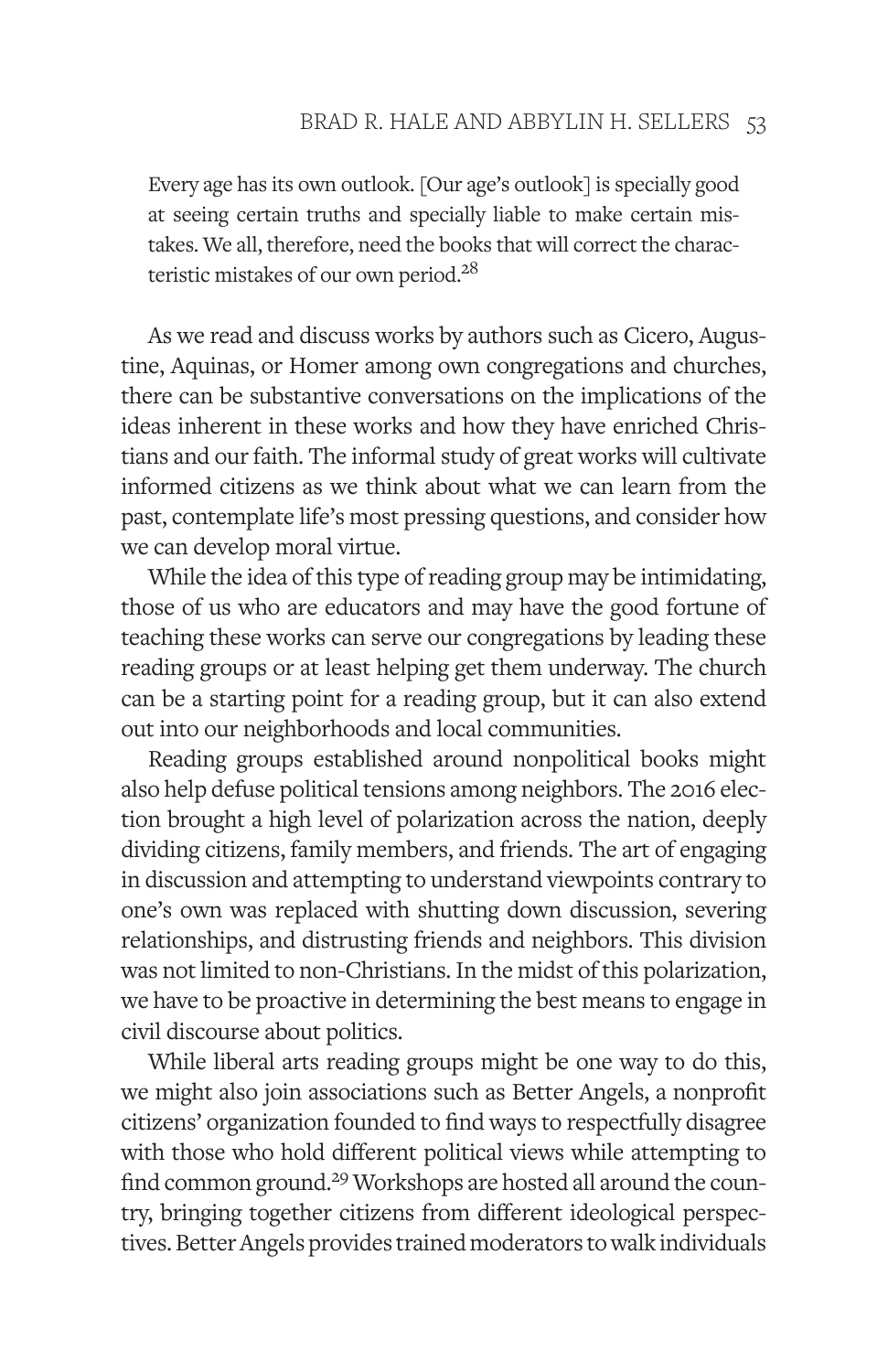(five to eight Republican-leaning citizens and five to eight Democratic-leaning citizens) through a series of half-day exercises that encourage conversation. The end of the workshop focuses on a call to action, asking participants what they can do as individuals, as members of their political affiliation, and together—across ideological lines—"to promote better understanding of differences and search for common ground."30

The formal concept of Better Angels serves as a model, but we can also engage on an informal, personal basis with someone we know who holds differing political views. We must go into it though with a mindset and desire to listen to others and endeavor to foster mutual understanding. This requires exercising a level of humility. As Christians, we are called to love of others and unity instead of pride and focusing on self.<sup>31</sup> What better way to practice than with those with whom we disagree?

## **Conclusion**

As 2020 begins, political discussions will likely be consumed with state and, more likely, federal elections. As Christian citizens, we should, of course, pay attention to federal and state politics. However, we should not lose sight of our responsibility to our neighbors, remembering that politics is, in its essence, a means by which we love our neighbors. This certainly means treating them with courtesy in political conversations. It also means advocating for their liberty and natural, God-given rights.

Since the American experiment—liberalism—has the best historical record of preserving and furthering liberty, we work to sustain it as a means of loving our neighbors. To do so requires not only involvement in the national arena but also the hard work of cultivating our local communities for the responsibilities and privileges of freedom.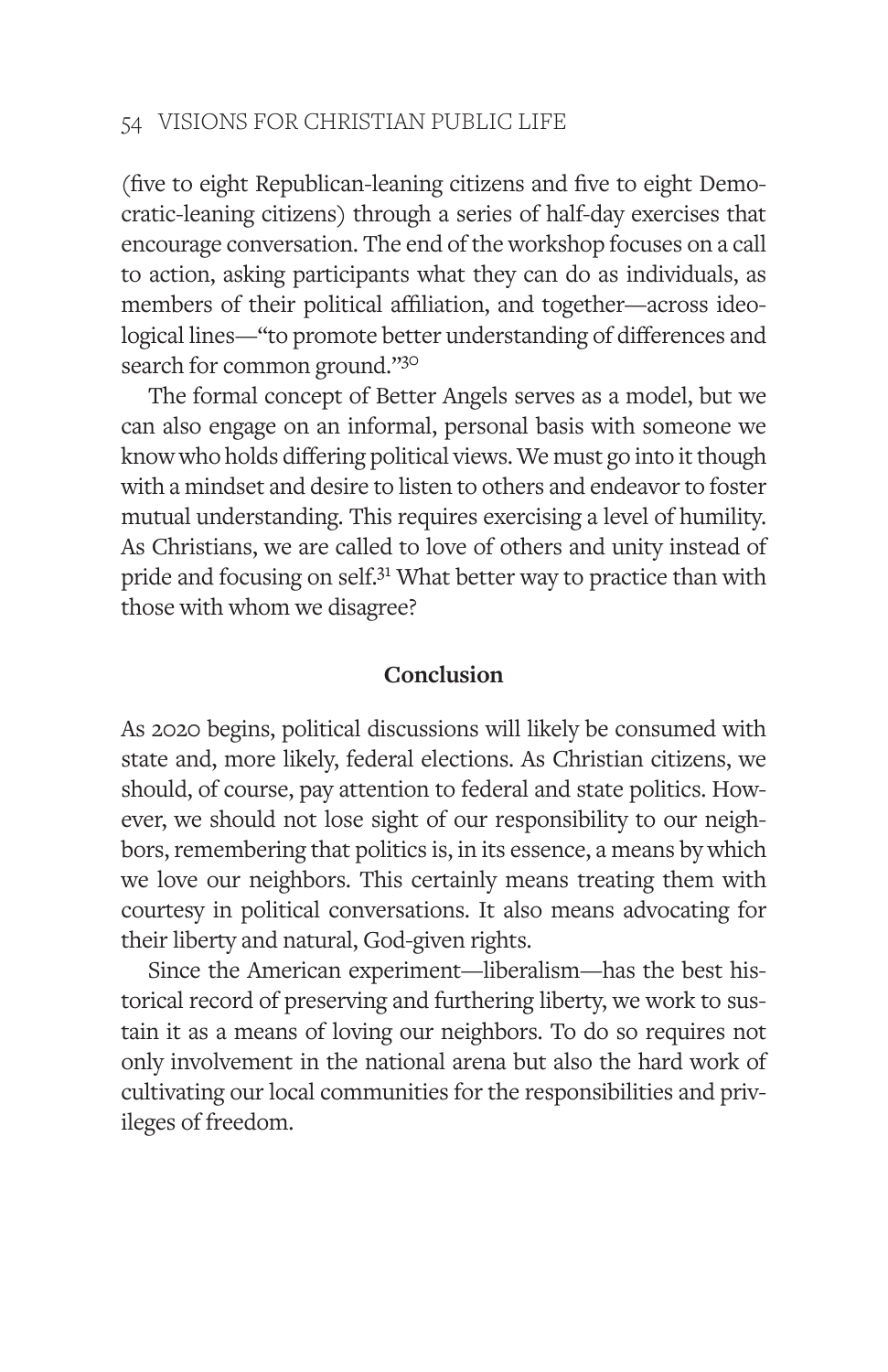#### **Notes**

1. Mohamed Younis, "Four in 10 Americans Embrace Some Form of Socialism," Gallup, May 20, 2019, https://news.gallup.com/poll/257639/ four-americans-embrace-form-socialism.aspx.

2. Patrick J. Deneen, *Why Liberalism Failed* (New Haven, CT: Yale University Books, 2018).

3. Deneen, *Why Liberalism Failed*, 3.

4. Deneen, *Why Liberalism Failed*, 3.

5. Deneen, *Why Liberalism Failed*, 3.

6. Deneen, *Why Liberalism Failed*, 179–80. Deneen here might prefer to employ his term "anticultural."

7. Rod Dreher, *The Benedict Option: A Strategy for Christians in a Post-Christian Nation* (New York: Penguin Random House, 2017), 98.

8. Dennis Hale and Marc Landy, "Blame the Fathers," *Claremont Review of Books*, Summer 2018.

9. Galatians 5:13 (English Standard Version).

10. Deneen, *Why Liberalism Failed*, 197. Deneen champions localism: "What we need today are practices fostered in local settings, focused on the creation of new and viable cultures, economics grounded in virtuosity within households, and the creation of civic polis life. Not a better theory, but better practices."

11. Dreher, *The Benedict Option*, 123.

12. Mark Patterson, "Living Sacrifices," Romans 12, September 1, 2019.

13. Kathy Keller, *The New City Catechism: 52 Questions & Answers for Our Hearts and Minds* (Wheaton, IL: Crossway, 2017).

14. Association of American Colleges & Universities, "Advocacy for Liberal Education," https://www.aacu.org/advocacy-liberal-education.

15. Association of American Colleges & Universities, "Advocacy for Liberal Education."

16. Dreher notes this, as does Ian Lindquist. Ian Lindquist, "Classical Schools in Modern America," *National Affairs* no. 41 (Fall 2019), https://www.nationalaffairs.com/publications/detail/classical-schools-inmodern-america.

17. James Davison Hunter, *To Change the World: The Irony, Tragedy, and Possibility of Christianity in the Late Modern World* (New York: Oxford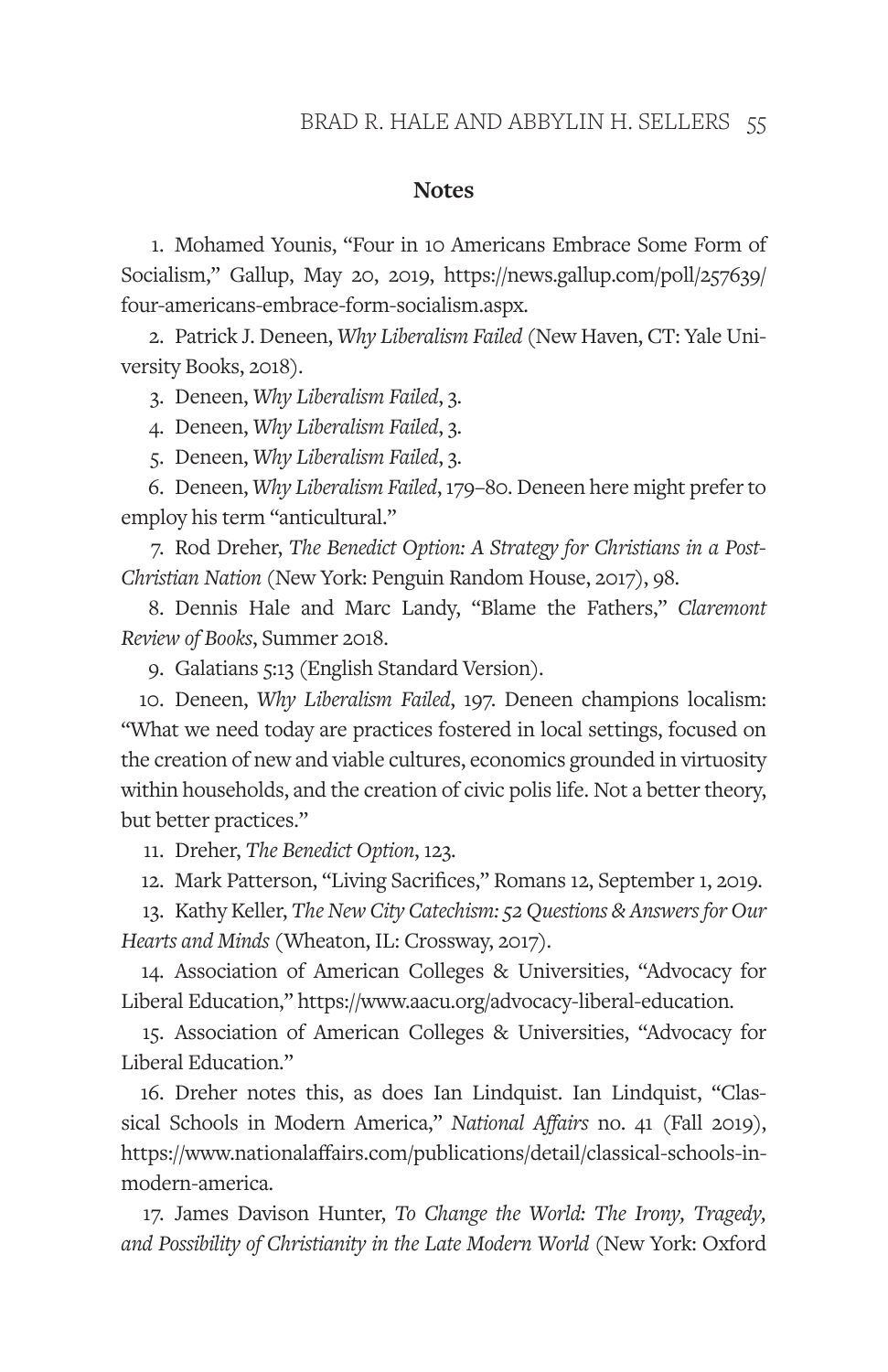University Press, 2010), 26.

18. Davison Hunter, *To Change the World*, 243.

19. Davison Hunter, *To Change the World*, 282.

20. Andy Crouch, *Culture Making: Recovering Our Creative Calling* (Downers Grove, IL: InterVarsity Press, 2008), 25.

21. Crouch, *Culture Making*, 13.

22. George Eliot, *Middlemarch* (Chicago: Rand, McNally & Company, 1871), 288.

23. Matthew 5:13–16 (English Standard Version). "You are the salt of the earth, but if salt has lost its taste, how shall its saltiness be restored? It is no longer good for anything except to be thrown out and trampled under people's feet. You are the light of the world. A city set on a hill cannot be hidden. Nor do people light a lamp and put it under a basket, but on a stand, and it gives light to all in the house. In the same way, let your light shine before others, so that they may see your good works and give glory to your Father who is in heaven."

24. AmeriCorps & Senior Corps, "Volunteering in U.S. Hits Record High; Worth \$167 Billion," press release, November 13, 2018, https:// www.nationalservice.gov/newsroom/press-releases/2018/volunteeringus-hits-record-high-worth-167-billion.

25. Zoltan L. Hajnal, "Why Does No One Vote in Local Elections?," *New York Times*, October 22, 2018, https://www.nytimes.com/2018/10/22/ opinion/why-does-no-one-vote-in-local-elections.html. Data are from 2017 mayoral elections. New York City had 25 percent voter turnout for the mayoral race, and Los Angeles had 20 percent.

26. Seth Motel, "Who Runs for Elective Office? A Profile of the 2%," Pew Research Center, September 3, 2014, https://www.pewresearch.org/ fact-tank/2014/09/03/who-runs-for-office-a-profile-of-the-2/.

27. Mike Maciag, "The Citizens Most Vocal in Local Government," Governing the States and Localities, July 2014, https://www.governing. com/topics/politics/gov-national-survey-shows-citizens-most-vocalactive-in-local-government.html.

28. C. S. Lewis, introduction to *On the Incarnation*, by Athanasius, ed. Sister Penelope Lawson (Wantage, UK: Anglican Community of St. Mary the Virgin, 1944), http://www.romans45.org/history/ath-inc.htm#ch\_0.

29. Better Angels, "Our Approach," https://www.better-angels.org/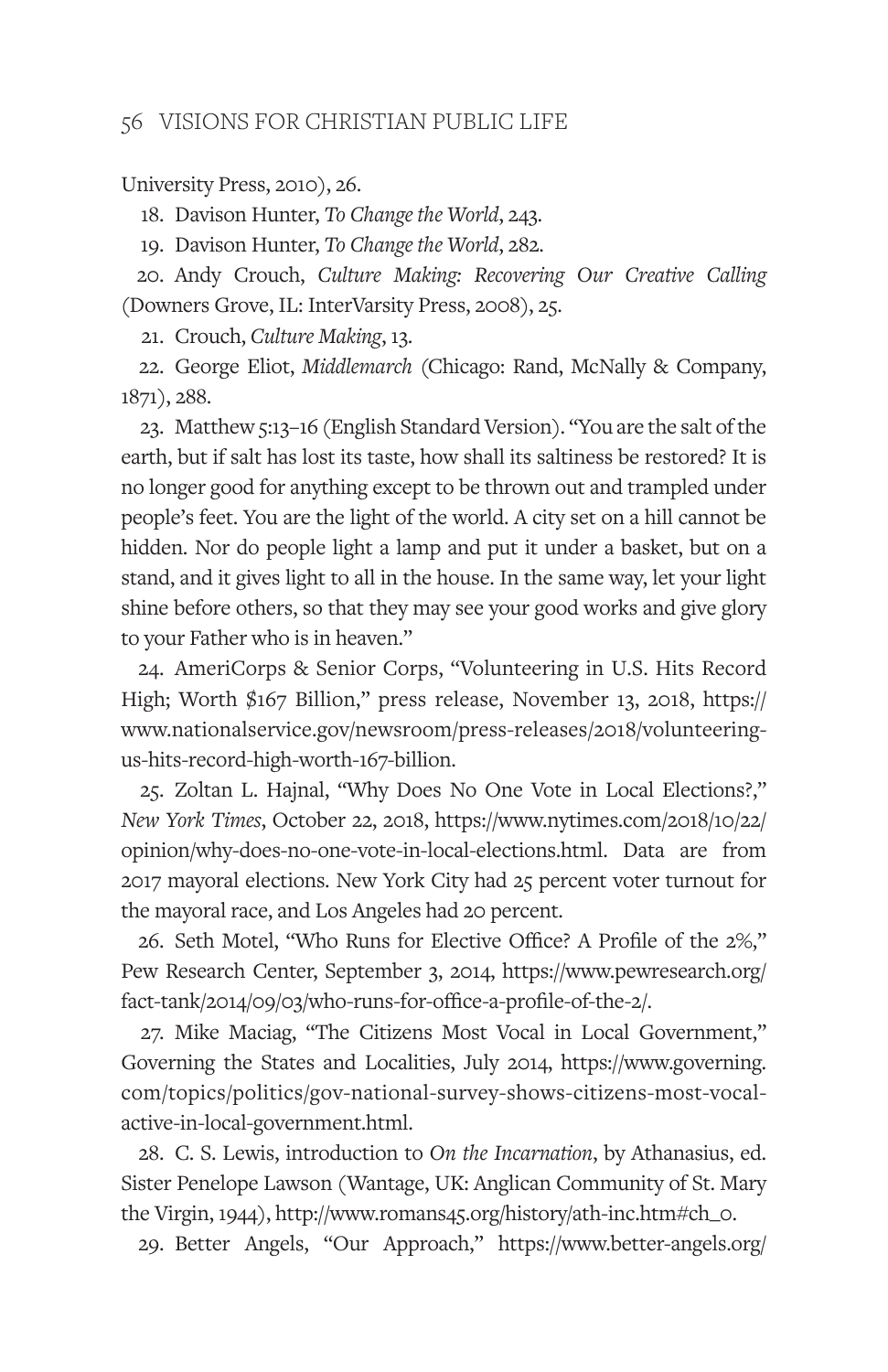our-story/. "We unite red and blue Americans in a working alliance to *Depolarize America*. Instead of asking people to change their minds about key issues, we give all Americans a chance to better understand each other, to absorb the values and experiences that inform our political philosophies, and to ultimately recognize our common humanity."

30. Better Angels, https://www.better-angels.org/.

31. Philippians 2:3 (English Standard Version). "Do nothing from selfish ambition or conceit, but in humility count others more significant than yourselves."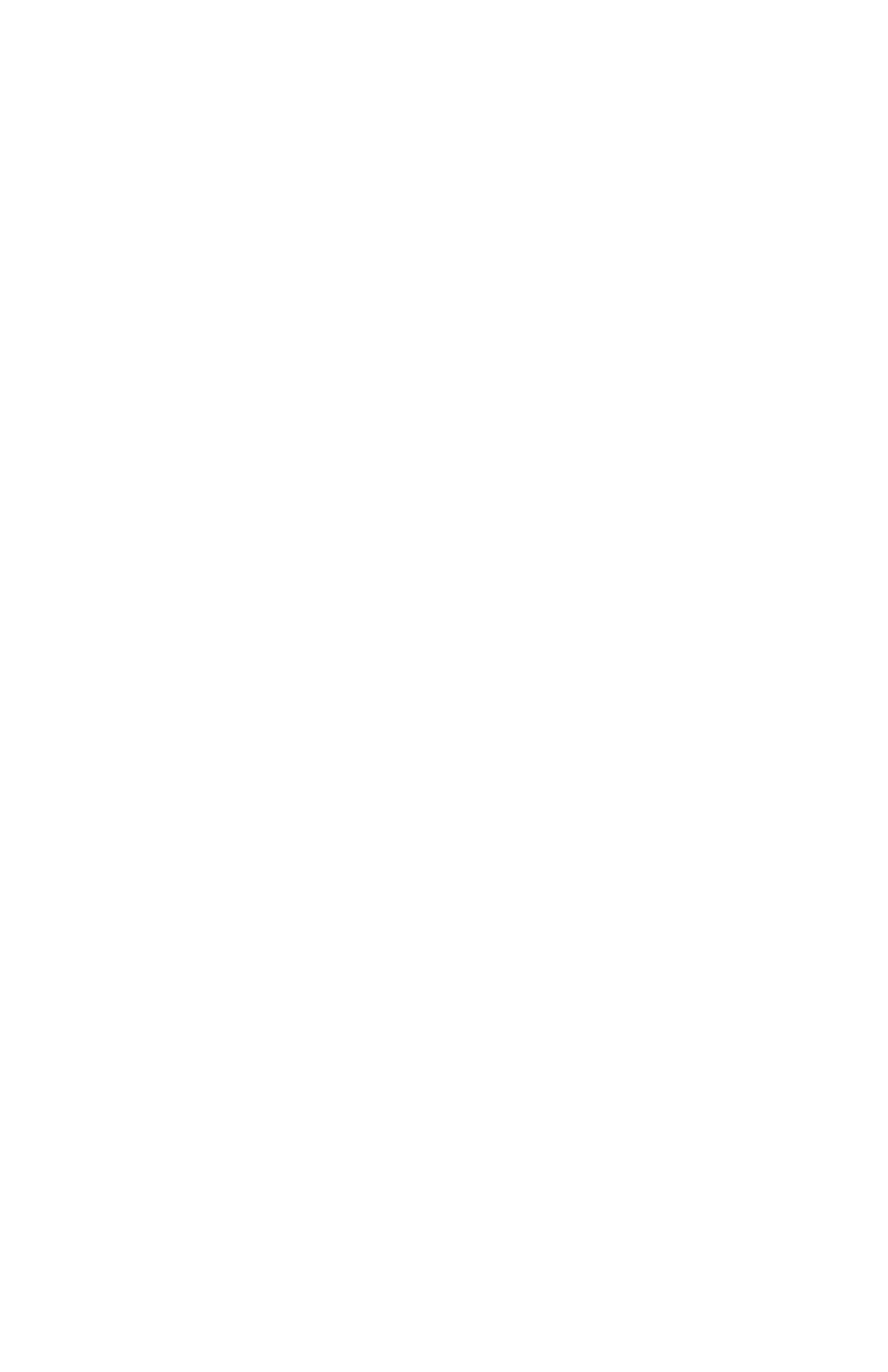# **About the Authors**

**Daniel Bennett** is an associate professor of political science and assistant director of the Center for Faith and Flourishing at John Brown University.

**Brad R. Hale** is an associate professor of European history in the College of Liberal Arts and Sciences at Azusa Pacific University. He is currently studying the efforts of French missionaries in interwar Algeria, examining the interplay of religion with ideas about the nature of colonialism and civilization.

**Bryan T. McGraw** is an associate professor of politics, chair of politics and international relations, and dean of social sciences at Wheaton College.

**Peter Meilaender** is a professor of political science and chair of the history and political science department at Houghton College.

**Abbylin H. Sellers** is an associate professor of American politics in the College of Liberal Arts and Sciences at Azusa Pacific University. Her current research explores immigrant entrepreneurs in Los Angeles County and how they have achieved success through hard work and sacrifice, as well as navigating business ownership in a heavily regulated state.

**Timothy Taylor** is an assistant professor of international relations at Wheaton College.